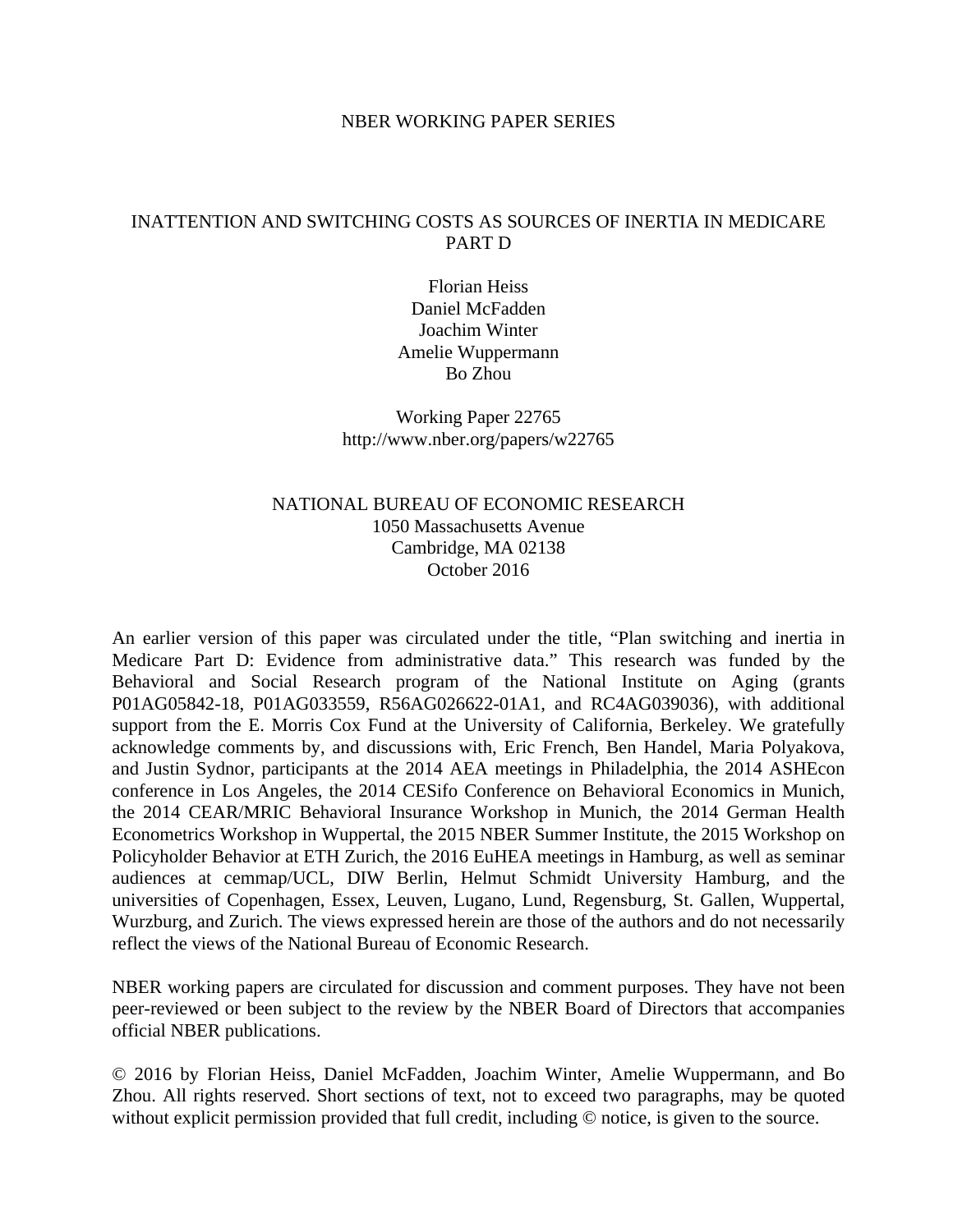Inattention and Switching Costs as Sources of Inertia in Medicare Part D Florian Heiss, Daniel McFadden, Joachim Winter, Amelie Wuppermann, and Bo Zhou NBER Working Paper No. 22765 October 2016 JEL No. C25,D12,G22,I13

#### **ABSTRACT**

The trend towards giving consumers choice about their health plans has invited research on how good they actually are at making these decisions. The introduction of Medicare Part D is an important example. Initial plan choices in this market were generally far from optimal. In this paper, we focus on plan choice in the years after initial enrollment. Due to changes in plan supply, consumer health status, and prescription drug needs, consumers' optimal plans change over time. However, in Medicare Part D only about 10% of consumers switch plans every year, and on average, plan choices worsen for those who do not switch. We develop a two-stage panel data model of plan choice whose stages correspond to two separate reasons for inertia: inattention and switching costs. The model allows for unobserved heterogeneity that is correlated across the two decision stages. We estimate the model using administrative data on Medicare Part D claims from 2007 to 2010. We find that consumers are more likely to pay attention to plan choice if overspending in the last year is more salient and if their old plan gets worse, for instance due to premium increases. Moreover, conditional on attention there are significant switching costs. Separating the two stages of the switching decision is thus important when designing interventions that improve consumers' plan choice.

Florian Heiss University of Duesseldorf LS Statistics and Econometrics Universitaetsstrasse 1, Geb. 24.31 40225 Düsseldorf Germany florian.heiss@hhu.de

Daniel McFadden University of California, Berkeley Department of Economics 508-1 Evans Hall #3880 Berkeley, CA 94720-3880 and NBER mcfadden@econ.berkeley.edu

Joachim Winter Department of Economics LMU Munich Ludwigstr. 33 D-80539 Munich Germany joachim.winter@lrz.uni-muenchen.de

Amelie Wuppermann Department of Economics LMU Munich Ludwigstr. 33 D-80539 Munich Germany amelie.wuppermann@lrz.uni-muenchen.de

Bo Zhou University of Southern California 635 Downey Way Los Angeles, CA 90089-3331 zhoub@usc.edu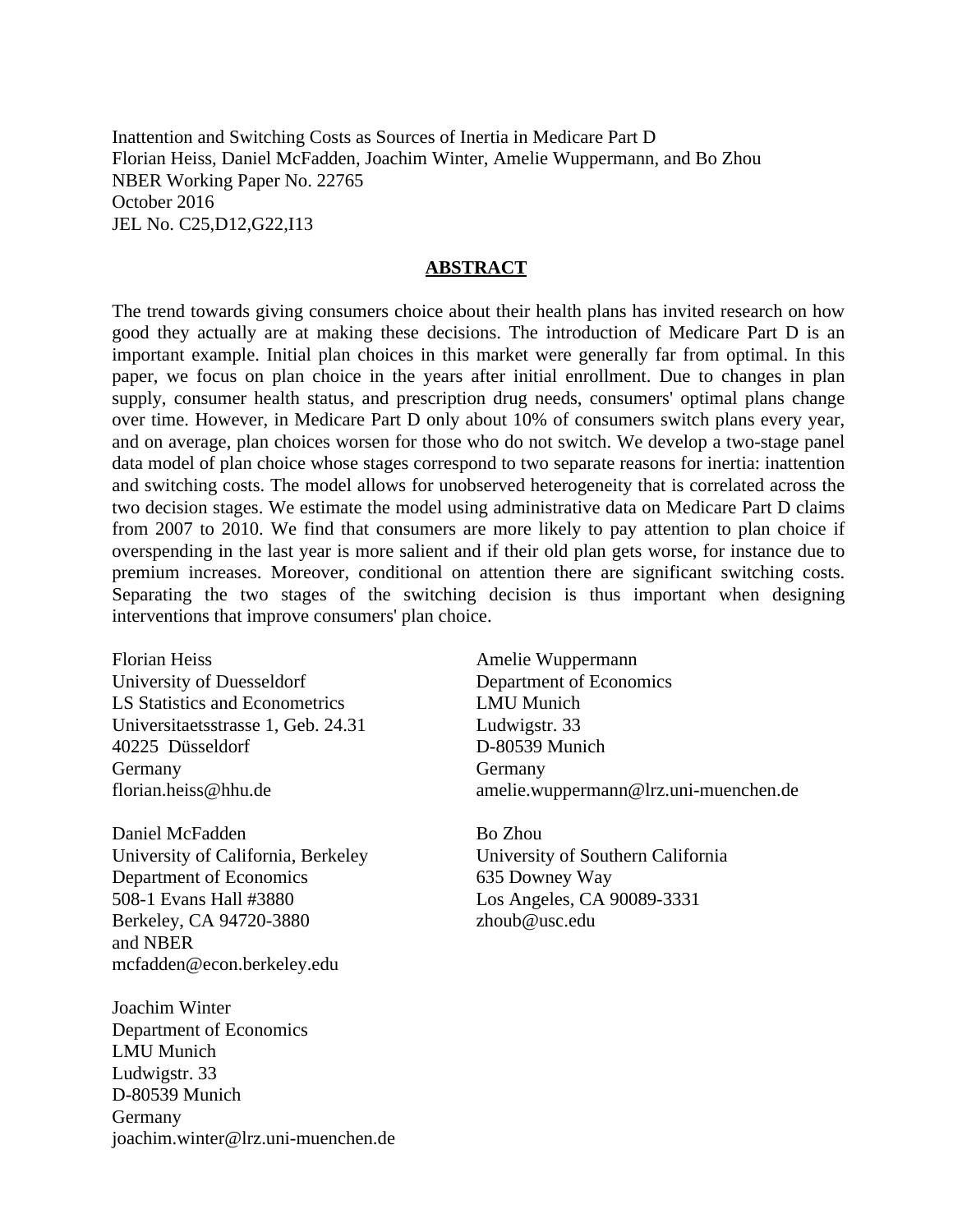## **1 Introduction**

The recent trend towards giving consumers more choice about their health plans has invited research on how good they are at making these decisions. Data come from private markets (such as employer-sponsored health coverage) as well as from health insurance programs that are offered or subsidized by governments. The introduction of Medicare Part D is an important example. A rapidly expanding literature analyzes enrollment and plan choices, using both survey and administrative data. Generally, initial plan choices in Medicare Part D have been found to reconcile with standard normative models of decision-making; see for example [Abaluck and Gruber \(2011\)](#page-38-0) and Heiss *et al*[. \(2013\).](#page-39-0)[1](#page-2-0)

Initial plan choice is only one aspect of consumer choice in Medicare Part D. Once enrolled, consumers stay in Medicare Part D for many years. Over time, they experience changes in their health and prescriptions drug needs. On the supply side, the menu of plans offered also changes from year to year. Moreover, recent reforms implement changes in the copayment and coverage structure of Medicare Part D plans such as the gradual abolishment of the infamous coverage gap. In the open enrollment period at the end of each year, enrollees therefore face a switching decision for the next year that is as complex as the initial plan choice.<sup>[2](#page-2-1)</sup> If consumers fail to make optimal switching choices, the welfare cost to them can be large. Inertia among health insurance enrollees also has implications for firm behavior, with potentially large effects on market outcomes and overall welfare; see [Handel \(2013\),](#page-39-1) [Ericson \(2014\),](#page-38-1) [Handel and Kolstad \(2015\),](#page-39-2) Ho *et al*[. \(2015\),](#page-39-3) [Decarolis](#page-38-2) *et al*[. \(2015\),](#page-38-2) and [Polyakova \(2016\).](#page-40-0) There is, however, also the possibility that plan choices improve over time since enrollees learn, as stressed by [Ketcham](#page-40-1) *et al*. (2012).

In this paper, our objectives are to characterize the sources of inertia, to study the events that trigger switching in the presence of inertia, and to simulate and compare the effects of interventions aimed at reducing inertia. We specify a structural consumer choice model with two crucial features. First, the model comprises separate attention and plan selection stages, to separate inattention and switching costs as reasons for inertia. As [Abaluck and](#page-38-3) [Gruber \(2016a\)](#page-38-3) note this is an important distinction. Second, it allows for unobserved heterogeneity that enters both stages. Our empirical results confirm that these features

<span id="page-2-0"></span> $^{\rm 1}$  We review the literature on plan choices in Medicare Part D in Section [2.2.](#page-9-0)

<span id="page-2-1"></span><sup>2</sup> Each year during the Medicare Part D annual enrollment period that runs between October 15 and December 7, individuals on Medicare have the opportunity to enroll in Part D, or if they are enrolled, to switch plans. Switching plans does not involve any fees, and as at initial enrollment, plans have to accept all individuals. Important institutional features of the Medicare Part D market are described in [Bach and McClellan \(2005\),](#page-38-4) Duggan *et al*[. \(2008\)](#page-38-5) and Heiss *et al*[. \(2010\),](#page-39-4) among others. We provide an overview in Section [2.1.](#page-7-0)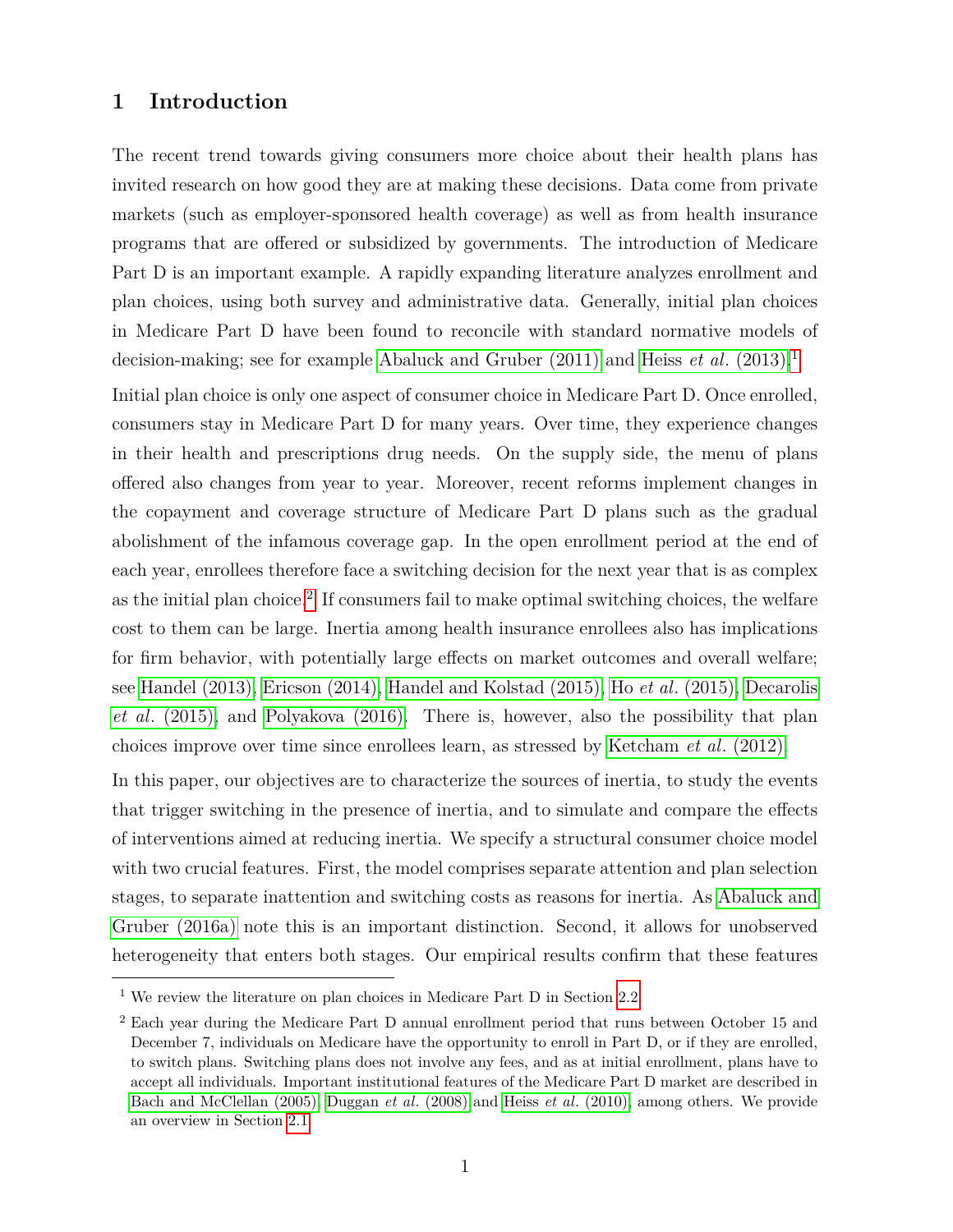together provide a more realistic picture of plan switching and inertia in Medicare Part D than simpler models. Our simulations illustrate that these features also alter the evaluation of inertia-reducing interventions. Furthermore, our findings add to the mounting evidence on the interaction between inattention and the salience of product characteristics in complex environments such as health insurance markets.

Estimation and simulation of our two-stage model of plan switching are based on administrative data on Medicare Part D plan choice and prescription drug use for 2007 through 2010.[3](#page-3-0) A preliminary, descriptive analysis confirms that annual plan switching rates in the Medicare Part D market are low, a finding that is in line with earlier studies of plan switching in this and many other markets, reviewed in Section [2.2](#page-9-0) below. We characterize switching behavior descriptively in terms of overspending, defined as the difference be-tween the consumer's total costs<sup>[4](#page-3-1)</sup> induced by the plan the consumer has chosen and that of the least-cost alternative (for given prescription drug use).<sup>[5](#page-3-2)</sup> We find that overspending is much lower among individuals who switch plans than for stayers. Overspending is furthermore lower for those who actively decide to switch than for those who are forced to make a plan choice (because they enter the Part D market for the first time or because their old plan is not available any more). This finding suggests that those individuals who make an active switching decision are selected, which is reflected in our structural model. Our descriptive analysis further suggests that overspending cannot be fully explained by unobserved plan characteristics that might lead consumers to optimally choose plans associated with higher overspending.[6](#page-3-3)

The structural model of plan choice we present in this paper allows for different sources of persistence. Specifically, an individual may end up staying in the same plan as in the previous year for two reasons. First, last year's plan might be the optimal choice. The fact that plan features change relatively little over time together with preference heterogeneity will result in persistence of plan choices over time. Second, an individual might

<span id="page-3-0"></span><sup>3</sup> We restrict our analysis to individuals enrolled in a stand-alone prescription drug plan (i. e., not in managed care) and who are not eligible for a Low-Income Subsidy (LIS). Further details are given in Section [3.](#page-11-0)

<span id="page-3-1"></span><sup>&</sup>lt;sup>4</sup> The total costs that the consumer has to bear include premiums, deductibles, and copayments that she has to pay for prescription drugs.

<span id="page-3-2"></span><sup>5</sup> Overspending has been defined and studied in several earlier studies of Medicare Part D plan choice, including [Abaluck and Gruber \(2011\),](#page-38-0) Heiss *et al*[. \(2013\),](#page-39-0) and [Abaluck and Gruber \(2016a\).](#page-38-3) We discuss how the overspending measure we use here is constructed in Section [3](#page-11-0) below.

<span id="page-3-3"></span><sup>&</sup>lt;sup>6</sup> This observation is related to a more general discussion about the use of parameterized models of choice behavior to study the rationality of consumers in Medicare Part D and other markets, see [Ketcham](#page-39-5) *et al*[. \(2016\)](#page-39-5) and [Abaluck and Gruber \(2016b\).](#page-38-6) We return to this issue in the concluding Section [7.](#page-35-0)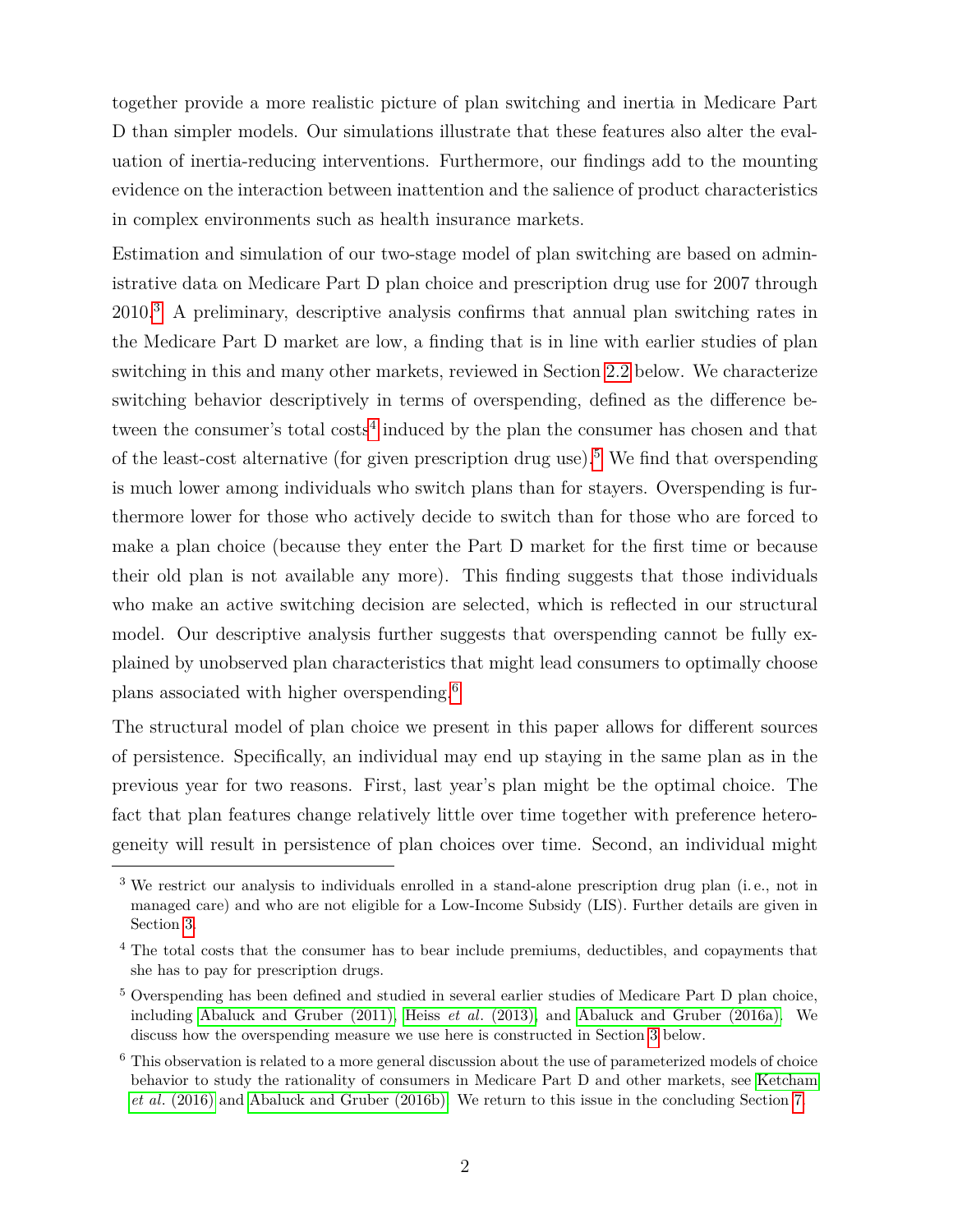stay with the old plan even though it is not optimal any more – this is the definition of inertia. Much of the prior literature has used the concept of switching costs to rationalize this second cause of persistence. In discrete choice models, such switching costs are typically captured by including a dummy variable for the old plan among the plan characteristics. Its coefficient has been interpreted as a monetary estimate of utility loss arising from switching costs. See [Farrell and Klemperer \(2007\)](#page-38-7) for a review of the literature on switching costs in industrial organization. Recent studies of switching behavior in Medicare Part D and other health care markets that use such models include [Miller](#page-40-2) [and Yeo \(2012\),](#page-40-2) [Nosal \(2012\),](#page-40-3) [Handel \(2013\),](#page-39-1) [Ericson \(2014\),](#page-38-1) [Handel and Kolstad \(2015\),](#page-39-2) Ho *et al*[. \(2015\),](#page-39-3) [Abaluck and Gruber \(2016a\),](#page-38-3) and [Polyakova \(2016\).](#page-40-0) These studies also provide discussions of the sources of switching costs in health insurance markets, the most important one being transaction or "hassle" costs. We review theses studies in more detail in Section [2.2.](#page-9-0)

The approach of including a dummy variable for the old plan in a discrete choice model implies that each individual compares the available plans in each year and deliberately makes a choice – which seems unrealistic. Moreover, our simulations show that in such a model, switching costs would have to be unreasonably large to produce the typically low switching rates, a result several earlier studies found as well. [Polyakova \(2016\)](#page-40-0) points out that including heterogeneity in these one-stage models tends to bring down estimated switching costs. The two-stage model we propose achieves this as well, but we add a behavioral dimension by including inattention as a second source of inertia. We argue that this set-up is more realistic as not all consumers are assumed to evaluate all alternatives in every year. Rather, they differ in their propensity of making a deliberate choice, which may be increased by attention triggers such as salient changes of plan features. Our empirical results show that the model with a separate attention stage fits the data better and provides more realistic estimates of switching costs than the standard model that ascribes inertia to switching costs alone.

The second innovative feature of our model is heterogeneity in consumers' ability and willingness to make diligent decisions. We model this heterogeneity as a latent variable, which we call acuity, consisting of both observed and unobserved components. Importantly, acuity enters both the attention and the plan-choice stage. Moreover, the model allows for heterogeneity in the implied switching costs. Taken together, these features provide a rich structural framework that can reproduce the descriptive evidence, including selectivity of switchers.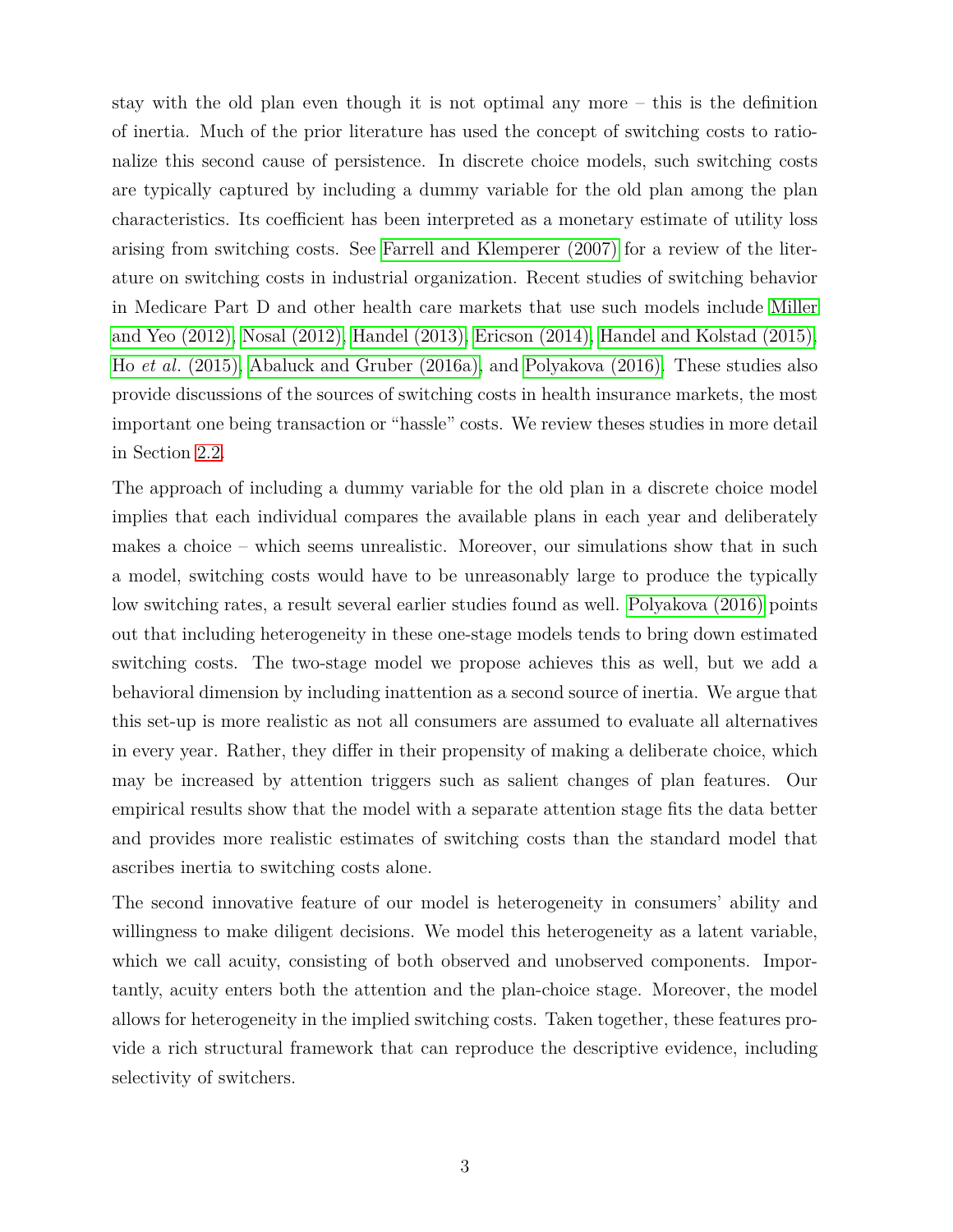A few recent models of switching behavior in Medicare Part D and other markets allow for both inattention and switching costs. While they share certain features of our model, none comprises all of them.[7](#page-5-0) [Kiss \(2014\)](#page-40-4) studies liability insurance switching in Hungary. His specification of the attention stage is simpler than ours as he can rely on a natural experiment that creates variation in the attention probability. Further, his model does not allow for unobserved heterogeneity while the fact that such heterogeneity enters both stages is a crucial feature of ours. [Hortaçsu](#page-39-6) *et al*. (2015) develop another model that comprises both attention and switching stages; they use it to analyze inertia in the Texas residential electricity market. Their model also does not allow for unobserved heterogeneity that enters both stages. Ho *et al*[. \(2015\)](#page-39-3) is substantively related to the present paper as they analyze inattention in Medicare Part D and discuss attention triggers. Their model neither allows for switching costs in the second stage nor for unobserved heterogeneity that enters both stages. They focus on the implications of inertia for firm behavior while our objective is to study interventions that reduce it.

In order to characterize the individual and joint contributions of inattention, switching costs, and acuity to the observed persistence of plan choices, we estimate four versions of the model that sequentially add features. The fourth version is the full model, as outlined above. It provides the best fit of the data, and the nested simpler versions are statistically rejected.

The estimation results for the full model provide interesting insights into the nature of inattention in this market. Consumers are more likely to pay attention to plan choice if overspending in the last year is more salient and if their old plan gets worse, for instance due to premium increases. However, consumers are not more likely to pay attention when they experience the onset of a chronic health condition that involves costly prescription drugs, although such an onset could make it worthwhile to search for a plan with a more suitable formulary. These findings are in line with the recent literature on inattention and salience, an issue to which we return in the conclusions (Section [7\)](#page-35-0).

Our model allows us to simulate interventions aimed at reducing inertia. [Hoadley](#page-39-7) *et al*. [\(2013\)](#page-39-7) discuss a variety of such interventions from a policy perspective. In our framework, some of them would affect attention while others would reduce switching costs, a distinction that seems to be made neither in the policy discussion nor in earlier structural

<span id="page-5-0"></span><sup>7</sup> Our study and the papers cited in this paragraph introduce inattention in two-stage models of consumer choice. Alternative but related motivations for introducing a first stage focus on decision costs. In a study of retirement investment, [Luco \(2014\)](#page-40-5) distinguishes between decision costs and enrollment costs. The first-stage decision in [Honka \(2014\)](#page-39-8) determines how many markets a consumers searches and thus endogenizes the size of her consideration set.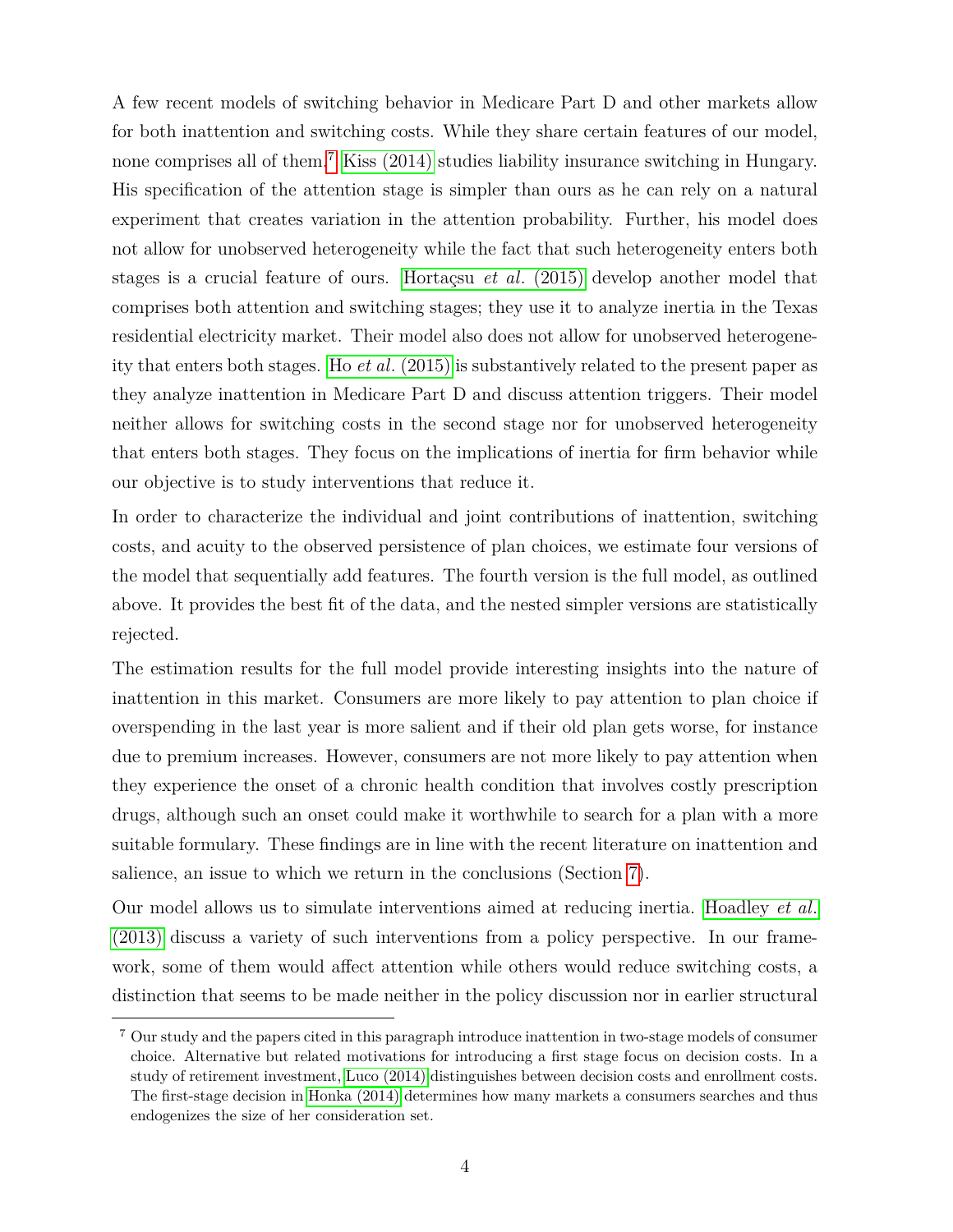models of plan choice in this and other markets.<sup>[8](#page-6-0)</sup> In the one-stage standard model, inertia is induced only by switching costs which suggests interventions that reduce the hassle costs of switching, for instance by facilitating paperwork. Removing switching costs in the simplest one-stage version of our model unsurprisingly yields a dramatic increase in switching rates and reduced overspending. However, just as switching costs are likely overestimated in this simple model, the effect of removing them is unrealistically large. When we simulate versions of our model that include an attention stage, removing switching costs has a much smaller effect. As we discuss in detail below, our simulations suggest that forcing people to actively consider switching plans has a much larger effect than reducing switching costs. This and additional simulation results highlight that compared to our full two-stage model with observed and unobserved heterogeneity, simpler models of plan switching may yield misleading findings.

Importantly, our results imply that simpler models that do not include a separate attention stage overestimate switching costs and underestimate inertia. Further, ignoring (in)attention leads to a selection problem as making an active decision is the outcome of the attention stage which involves unobservables – in our model, acuity. As active plan choices are observed only for a selected group of high-acuity deciders, simpler models would overestimate the gain from reductions in inattention and switching costs: they predict the behavior of the full population using the estimates of a selected population without adjusting for the acuity differences.

The remainder of this paper is structured as follows. We begin by describing the institutional arrangements of the Medicare Part D that are relevant for our analysis and the related literature on plan choice and plan switching in this and other markets in Section [2.](#page-7-1) Section [3](#page-11-0) describes the data sources, the construction of our analytic dataset, and the definitions of the model variables. It also reports some descriptive empirical facts about plan switching in Medicare Part D which motivate the set-up of our two-stage discrete choice model. This model is then introduced in Section [4.](#page-16-0) The estimation results are presented and discussed in Section [5.](#page-23-0) In Section [6,](#page-33-0) we report the results of simulations of policy interventions aimed at reducing inertia in the Medicare Part D market. In Section [7,](#page-35-0) we summarize our findings and draw policy conclusions.

<span id="page-6-0"></span><sup>8</sup> We discuss this issue further in Section [6.](#page-33-0)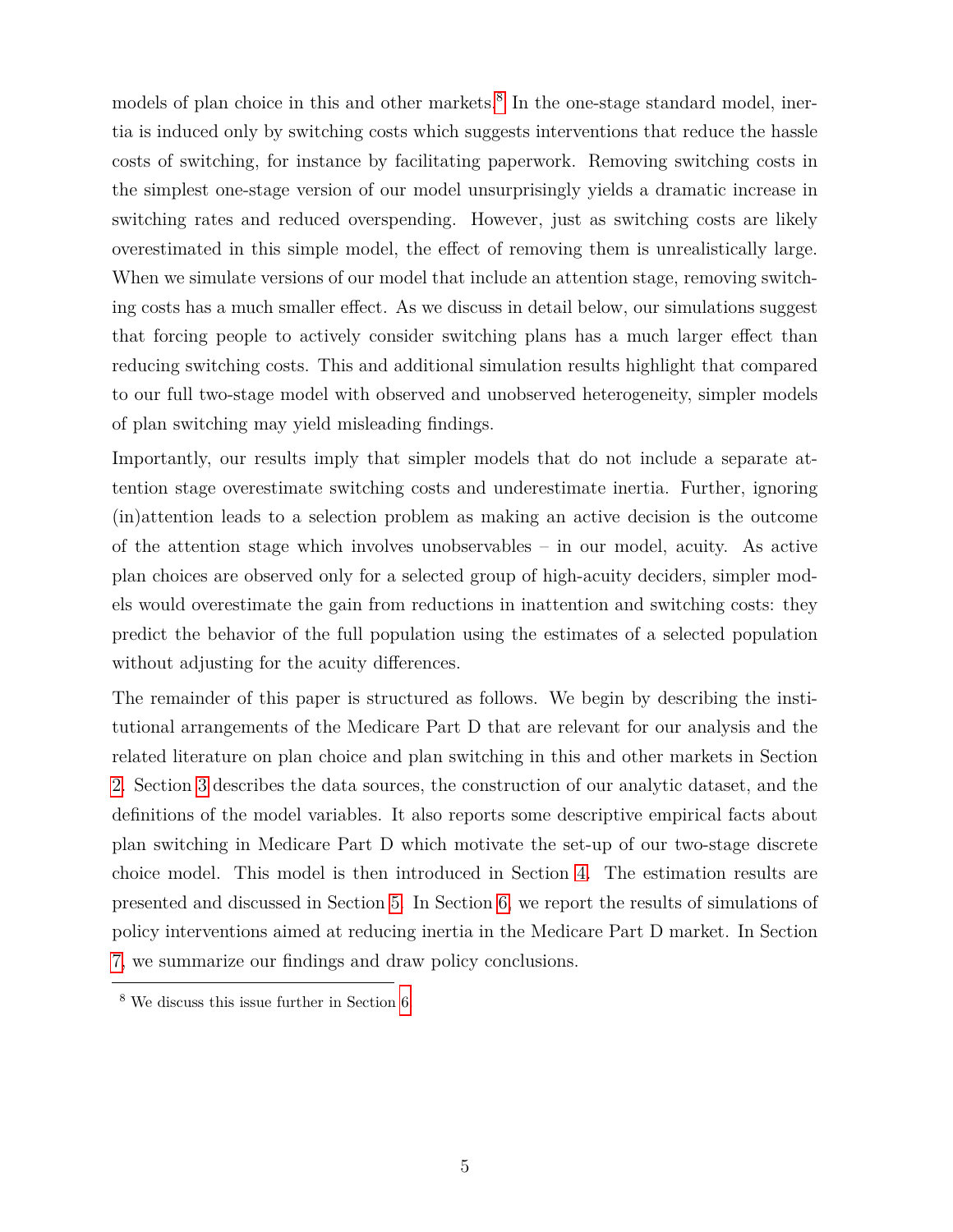## <span id="page-7-1"></span>**2 Background**

### <span id="page-7-0"></span>**2.1 Institutional framework of Medicare Part D**

Medicare Part D, introduced in 2006, provides the Medicare-eligible population with universal access to standardized, heavily subsidized prescription drug coverage through government-approved plans sponsored by private insurance companies and health maintenance organizations (HMOs). In addition to providing access to affordable drug coverage to all Medicare beneficiaries (in particular to the chronically ill), a second policy goal was to create a "competitive, transparent marketplace offering a wide array of benefits" [\(Bach](#page-38-4) [and McClellan \(2005\),](#page-38-4) p. 2733). The institutional design of Medicare Part D exemplifies the current trend toward "consumer-directed health care" [\(Goodman \(2006\)\)](#page-39-9) as it relies on consumer behavior and competition among insurers to attain satisfactory market outcomes with limited government regulation. In the case of Medicare Part D, and arguably also in other similar programs, giving consumers more choice also means confronting them with difficult decisions. In the following, we describe the features of the program that are relevant for our present analysis.

Medicare beneficiaries can enroll in Part D when they become eligible for Medicare. If they enroll, they can choose between about 50 plans (the exact number varies across regions). Once enrolled, they can switch to a new plan annually during the open enrollment period at the end of each year. If individuals do not actively decide to switch to a different plan they are automatically re-enrolled in their old plan for the new year. The menu of available plans is the same for first-time enrollees and switchers.

Each firm that wants to enter this market has to offer at least a plan that is actuarially equivalent to a standard plan whose features are tightly specified. Features of the standard plan include formulary, the beneficiary's annual pharmacy bill for drugs in the plan formulary, the beneficiary's total out-of-pocket (OOP) payments for these covered drugs, the threshold for catastrophic coverage, and the monthly premium,. The standard Medicare Part D plan had the following benefit schedule in 2006:<sup>[9](#page-7-2)</sup>

- The beneficiary has an annual deductible of \$250.
- The beneficiary pays 25 percent of drug costs above \$250 and up to \$2,250 (the "initial coverage limit" or ICL). The expense born by the beneficiary is then \$750 for a beneficiary whose pharmacy bill has reached \$2,250.

<span id="page-7-2"></span><sup>9</sup> In subsequent years, these numbers were adjusted, see for example Heiss *et al*[. \(2013\).](#page-39-0)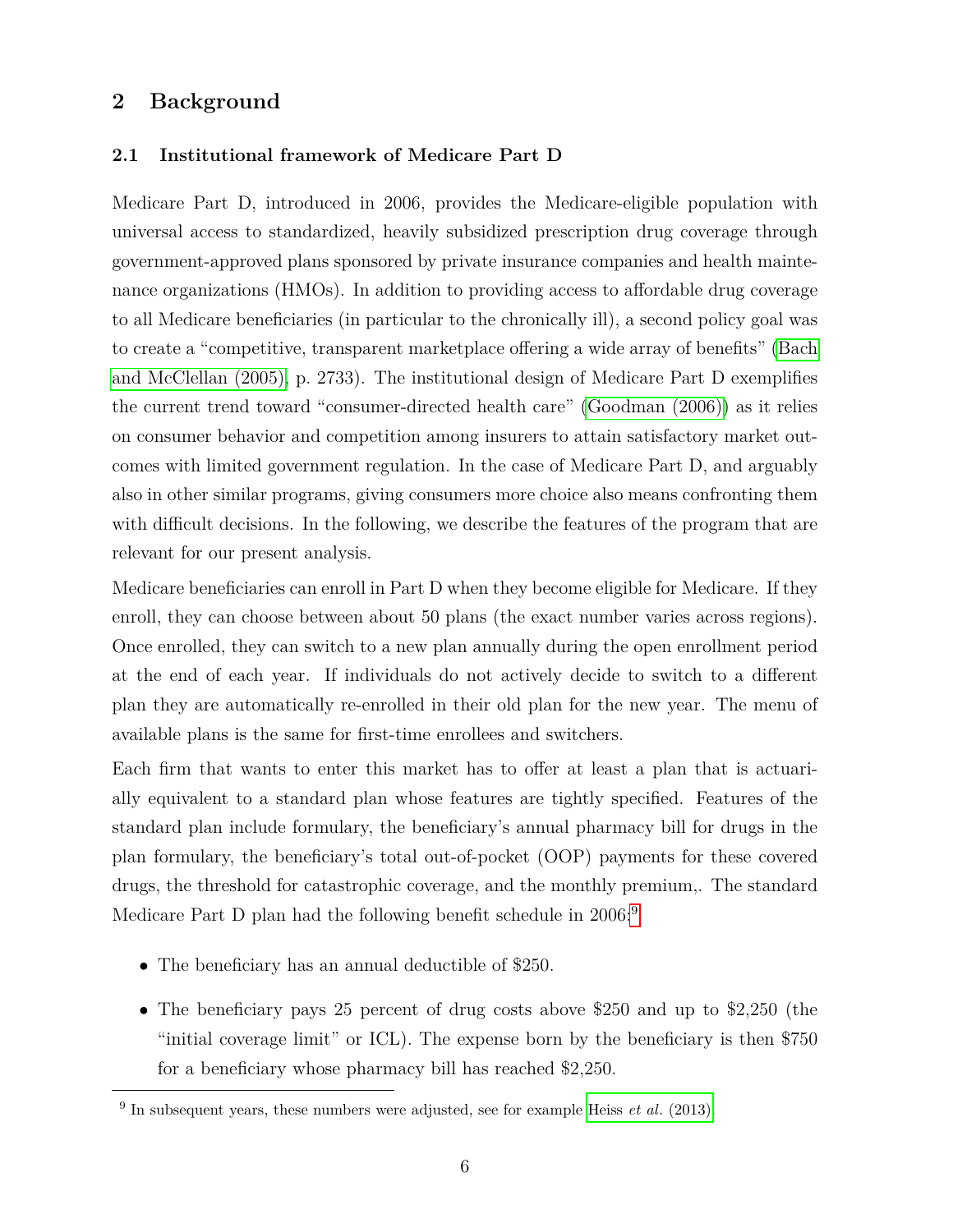- The beneficiary pays 100 percent of drug costs between total OOP of \$2,250 and \$3,600; this is referred to as the coverage gap or doughnut hole. The threshold of \$3,600 is attained at a drug bill of \$5,100.
- The beneficiary pays 5 percent of drug costs above the drug cost threshold of \$5,100, at which the total OOP threshold level is achieved; this is referred to as catastrophic coverage.

The Medicare Part D plans sponsored by private insurance firms may differ from the standard plan in their premiums and other plan features, provided that their benefits for any drug costs are, on average, at least as high as those of the standard plan. Enhancements may in particular include coverage for the \$250 deductible and for the gap in the standard plan.

This design implies that Medicare Part D stand-alone plans are characterized by the following variables: premium, deductible (if any), ICL for those plans that are not classified as "standard benefit", and the formulary benefit design which specifies drug tiers and copayments. Together with the specific prescription drugs an enrollee uses over the course of the year, these characteristics determine her OOP cost. The sum of these OOP cost and the premiums paid is the total cost to the consumer which for simplicity we refer to as "total costs" in the following.

Despite this complexity, there are two institutional features that provide beneficiaries with easy access to information on the plans that are available to them and their cost implications.

First, it is rather straightforward for an individual to figure out the total costs implied by her prescription drug use (or, if the calculation is made for the future, by her expected prescription drug use), for her current plan and any other plans that are available for the next year. The Medicare Plan Finder, provided by the Centers for Medicare & Medicaid Services (CMS) is an online decision tool supporting Part  $D$  plan choices.<sup>[10](#page-8-0)</sup> Plan Finder allows consumers to determine the premiums and expected annual OOP costs of any given set of prescription drugs for the plans available at their location, and invites consumers to do this for their existing prescriptions. Plan Finder thus allows consumers to evaluate and compare total costs of all plans at low costs.<sup>[11](#page-8-1)</sup>

<span id="page-8-0"></span><sup>10</sup> The CMS Plan Finder can be accessed at<http://www.medicare.gov/find-a-plan/> (last visited: September 9, 2016).

<span id="page-8-1"></span><sup>&</sup>lt;sup>11</sup> A further complication arises as the drug within a therapeutic class that implies the lowest copayment depends on the chosen plan. This introduces another dimension, drug substitution, into the choice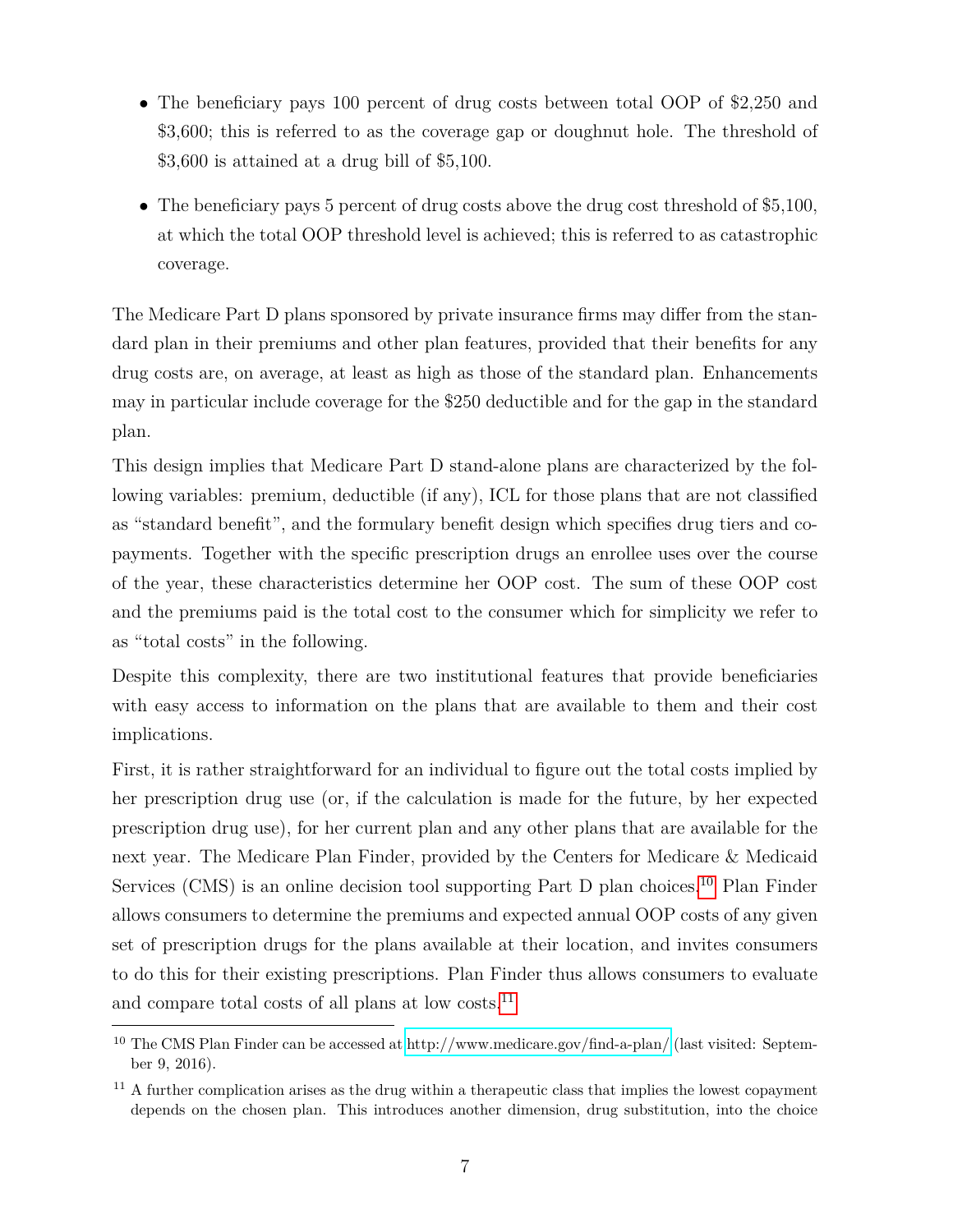Second, before the beginning of the open enrollment period, each plan has to send a standardized "Plan Annual Notice of Change" (ANOC) to its enrollees, based on a template provided by CMS. This notice contains a table with cost-relevant plan features for the current and the following year (premium, deductible, copayments) as well as detailed information on all changes that will become effective in January of the following year.<sup>[12](#page-9-1)</sup>

### <span id="page-9-0"></span>**2.2 Existing literature on plan choice and switching in Medicare Part D**

Since its introduction in 2006, a large number of studies pose the question of how good individuals are at making decisions in the Medicare Part D market. How consumers respond to prices and costs in this market is crucial for assessing the welfare effects of its introduction and subsequent reforms, in particular given that plan sponsors will adjust their pricing strategies accordingly.

Early studies of enrollment decisions and initial plan choices, such as Heiss *et al*[. \(2010\)](#page-39-4) and Kling *et al*[. \(2012\),](#page-40-6) analyzed survey data and documented choices that seemed unlikely to be optimal. At the same time, initial enrollment rates were high and overall the introduction of Medicare Part D was deemed to be successful, see Heiss *et al*[. \(2006\),](#page-39-10) [Goldman and Joyce \(2008\),](#page-39-11) and [Duggan](#page-38-5) *et al*. (2008).

More recent research uses much more detailed administrative data on plan choices and prescription drug claims provided by CMS. A finding of several early studies in this literature is that for substantial fractions of those enrolled in Part D, initial plan choices imply overspending: For a given use of prescription drugs, plans with lower total costs than that of the chosen plan exist, see [Abaluck and Gruber \(2011\),](#page-38-0) [Zhou and Zhang \(2012\),](#page-40-7) and Heiss *et al*[. \(2013\).](#page-39-0) For example, Heiss *et al*. document that in 2006–2009, less than a quarter of individuals were enrolled in plans that were, from an *ex ante* viewpoint, as good as the least-cost plan covering the same drugs. Their estimates indicate that consumers overspent about \$300 per year, on average. Unobserved plan and taste heterogeneity may explain some of the overspending documented in this and other studies but most likely not all of it.

problem. Plan Finder suggests generic substitutes for branded drugs, but does not conveniently provide information that allows consumers to price out drug substitutes, or calculate risks associated with new conditions or complications. Relative to the first-order effect of choosing the least-cost plan for a given set of prescription drugs, drug substitution is, however, a second-order concern. See Heiss *et al*[. \(2013\)](#page-39-0) for a detailed discussion.

<span id="page-9-1"></span> $^{12}$  A recent example of an ANOC can be found at  $\mathtt{https://www.yourmedicaresolutions.com/sites/}$  $\mathtt{https://www.yourmedicaresolutions.com/sites/}$  $\mathtt{https://www.yourmedicaresolutions.com/sites/}$ [default/files/2015%20%20Standard%20ANOC.pdf](https://www.yourmedicaresolutions.com/sites/default/files/2015%20%20Standard%20ANOC.pdf) (last visited: September 9, 2016).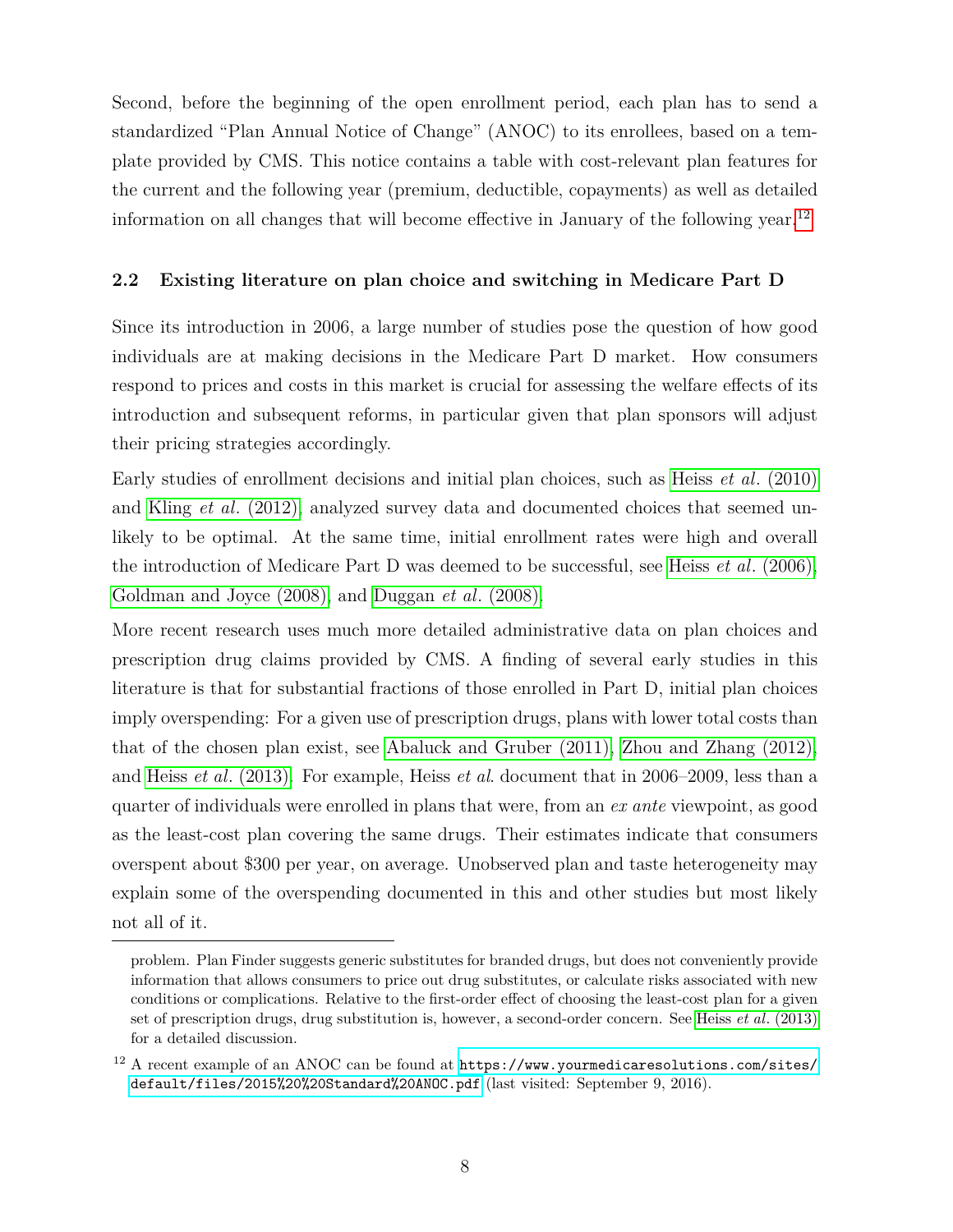There is less consensus about whether plan choices have improved over time. Given that beneficiaries' drug needs evolve over time and plan sponsors adjust key features such as premiums and the formulary benefit design every year, and as changing plans during the annual open enrollment period involves no monetary cost, one would expect that switching is frequent. However, switching rates are rather low – estimates of about 10 percent had already been found in 2006 and 2007 survey data by Heiss *et al*[. \(2010\).](#page-39-4) Low switching rates have also been documented by [Hoadley](#page-39-7) *et al*. (2013) in a descriptive analysis of plan switching using Medicare Part D claims data for 2006 through 2010. They document that switching rates are generally low; only 13 percent voluntarily switch plans during the annual enrollment period. Even though large premium increases were associated with higher switching rates, most enrollees with relatively large premium increases did not switch plans. Seven out of ten Medicare beneficiaries enrolled in stand-alone Part D prescription-drug plans during all four annual open enrollment periods from 2006 to 2010 did not voluntarily switch plans in any of these periods. These descriptive results are in line with those we report in Section [3](#page-11-0) below and with those of several other studies that employ explicit choice models.

A natural approach to assess the effect of inertia at the individual level is to check how overspending evolves over time. [Ketcham](#page-40-1) *et al*. (2012) find that enrollees were more likely to switch plans if their potential gain from doing so was larger and that overall, large reductions in overspending were realized from 2006 to 2007. In contrast, using the full universe of claims data that became available subsequently, [Abaluck and Gruber](#page-38-3) [\(2016a\)](#page-38-3) find that forgone savings from choosing suboptimal plans have increased during the first four years of Medicare Part D. They argue that there has been little consumer learning over time in the Part D market, and that increasing choice inconsistencies are driven by changes on the supply side that are not offset by consumers because of inertia. As mentioned in the introduction, studies of plan inertia in this and other markets typically involve a discrete choice model that includes a dummy variable as a characteristic of the old plan. [Miller and Yeo \(2012\)](#page-40-2) develop an algorithm that allows them to estimate switching costs using aggregate data on market shares. Applying this approach to data from Medicare Part D for 2006–2010, they find very high switching costs of around \$1,700, which seems unrealistic. Estimates of switching costs based on individual level data tend to be smaller as they allow for some heterogeneity, see [Polyakova \(2016\).](#page-40-0) Nevertheless, papers that use individual-level data find evidence of substantial switching costs and also of inattention (Ho *et al*[. \(2015\)\)](#page-39-3), and this is also the case for the present study. However, there is no consensus about how serious the problem of inertia is. [Ketcham](#page-40-8) *et al*. (2015)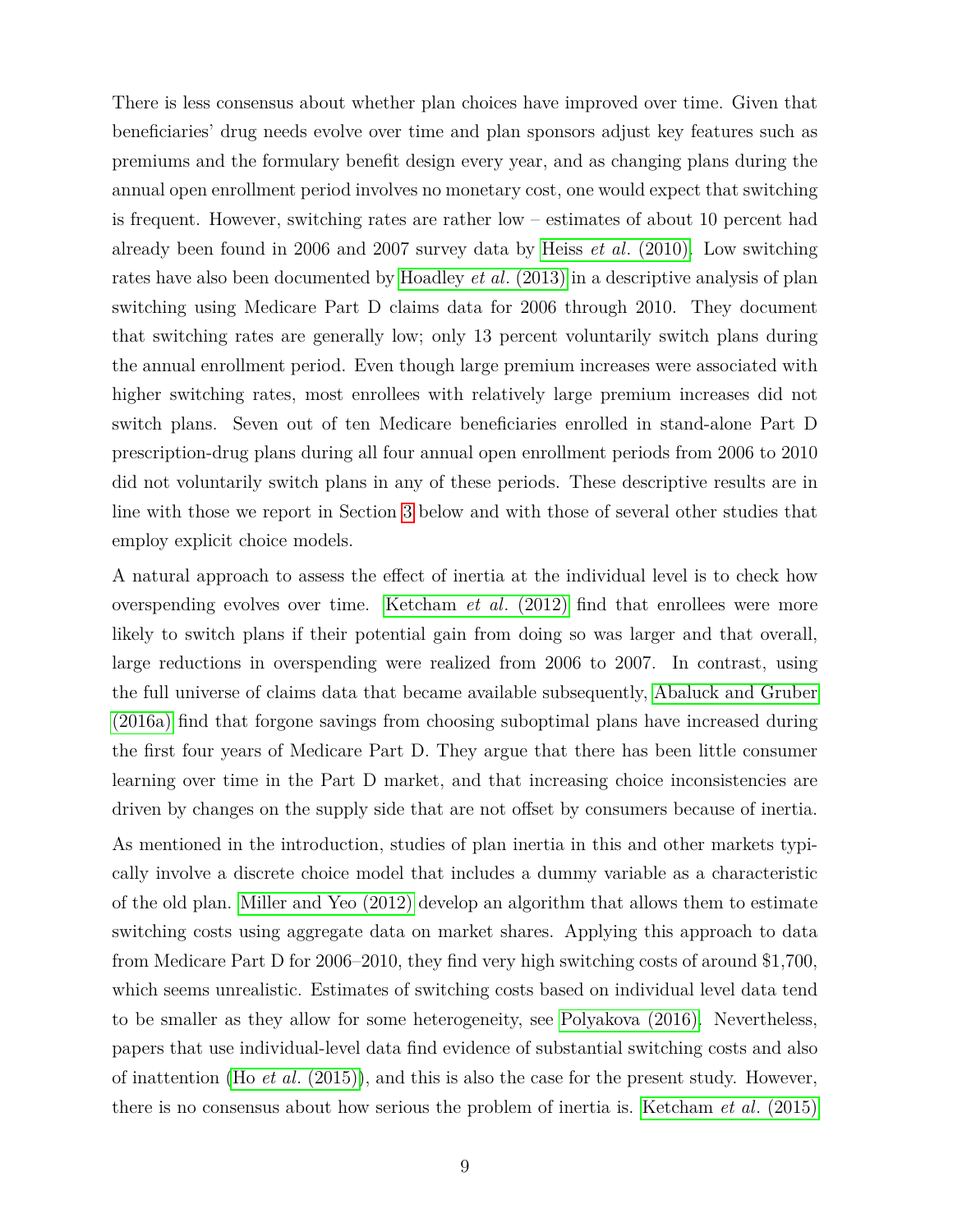argue that while annual switching rates are low, over time a relevant fraction of those enrolled in Part D do switch: Of those enrolled in 2006, only about half remained in the same plan in 2010.

Another dimension of consumer behavior in health insurance markets that has been studied using administrative data from Medicare Part D concerns their reaction to nonlinear price schedules. Einav *et al*[. \(2015\)](#page-38-8) show that beneficiaries react to the complex intertemporal incentives induced by non-linearities in Part D's copayment structure by substituting drugs within and across years. Their model assumes that all beneficiaries respond to these incentives similarly, but they differ with respect to their price elasticities.

## <span id="page-11-0"></span>**3 Data construction and descriptive evidence on plan switching**

In our analysis of plan switching and inertia in Medicare Part D, we use the claims records of a 20% representative sample of Medicare enrollees in the years 2007–2010. These claims data have also been used by other researchers working on Medicare Part D plan choice and switching, including [Abaluck and Gruber \(2011\),](#page-38-0) [Abaluck and Gruber \(2016a\),](#page-38-3) [Heiss](#page-39-0) *et al*[. \(2013\),](#page-39-0) Ho *et al*[. \(2015\),](#page-39-3) [Hoadley](#page-39-7) *et al*. (2013), and [Polyakova \(2016\).](#page-40-0) As most of these earlier studies, we restrict our analysis to the claims for beneficiaries aged at least 65, in stand-alone prescription drug plans (PDPs) who do not receive low-income subsidies and are not dual-eligible for Medicare and Medicaid.

The claims data consist of several databases. Conceptually, the data can be thought of as being organized by beneficiary. The plan in which the beneficiary is enrolled in a given year is identified by an encrypted plan ID that allows plan characteristics (premium, deductibles, gap coverage) to be linked. The plan formularies which specify the copayments and are thus essential for determining the beneficiary's total costs associated with alternative plans were not available when the dataset we use was constructed. Information on plan formularies is thus inferred from copayment costs.[13](#page-11-1)

Throughout the paper, we use the following convention for dating variables: Decisions with respect to plans covering prescription drug use in year *t* are taken during the open enrollment period at the end of year *t*−1. The plan in which a consumer is enrolled in year *t*−1 is referred to as the "old plan" or the "year *t*−1 plan", and the "new plan" is the one covering year *t*.

<span id="page-11-1"></span><sup>13</sup> The algorithm is described in Heiss *et al*[. \(2013\);](#page-39-0) a similar approach has been used by other researchers including [Abaluck and Gruber \(2016a\).](#page-38-3)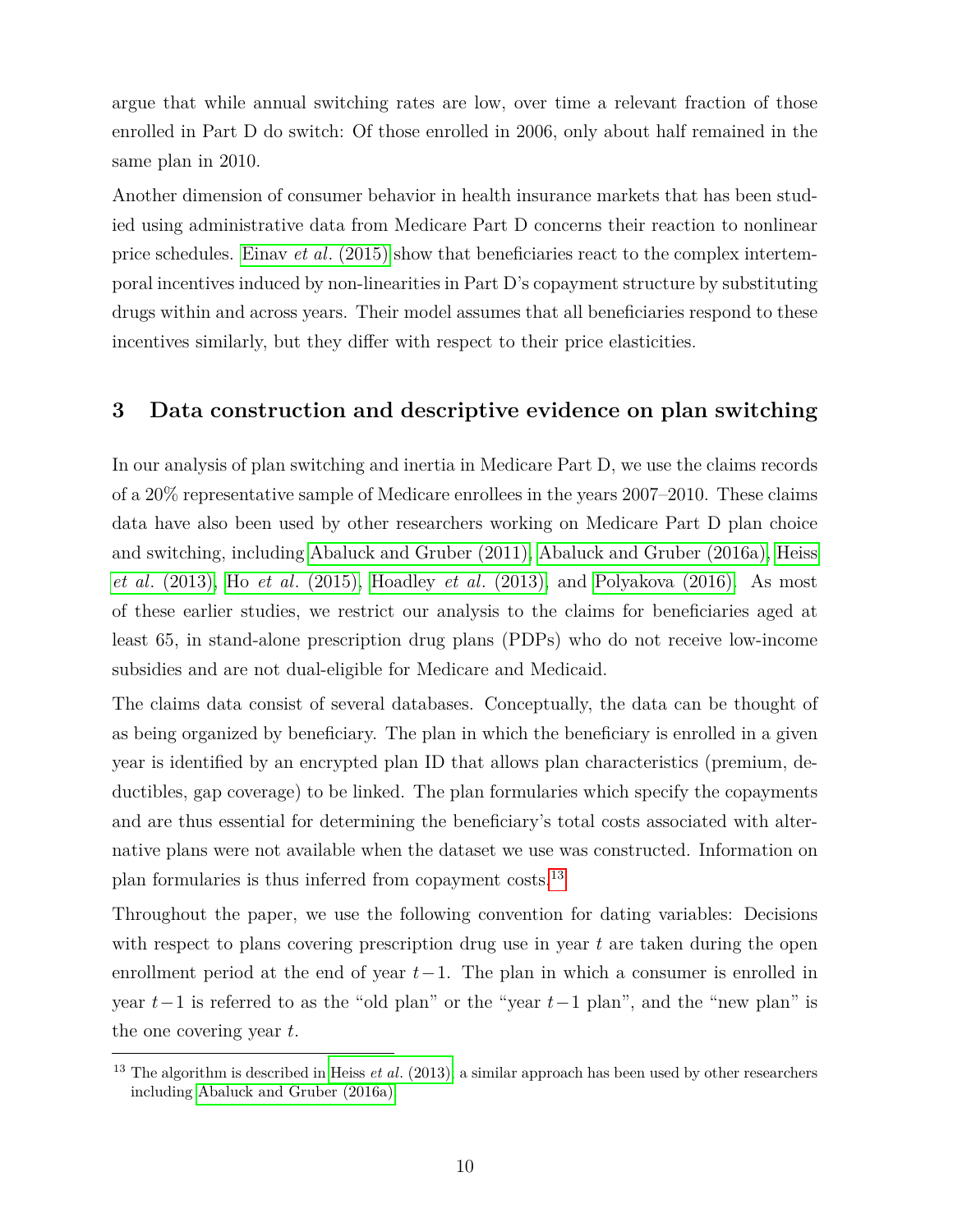#### <span id="page-12-1"></span>**3.1 Sample**

To study switching between Part D plans among seniors, we form working samples of Part D enrollees who have unrestricted choice among all the plans available in their Medicare region, and have sufficient data on their health, drug use, OOP costs, and premiums to estimate our plan-choice models.

The full 20% samples comprise between 9.3 and 10 million individuals per year, for the four years 2007–2010. We restrict our analytic sample to those individuals who are U.S. residents, aged 65 years or older, enrolled in stand-alone, non-employer (non-EGWP) Part D prescription drug plans; are neither entitled to the Low-Income Subsidy (LIS) nor dual eligible for Medicaid; are continuously enrolled in Part D in two adjacent years; and do not switch plans during the year (outside of the open enrollment period).<sup>[14](#page-12-0)</sup>

Applying these criteria results in sample sizes of around 1.2 million individuals for the years 2008–2010 (Table [1\)](#page-41-0). As we analyze plan choice for year *t* as made at the end of year *t*−1, conditional on year *t*−1 information, we estimate our choice models for these three years. The criteria for selecting individuals for our analytic sample are essentially the same as those used by Heiss *et al*[. \(2013\)](#page-39-0) and other studies of plan choice in Medicare Part D. In the final step, we randomly select 100,000 individuals since the estimation of our model is computationally intensive. The number of observations available for each year is smaller (Table [1\)](#page-41-0) as the resulting panel is unbalanced. The total number of choices across all individuals and years is 238,280. All descriptive statistics and model estimates reported in the remainder of the paper refer to this estimation sample, or to sub-samples thereof.

### **3.2 Plan choice, prescription drug use, and individual characteristics**

For our subsequent analysis, we construct various variables that measure individual characteristics, health status, prescription drug use, and plan choice. These data are augmented with data on the features of the available plans (which may vary every year) such as premium and whether they provide gap coverage.

In addition, we construct cost variables based on the individual's prescription drug use during year *t*−1, i. e., the year at the end of which decisions for year *t* are made. The

<span id="page-12-0"></span><sup>&</sup>lt;sup>14</sup> For those who are not in a stand-alone plan, we do not have data on individual prescription drug claims. Eligibility for the LIS, in turn, changes the nature of the choice problem an individual faces considerably, as discussed for instance by [Decarolis \(2015\).](#page-38-9) These groups are commonly excluded in recent studies of plan choice and switching behavior using claims data, as for instance in Ho *[et al](#page-39-3)*. [\(2015\),](#page-39-3) [Abaluck and Gruber \(2016a\),](#page-38-3) and [Polyakova \(2016\).](#page-40-0)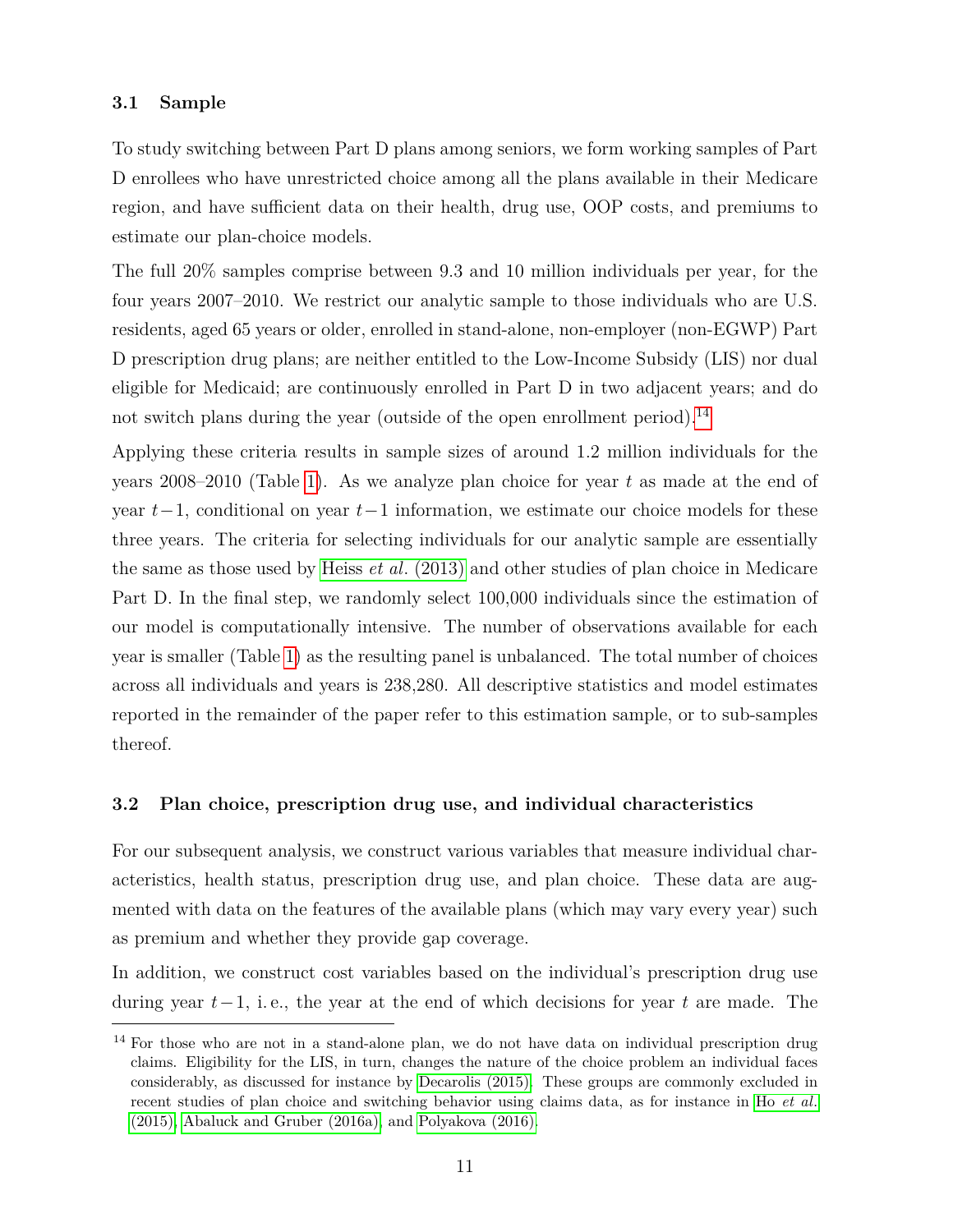list of all prescription drugs used combined with the formulary and benefit design of a Part D plan and the plan's premium gives the total costs of that plan, i. e., the sum of all copayments, the premiums, and any deductibles. We construct total costs for year *t* for the plan chosen in year *t*−1 and for any plan available in the next year.

We also construct variables that indicate whether according to her OOP costs, an individual (in her current year plan) ended up in the Part D catastrophic region, in the coverage gap, or below the coverage gap.

Finally, we construct indicators for the incidence of new health conditions, classified by whether they are costly in terms of prescription drugs or not. We classify conditions as costly if having the specific condition predicts high prescription drug costs in supplemen-tary regressions.<sup>[15](#page-13-0)</sup>

As the claims data contain very little demographic information on the individual (age, sex, and race), we further augment our data with regional information from the American Community Survey (ACS). We include the ZIP-code share of individuals aged 65 and above without a high school degree ("low education") as well the share of the population aged 65 or above with income below the federal poverty level ("low income") and above  $5\times$  the federal poverty level ("high income").

Descriptive statistics for these variables are reported below in Section [5.](#page-23-0) In the remainder of the present section, we discuss the choice and cost variables descriptively.

#### **3.3 Optional vs. forced choosers**

In our subsequent analysis, we distinguish optional and forced choosers: Forced choosers are individuals who do not have a default plan and thus are forced to pay attention to plan choice. For optional choosers, on the contrary, the plan that they were enrolled in *t*−1 is part of their choice set in *t*. If they do not take action, they will by default stay in their old plan.

Optional choosers either switch to a new plan or stay in the old one. Thus, every year, each individual falls into one of three groups: Forced choosers, optinoal switchers, and

<span id="page-13-0"></span><sup>&</sup>lt;sup>15</sup> Costly conditions include acute myocardial infarction, ischemic heart disease, stroke, breast and lung cancer, Alzheimer's disease and dementia, diabetes, depression and asthma. In comparison to these conditions, hip fracture, prostate cancer, endometrial cancer, colorectal cancer, chronic obstructive pulmonary disease, chronic kidney disease, osteoporosis, heart failure, rheumatoid arthritis/osteoarthritis, glaucoma, anemia, benign prostatic hyperplasia, hyperlipidemia, acquired hypothyroidism, hypertension, atrial fibrillation are relatively cheap and thus included as "cheap" conditions.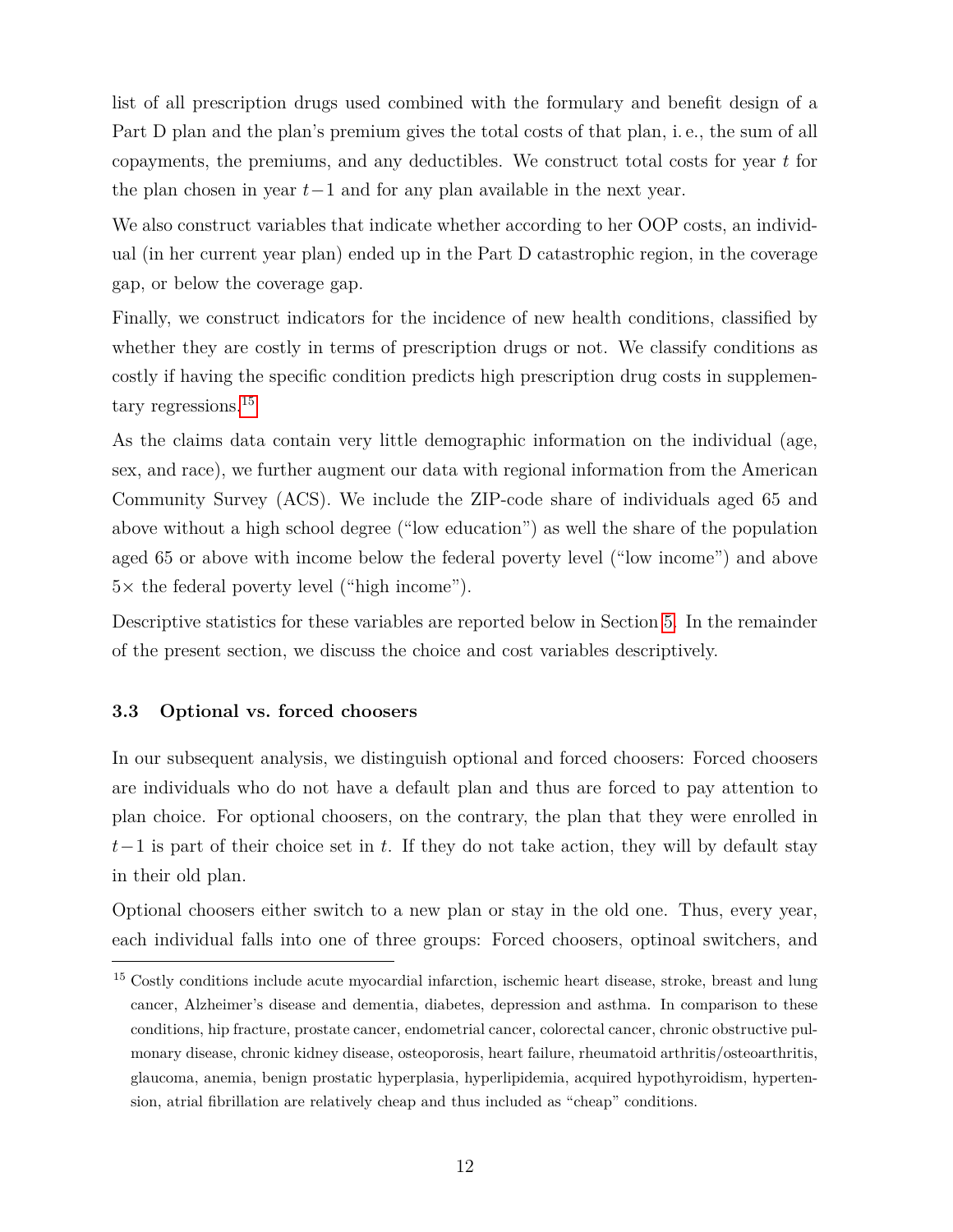optional stayers. Table [2](#page-42-0) displays the shares of these groups. The majority of individuals ends up staying in their old plan. On average across all three years, only a little more than 10% of the optional choosers leave their old plan. On average, and across all years, about 3.4% of individuals are forced to make a plan choice. The majority of them do not have a default plan because they are new to Medicare Part D (97%). Only 3% of forced choosers have been enrolled in a *t*−1 plan that is no longer available in year *t*. Despite some differences in sample definitions, these numbers are in line with those reported in an extensive descriptive analysis of administrative data on Medicare Part D plan switching between 2006 and 2010 by [Hoadley](#page-39-7) *et al*. (2013).

### <span id="page-14-0"></span>**3.4 Total costs and overspending**

To motivate our analysis of inertia in Medicare Part D plan choices and the effect of policy interventions designed to reduce it, we now present descriptive evidence on the quality of plan choices of forced choosers, optional switchers and optional stayers. In the literature on plan-choice quality in Medicare Part D, and in health insurance more generally, a measure of overspending is frequently used for this purpose, see [Abaluck and](#page-38-0) [Gruber \(2011\),](#page-38-0) Heiss *et al*[. \(2013\),](#page-39-0) and [Abaluck and Gruber \(2016a\),](#page-38-3) among others. As stated above, conceptually, overspending is defined as the difference between the total costs (to the consumer) of the plan a consumer has chosen and the total costs of the least-cost alternative. This definition reflects the fact that relevant features of the plans such as premiums, deductibles, the plan formulary and copayments are summarized in the total costs.

In practice, measures of overspending can be constructed in different ways. A key distinction is that between an *ex ante* and an *ex post* perspective. Tables [3](#page-43-0) and [4](#page-44-0) display *ex post* and *ex ante* overspending for forced and optional choosers, separately for stayers and switchers.

*Ex post* overspending for year *t* is calculated based on the prescription drugs that an individual has taken in that year. It thus reflects the costs that beneficiaries actually realized during year *t*. As Table [3](#page-43-0) shows, individuals who stay in their old plan have the highest overspending, on average, compared to both optional switchers and forced choosers. These numbers might be taken to imply that actively making decisions results in better outcomes. This is not what one would expect if individuals stayed in their old plans because of a preference for unobserved plan characteristics.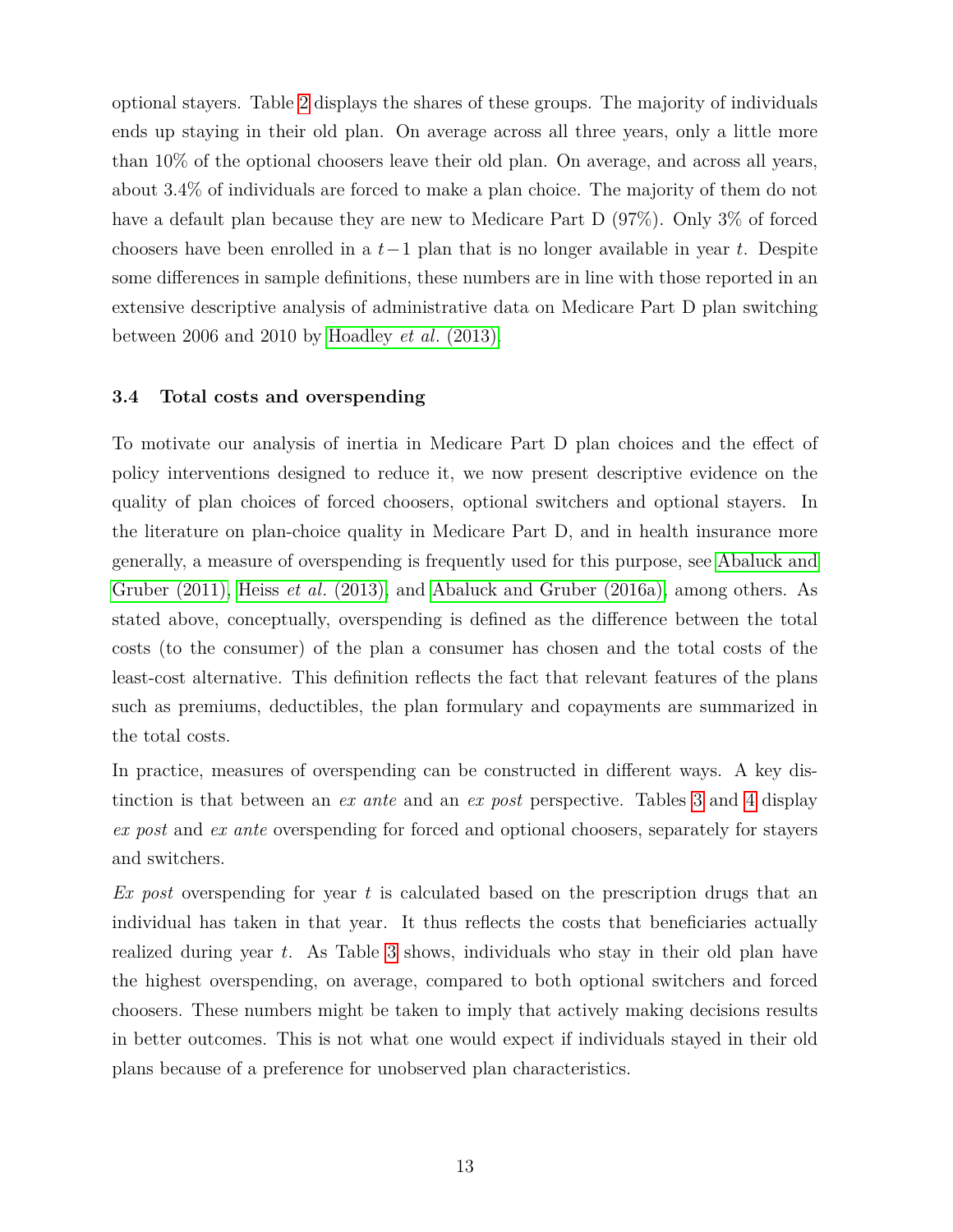Individuals who are forced to do not choose quite as well as those who actively decide to switch to a different plan, which indicates substantial heterogeneity in the ability to choose plans. This implies that optional switchers are a selected group of individuals who appear to make better choices than forced choosers who, in turn, are mostly newly enrolled and therefore not selected at all. Our structural model of plan choice allows for heterogeneity of individuals' choice quality and can explain these features of observed overspending.

In Table [4,](#page-44-0) we turn to *ex ante* overspending for stayers and switchers, which is based on prescription drugs taken in year  $t-1$  (this measure cannot be computed for the newly enrolled individuals who make up 97% of the forced choosers as their prescriptions for *t* − 1 are not observed). This measure is meant to capture beneficiaries' information on their prescription drug needs at the time when they make their plan choice. This is also the information beneficiaries are asked to provide to the Medicare Plan Finder discussed above. The table shows *ex ante* overspending in year *t* for the plan that individuals chose for year *t* as well as for the plan that they chose in *t*−1. For the group of stayers, the two plans are obviously the same. For the switchers, overspending based on the *t*−1 plan is the amount they would have overspent had they stayed in their old plan. The difference in overspending between the old and new plans thus captures how much switchers have saved by switching plans  $-$  \$180 per year, on average. Compared to stayers, switchers' overspending in the *t*−1 plan is slightly higher in all years except for 2010. This suggests that high *ex ante* overspending in the old plan may encourage individuals to switch to a different plan.

A particularly interesting group of individuals are those who have chosen the *ex ante* cost-minimizing plan. As discussed in Heiss *et al*[. \(2013\),](#page-39-0) this is the choice implied by static optimization. It can easily be implemented, for instance by using a decision aid such as the Medicare Plan Finder discussed above. The lower panel of Table [4](#page-44-0) displays the share of individuals with zero *ex ante* overspending, separately for the two groups of optional choosers. A much larger share of switchers than of stayers have zero *ex ante* overspending. These numbers also support the notion that switchers make better choices than stayers.

In the structural model of plan choice presented in the remainder of this paper, we take an *ex post* perspective. We cannot use the *ex ante* measures because they are not available for the group of forced choosers. *Ex post* measures of overspending might seem problematic as they condition on information on outcomes, realized during year *t*, that are not known to the individual at the end of year *t*−1. *Ex ante* measures, in contrast, do not condition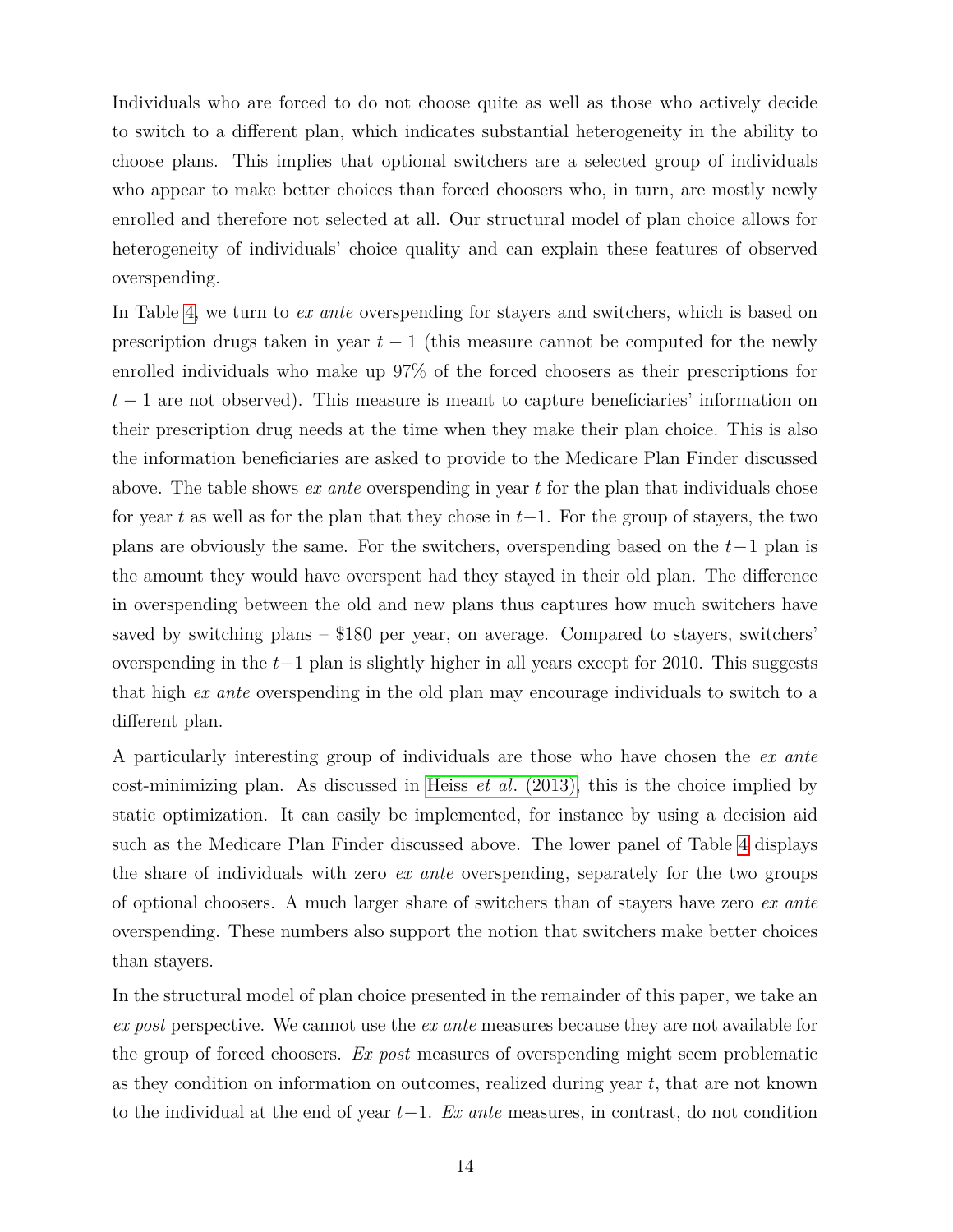on year *t* outcomes but require assumption on how individuals form expectations at the end of year *t*−1 with respect to these variables. These assumption can also be problematic. We discussed the trade-off between using *ex ante* and *ex post* measures in detail in earlier work, see Heiss *et al*[. \(2013\).](#page-39-0) In our analysis of static Medicare Part D choices, we found that the key substantive findings do not depend on whether *ex ante* or *ex post* measures are used.

## <span id="page-16-0"></span>**4 A two-stage model of plan switching decisions**

In this section, we introduce a comprehensive model of plan selection that is behaviorally more plausible and can explain more of the empirical findings presented in Section [3](#page-11-0) than typical models used in the literature. It includes two features that have not been combined in previous papers. First, it comprises separate inattention and plan selection stages including switching costs. Without some sort of trigger, consumers might not pay attention to the plan-choice opportunity and fail to compare plans during the open enrollment period. If they compare plans and find a more attractive one, switching might still be hampered by hassle and other switching costs. Second, our model allows for both observed and unobserved heterogeneity in the ability and willingness to make diligent decisions. This "acuity" affects both stages, allowing for the effect that individuals who consider switching make more careful choices than the average. Leaving the attention stage aside, the choice model uses a mixed (i. e., random parameters) multinomial logit specification with heteroskedasticity, building on [McFadden \(1974\)](#page-40-9) and [McFadden and](#page-40-10) [Train \(2000\).](#page-40-10)

We first present the structure of the choice problem in Section [4.1.](#page-17-0) The concept of acuity is introduced in Section [4.2.](#page-17-1) Then we discuss the two stages of the choice model in Sections [4.3](#page-18-0) and [4.4.](#page-18-1) Identification of the two-stage model is discussed in Section [4.5.](#page-20-0) Since inattention is unobserved and acuity enters both stages simultaneously as a latent variable, all model parameters have to be estimated jointly. We use a maximum likelihood estimator with a numerical approximation of the analytically unavailable likelihood function; details are discussed in Section [4.6.](#page-21-0)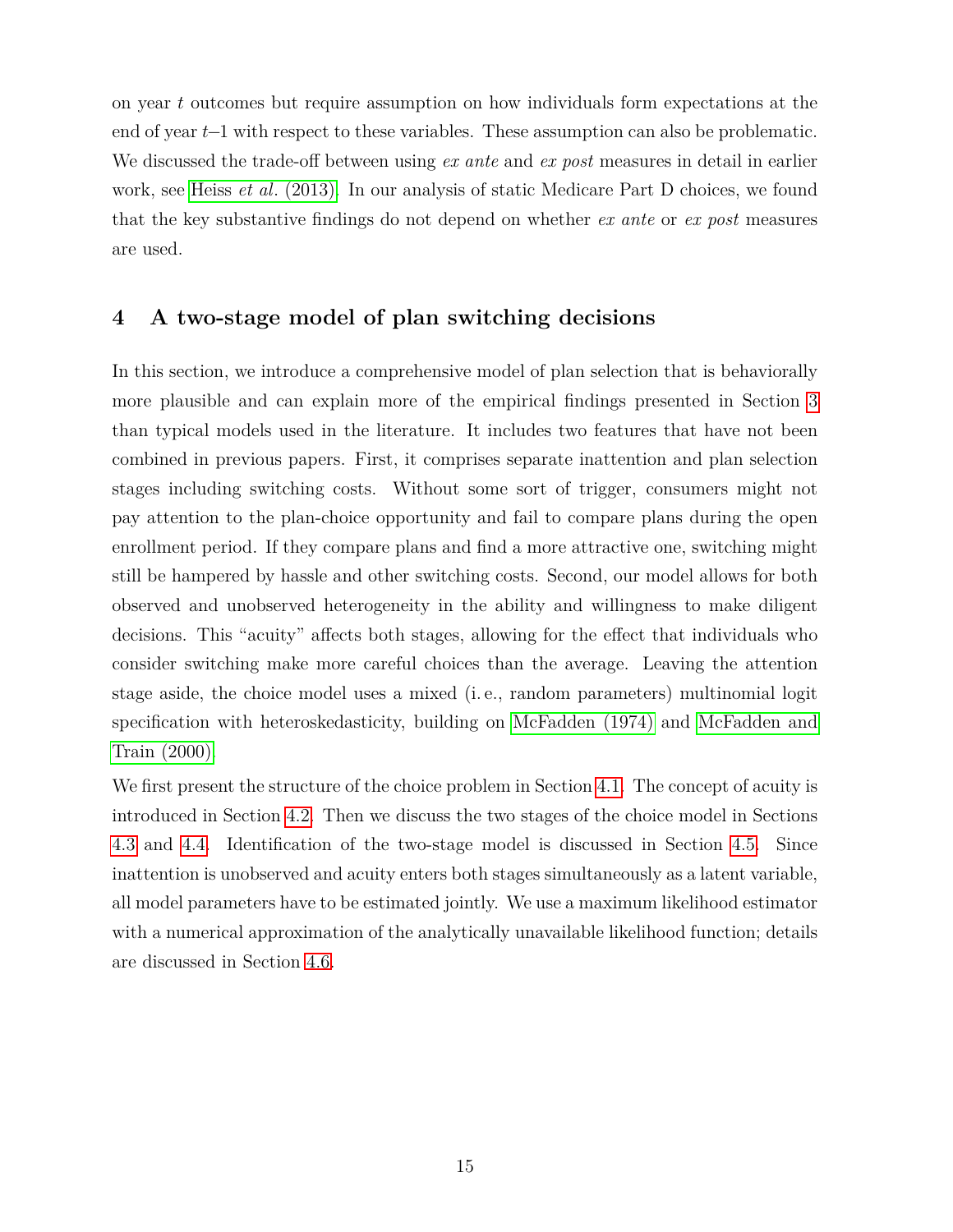#### <span id="page-17-0"></span>**4.1 Structure of the choice problem**

We model the plan choice for a set of consumers  $i = 1, \ldots, N$  for years  $t = 1, \ldots, T$ .<sup>[16](#page-17-2)</sup> Since the individuals start enrolling in Part D in different years, can die during the time our panel data covers, or can change the low-income subsidy status or other criteria for inclusion in our estimation sample discussed in Section [3.1,](#page-12-1) our panel data set is unbalanced and *T* differs by individual. For notational convenience, we do not explicitly index  $T$  by  $i$  in the remainder of this section. Individual  $i$  chooses among the available plans in year *t*. This choice set  $\mathcal{Y}_{it}$  contains around 50 plans on average, but the number of plans and their features differ by *t* and Medicare region.

#### <span id="page-17-1"></span>**4.2 Acuity**

Individuals differ in both their ability to, and their willingness to put effort into, making good plan-choice decisions. We introduce a latent variable, acuity, that captures these aspects. Acuity may comprise such diverse factors as intelligence, financial literacy, mental health, opportunity costs of time, or the availability of support from children, doctors, or other sources. It can affect choices in both stages: Individuals with high levels of acuity might be more likely to pay attention in the first stage of the model, i. e., they collect and compare information on the available plans. If they do pay attention, acuity might also affect the weight they put on the objective consequences of the plans such as their premiums and implied OOP costs and the error variance in the second stage (the multinomial choice model).

Acuity *qit* of individual *i* at time *t* is a latent variable that depends on observed individual characteristics  $w_{it}$ . We include variables such as age, gender, depression, and ZIP code level socio-economic characteristics. *qit* also includes a time-constant unobserved heterogeneity term  $\lambda_i$  which we assume to be normally distributed:

<span id="page-17-3"></span>
$$
q_{it} = \mathbf{w}_{it} \boldsymbol{\alpha} + \lambda_i
$$
 (1)

Since  $q_{it}$  is unobserved, it is only identified up to location and scale. For normalization, we do not include a constant in the model and define  $\lambda_i$  to have a zero mean and a variance of one.

<span id="page-17-2"></span><sup>&</sup>lt;sup>16</sup> The time index *t* refers to the year for which the plan is chosen. The actual choice is made in the open enrollment period at the end of the previous year.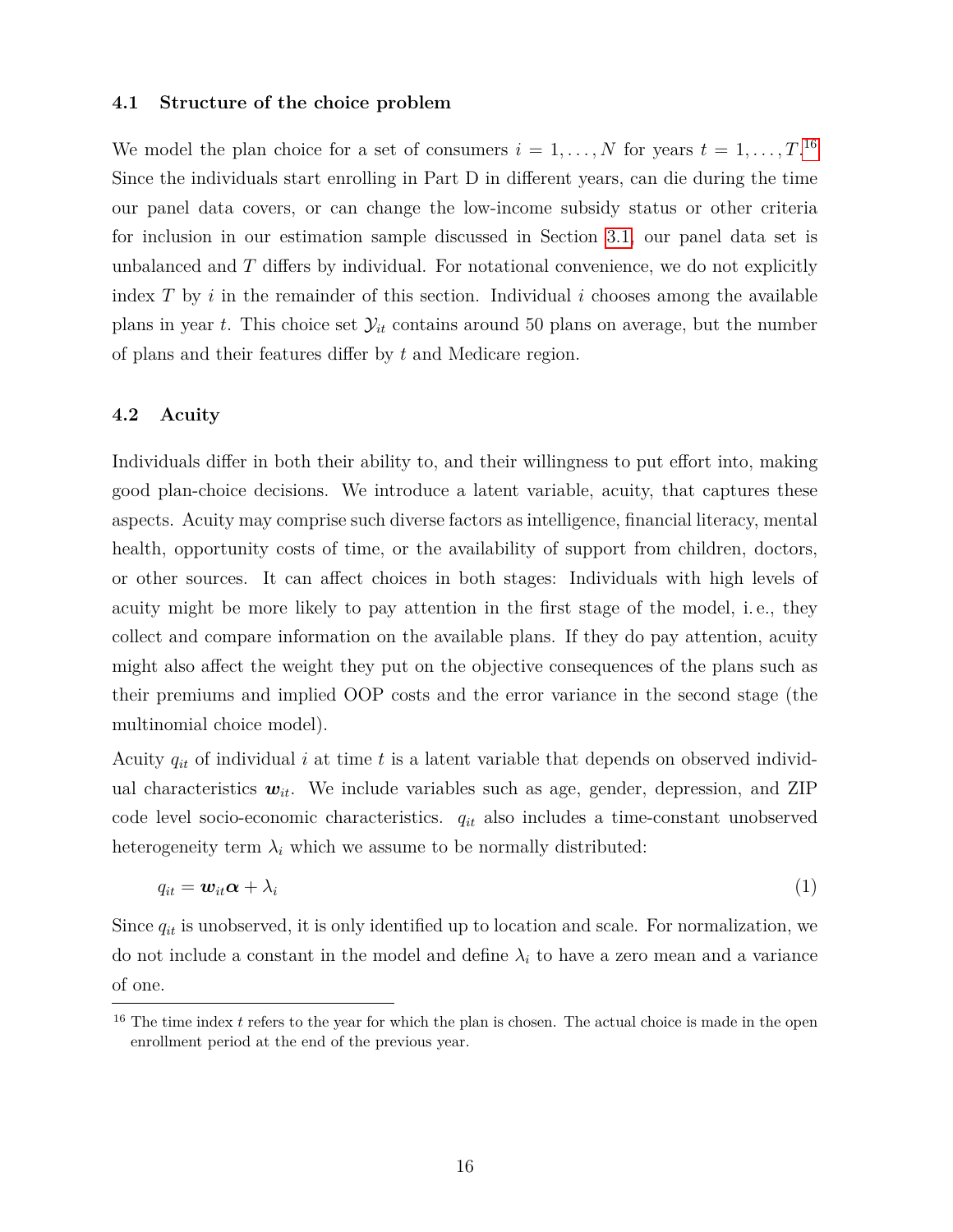#### <span id="page-18-0"></span>**4.3 Attention stage**

Let  $a_{it}$  denote an unobserved indicator for whether individual  $i$  pays attention at time  $t$  ( $a_{it} = 1$ ) or not ( $a_{it} = 0$ ). Some individuals are forced to pay attention and choose a plan, for example in the first year of enrollment or if a plan is discontinued. Let a dummy variable, *fit*, be equal to one if individual *i* is forced at time *t*. For optional choosers  $(f_{it} = 0)$ , we model the attention probability as a function of observable attention triggers, collected in the vector  $x_{it}$ , and unobserved individual acuity  $q_{it}$ , which in turn is modeled as a function of observed individual characteristics in equation [\(1\)](#page-17-3).

Whether individual *i* pays attention in choice situation *t* is determined by a latent variable,  $a_{it}^*$ . We use a linear specification

$$
a_{it}^* = \boldsymbol{x}_{it}\boldsymbol{\zeta} + \delta_a q_{it} + e_{it}.
$$
\n<sup>(2)</sup>

<span id="page-18-2"></span>Optional choosers pay attention if  $a_{it}^*$  is positive while forced choosers always pay attention. Assuming i.i.d. logistic errors *eit*, this implies a conditional attention probability of

$$
p_{it}^{a}(\lambda_{i}) \equiv \Pr(a_{it} = 1 | f_{it}, \boldsymbol{x}_{it}, \boldsymbol{w}_{it}; \lambda_{i}) = \begin{cases} \frac{1}{1 + \exp(-\boldsymbol{x}_{it}\boldsymbol{\zeta} - \delta_{a}q_{it})} & \text{if } f_{it} = 0\\ 1 & \text{if } f_{it} = 1 \end{cases}
$$
(3)

#### <span id="page-18-1"></span>**4.4 Plan-choice stage**

Given an individual pays attention, she compares plans according to the perceived utilities

<span id="page-18-3"></span>
$$
u_{itj} = z_{itj}\beta + \gamma_i d_{itj} + v_{itj},\tag{4}
$$

where  $z_{itj}$  is a vector of plan characteristics, including premium and implied OOP costs given prescription drug use. The dummy variable  $d_{itj}$  indicates the plan she is enrolled in year  $t-1$  so that  $d_{ijt} = 0$  is associated with a switch. As in prior literature, the coefficient  $\gamma_i$  of this lagged choice dummy is interpreted as a switching cost. We allow for the possibility that these switching costs vary across individuals by using a random coefficient specification and assuming a normal distribution,

$$
\gamma_i \sim \mathcal{N}\left(\mu_\gamma, \sigma_\gamma^2\right). \tag{5}
$$

We allow individual acuity,  $q_{it}$ , to affect choices in the sense that individuals with higher values of *qit* give relatively more weight to utility contributions of observed plan characteristics and the switching cost. Those with lower values of *qit* are relatively more affected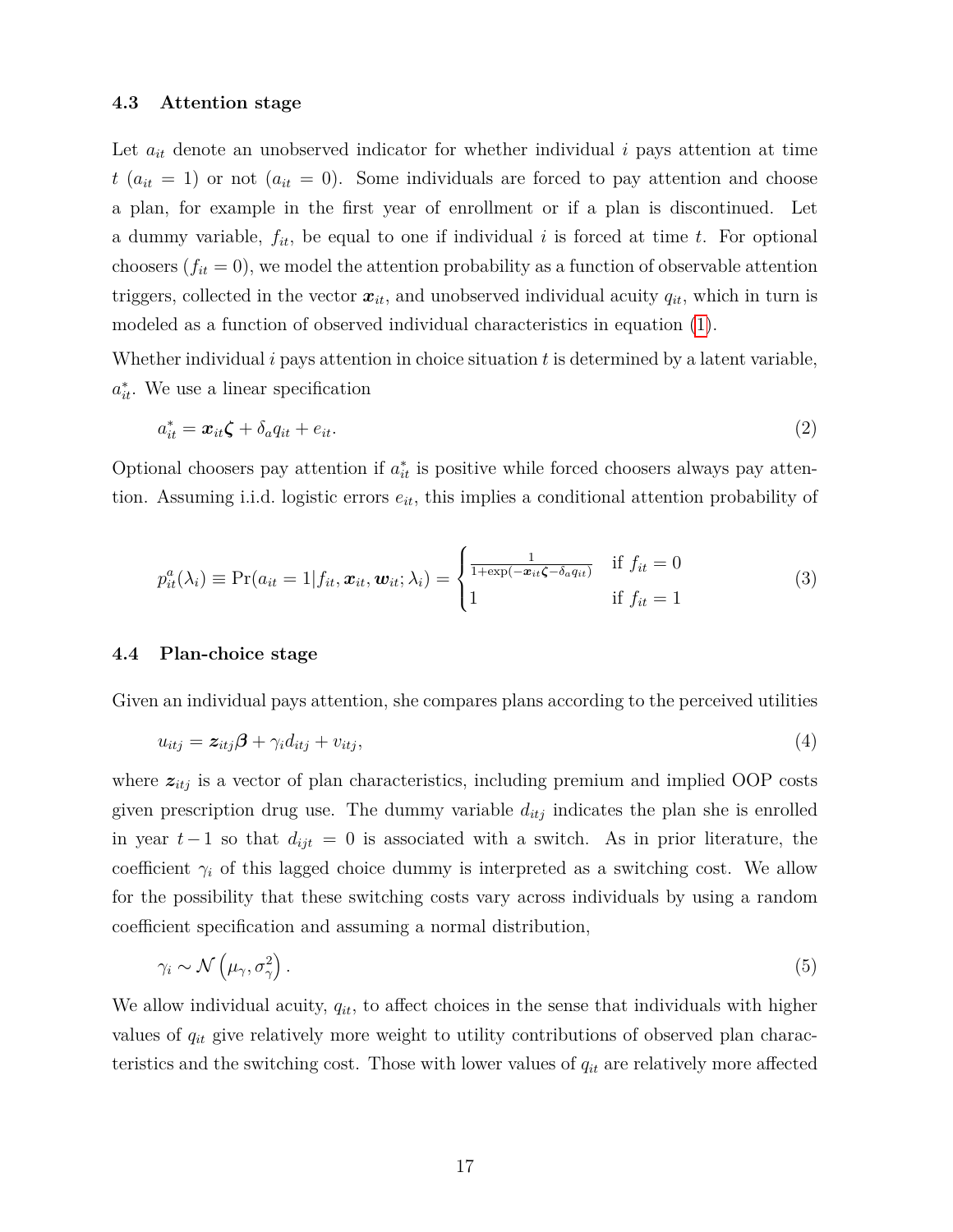by the noise involved in the error terms  $v_{itj}$ . We thus specify that the standard deviation of *vitj* is related to acuity via

$$
\sqrt{\text{var}(v_{itj}|q_{it})} \propto \text{exp}(\delta_v q_{it}).\tag{6}
$$

With a plan-choice parameterization resembling a heteroscedastic mixed multinomial logit model, the conditional probability that individual *i* chooses plan *j* from choice set  $\mathcal{Y}_{it}$  at time *t* given she pays attention is

<span id="page-19-0"></span>
$$
p_{itj}^{y}(\lambda_i, \gamma_i) \equiv \Pr(y_{it} = j | a_{it} = 1, \mathbf{z}_{itj}, \mathbf{w}_{it}, d_{ijt}; \gamma_i, \lambda_i) = \frac{\exp\left(\frac{\mathbf{z}_{itj}\boldsymbol{\beta} - \gamma_i d_{itj}}{\exp(\delta_v q_{it})}\right)}{\sum_{k \in \mathcal{Y}_{it}} \exp\left(\frac{\mathbf{z}_{itk}\boldsymbol{\beta} - \gamma_i d_{itk}}{\exp(\delta_v q_{it})}\right)},
$$
(7)

where as defined above acuity is  $q_{it} = \boldsymbol{w}_{it} \boldsymbol{\alpha} + \lambda_i$ .

Our model nests several special cases that have been studied in prior literature. Given our parametric structure, we can test the assumptions that produce special cases as follows. As in other models of plan switching,  $\gamma_i = 0$  implies that there are no switching costs. As we allow for heterogeneity of these costs, we test whether its population mean and variance are zero ( $\mu_{\gamma} = 0$  and  $\sigma_{\gamma} = 0$ ). Importantly, however, if decisions follow the full two-stage model, a restricted one-stage model that ignores attention would overestimate switching costs as all observed inertia would be attributed to this source of heterogeneity. If  $\delta_a = 0$  and  $\delta_v = 0$ , then acuity does not matter, i.e., there is not heterogeneity with respect to decision quality. If only one of these parameters is different from zero, then acuity only affects choices via the corresponding stage. Further, if at least one of these parameters is zero, then decision quality at the second stage is conditionally independent of attention. We expect that individuals with higher levels of acuity tend to have a higher attention probability  $(\delta_a > 0)$  and make better plan-choice decisions  $(\delta_v < 0)$ . This is one of the novel testable behavioral implications of our model.

If this mechanism holds, optional choosers who end up paying attention have a relatively high acuity and therefore tend to pick "good" plans with low total costs. We have seen a first indication of this effect in Section [3.4](#page-14-0) where we reported that optional switchers have a lower realized overspending than forced choosers. Ignoring this effect would lead to biases in the policy conclusions. Specifically, as optional choices are observed only for a selected group of high-acuity choosers, simpler models would overestimate the gain from reductions in inattention and switching costs as they cannot predict the behavior of the full population using the estimates of a selected population without adjusting for the acuity differences.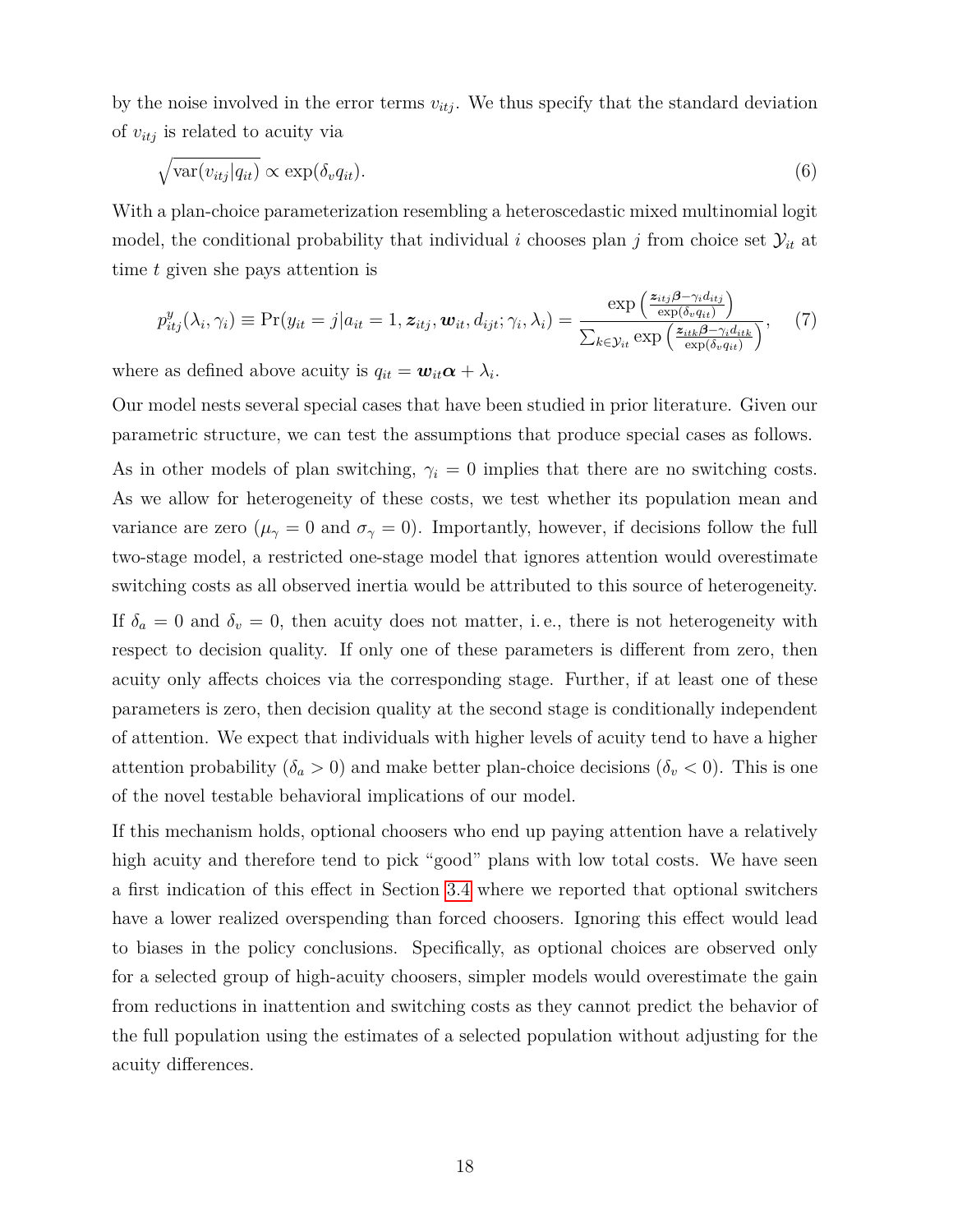#### <span id="page-20-0"></span>**4.5 Identification**

Data on repeated plan choices reveal whether a beneficiary switches plans for the next period. The identification problem arises because if she does not switch, we do not observe the reason why.

The simplest explanation for why a beneficiary decides to stay in the same plan in two consecutive years is that she carefully compared plans and came to the conclusion that her current *t*−1 plan is the most attractive one available for the next year, *t*. Given that on average around 50 plans are available and that both the list of available plans and their features (like the premium, deductible, list of covered drugs, copayments and others) change on a yearly basis, this alone is unlikely to explain the low switching rates observed in the data. We are able to account for a large part of the plan characteristics that should be relevant to an individual who chooses an insurance plan to minimize total costs. We observe exactly which drugs an individual takes and can reconstruct the financial consequences of buying these drugs under each available plan, as reflected in our total cost measure. We also account for specific plan features such as the premium and deductible as well as the risk associated with each plan. On top of that, we include alternative-specific constants for the largest plans. Allowing for preference heterogeneity provides a comprehensive model of deliberate plan choices. The remaining persistence that cannot be explained by plan features and preference heterogeneity is what we call inertia and attribute to inattention and switching costs.

For identification, we can exploit the fact that some individuals are forced to make an active choice because they enter the market for the first time or their *t*−1 plan is discontinued. For similar arguments, see [Handel \(2013\),](#page-39-1) [Handel and Kolstad \(2015\)](#page-39-2) and others. These forced choosers by definition do not have the opportunity to be inattentive. If they are otherwise comparable to the other consumers, their behavior alone identifies the plan choice parameters and the difference to the optional choosers is attributed to inertia. As forced and optional choosers have similar means of the observed variables (in particular age, education, and poverty rate; see Table [5](#page-45-0) below), the assumption of similar preferences across the two groups seems reasonable. Also, they are very similar in terms of the choice sets they face; see Table [6](#page-46-0) below.

The explanatory variables that drive the attention probability and the plan choices are different in a quite natural fashion, creating exclusion restrictions that add to the identification of the model. Take the premium as an example. If the premium of the *t*−1 plan *increases* in *t* – a change that is made salient in the ANOC letter – our model implies that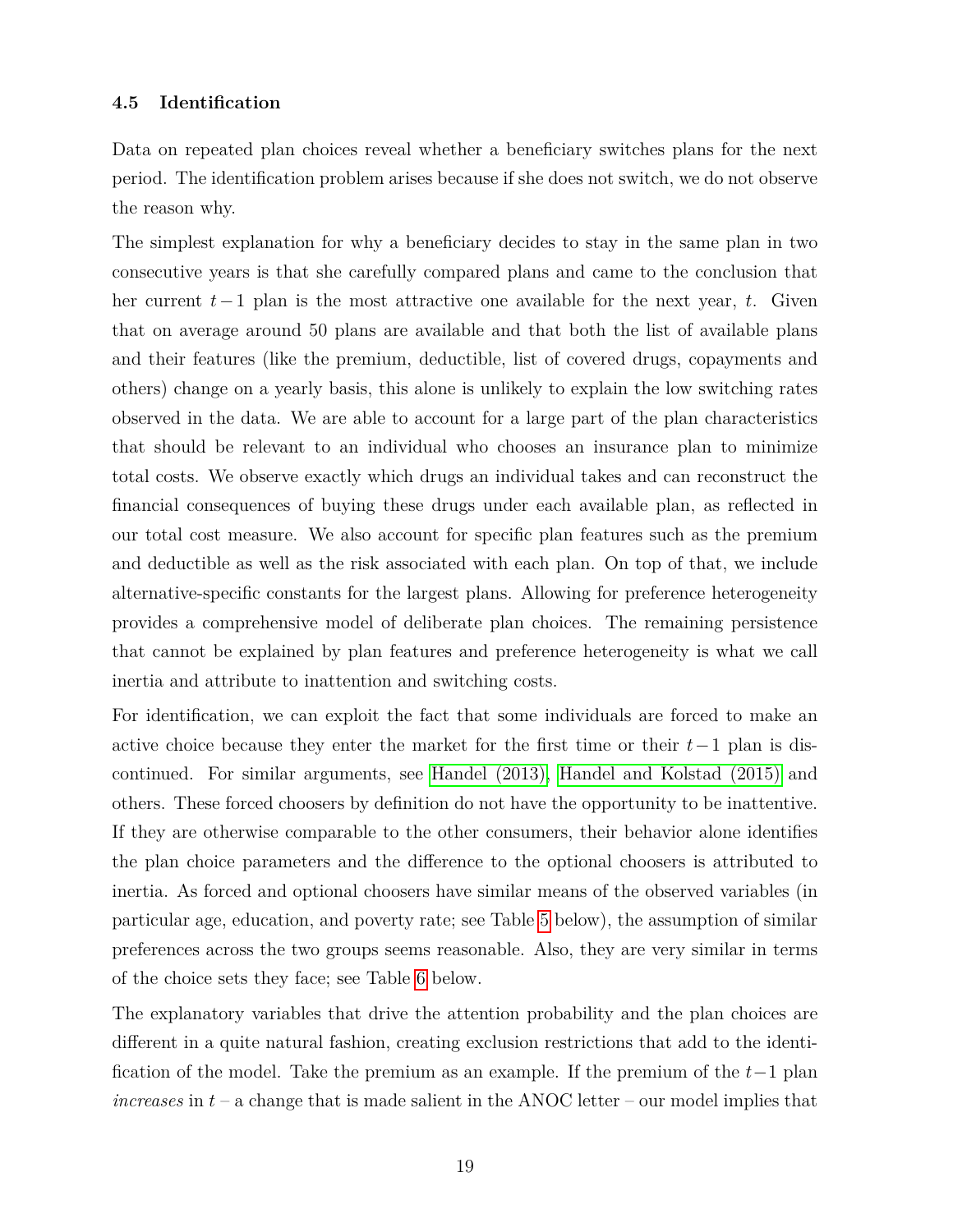attention is triggered and the individual starts to compare alternatives. If on the other hand the *level* of the premium of the *t*−1 plan is high for year *t* relative to the alternatives – a fact that is only apparent after comparing plans – this might contribute to overcoming switching costs and changing the plan. The same holds for the other predictors. Attention is triggered by different shocks or changes in the past, whereas for the plan choice, comparison to the other plans provide the relevant predictors. Importantly, in this market attention triggers such as changes in the old (*t*−1) plan's premium and other features are highly salient as the ANOC letters prominently contain pairwise comparisons of the old and new values of plan features, see also Ho *et al*[. \(2015\).](#page-39-3) The assumption that changes in state variable trigger attention is also in line with theoretical models of inattention such as [Bordalo](#page-38-10) *et al*. (2013).

A final identification issue arises in dynamic panel data models with lagged dependent variables if unobserved initial conditions and unobserved heterogeneity are correlated, see [Heckman \(1981\).](#page-39-12) In the present analysis, we focus on heterogeneity in acuity,  $\lambda_i$ , and switching costs,  $\gamma_i$ , neither of which are likely related to the specific plan chosen in the first year. Moreover, in Medicare Part D, we come close to observing the initial conditions; see also [Polyakova \(2016\).](#page-40-0) As the first choices in our panel refer to 2008, the lagged dependent variable is the plan choice made for 2007 which was the first complete year of Medicare Part D. Also, the vast majority of the forced choosers in our sample are newly enrolled in Part D, so that their initial choices are observed and explicitly modeled.<sup>[17](#page-21-1)</sup>

#### <span id="page-21-0"></span>**4.6 Maximum likelihood estimation**

Given our parametric specification, we can estimate all model parameters simultaneously using maximum likelihood. Since we assume independence across individuals, the likelihood function is the product of the individual likelihood contributions  $\mathcal{L}_i(\zeta, \beta, \delta_a, \delta_v, \mu_\gamma, \sigma_\gamma^2)$ . The observed outcome for individual *i* is the sequence of plan choices made in years  $t = 1, \ldots, T$  (while attention is unobserved). Let  $j_{it}$  denote the observed plan choice in year *t*. Thus, the likelihood contribution is given by

$$
\mathcal{L}_i(\zeta,\boldsymbol{\alpha},\boldsymbol{\beta},\delta_a,\delta_v,\mu_\gamma,\sigma_\gamma^2) = \Pr(y_{i1} = j_{i1},\ldots,y_{iT} = j_{iT}|\cdot),\tag{8}
$$

where for notational convenience we suppress the observed covariates (the histories of the  $w_{it}$ 's,  $x_{it}$ 's, and  $z_{it}$ 's). Further, conditional on these covariates as well as individual *i*'s

<span id="page-21-1"></span><sup>&</sup>lt;sup>17</sup> In principle, we could use data from 2006 as well so that we would observe initial conditions for all individuals. However, as discussed in Heiss *et al*[. \(2010\)](#page-39-4) and Heiss *et al*[. \(2013\),](#page-39-0) the choice situation faced by consumers in the first year of Medicare Part D was special due to the extended enrollment period which ended in May, so we opted against using those data.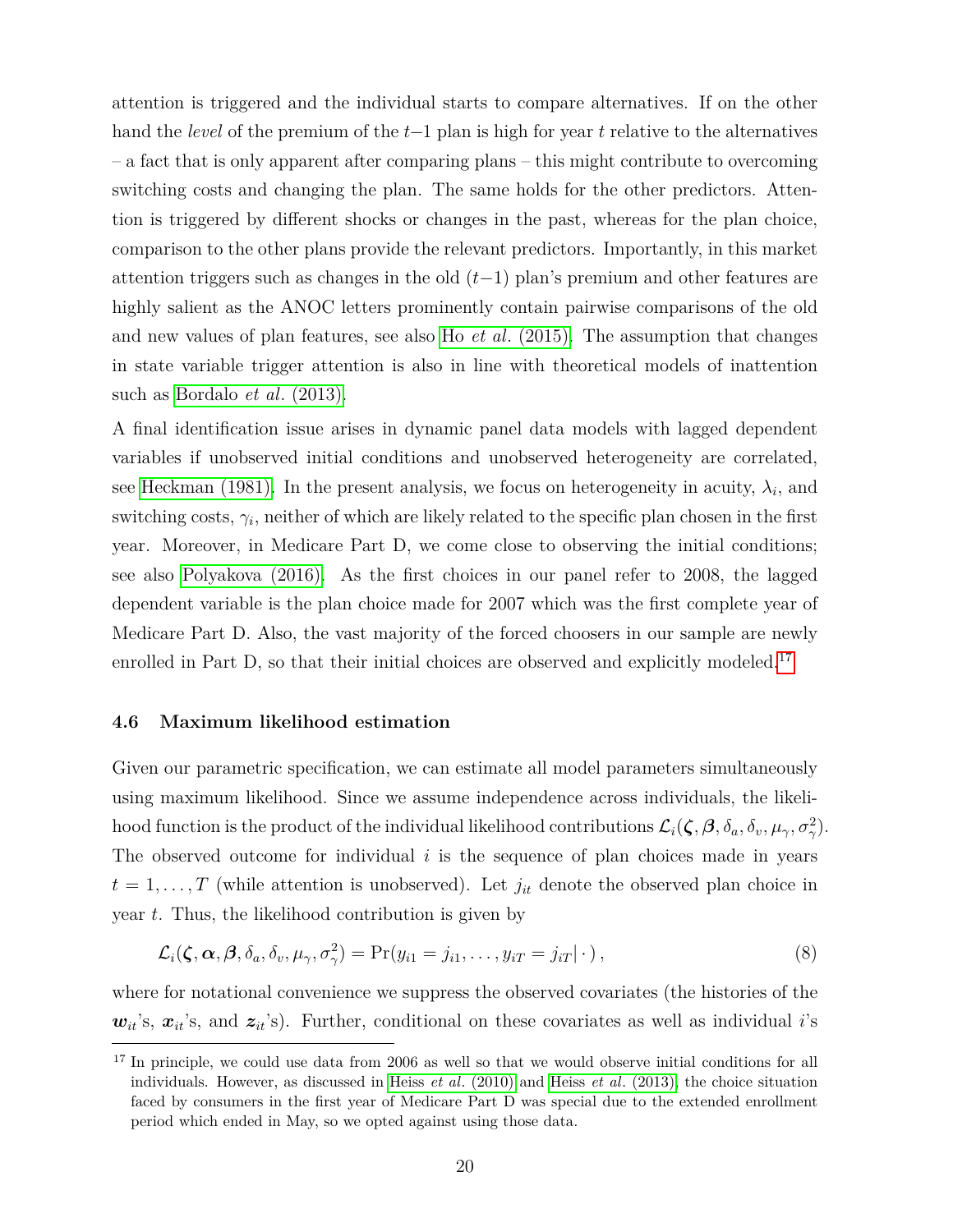unobserved acuity part  $\lambda_i$  and her switching cost  $\gamma_i$ , her choices are independent over time. Put differently, any observed dependence is due to these two latent characteristics, conditional on observables. We can therefore write

<span id="page-22-0"></span>
$$
\Pr(y_{i1} = j_{i1}, \dots, y_{iT} = j_{iT} | \cdot, \lambda_i, \gamma_i) = \prod_{t=1}^T \Pr(y_{it} = j_{it} | \cdot, \lambda_i, \gamma_i).
$$
\n(9)

These probabilities are readily available given our assumptions on the attention and planchoice stages. We first obtain the choice probabilities for period *t*:

$$
\Pr(y_{it} = j_{it} | \cdot, \lambda_i, \gamma_i) = p_{it}^a(\lambda_i) \cdot \Pr(y_{it} = j | a_{it} = 1, \mathbf{w}_{it}, \mathbf{z}_{itj}, d_{ijt}, \lambda_i, \gamma_i) + (1 - p_{it}^a(\lambda_i)) \cdot \Pr(y_{it} = j | a_{it} = 0, \mathbf{w}_{it} \mathbf{z}_{itj}, d_{ijt}, \lambda_i, \gamma_i) .
$$
 (10)

This expression involves probabilities that condition on attention, which is not observable. By plugging in the quantities derived in  $(3)$  and  $(7)$  above, we see that the choice probabilities have different forms depending on whether the individual is a forced chooser or not and whether she stays in the same plan or switches to a different plan between years  $t-1$  and  $t$ , which are both observable events. For forced choosers ( $f_{it} = 1$ ), the attention probability is  $p_{it}^a(\lambda_i) = 1$ . If optional choosers  $(f_{it} = 0)$  do not pay attention, the probability to choose a different than the old plan (i. e.,  $d_{itjit} = 0$ ), is zero, the probability to choose the old plan is one.

Putting everything together, we get

$$
\Pr(y_{it} = j_{it} | \cdot, \lambda_i, \gamma_i) = \begin{cases} p_{itj_{it}}^y(\lambda_i, \gamma_i) & \text{if } f_{it} = 1 \\ p_{it}^a(\lambda_i) \cdot p_{itj_{it}}^y(\lambda_i, \gamma_i) & \text{if } f_{it} = 0 \land d_{itj_{it}} = 0 \ (11) \\ p_{it}^a(\lambda_i) \cdot p_{itj_{it}}^y(\lambda_i, \gamma_i) + (1 - p_{it}^a(\lambda_i)) & \text{if } f_{it} = 0 \land d_{itj_{it}} = 1 \end{cases}
$$

To obtain the probability of individual *i*'s entire choice sequence, we plug this expression into equation [\(9\)](#page-22-0). To calculate the likelihood contribution, the final step is to integrate out the remaining two latent quantities,  $q_i$  and  $\gamma_i$ :

$$
\Pr(y_{i1} = j_{i1}, \dots, y_{iT} = j_{iT} | \cdot) = \iint \prod_{t=1}^T \Pr(y_{it} = j_{it} | \cdot, \lambda, \gamma) g(\lambda) h(\gamma) d\lambda d\gamma, \tag{12}
$$

where  $g(\cdot)$  and  $h(\cdot)$  are the densities of  $\lambda$  and  $\gamma$ , respectively. Both latent variables are assumed to follow a normal distribution. Recall that we impose the normalization that *λ* is standard normally distributed, whereas mean and variance of the normal variate *γ* are left unrestricted. The double integral does not have an analytic solution. We use a Gaussian quadrature product rule to accurately approximate it.[18](#page-22-1)

<span id="page-22-1"></span><sup>18</sup> With an even more flexible model including several random parameters, the dimension of this integral would increase and product rule Gaussian quadrature would become infeasible. However, in that case it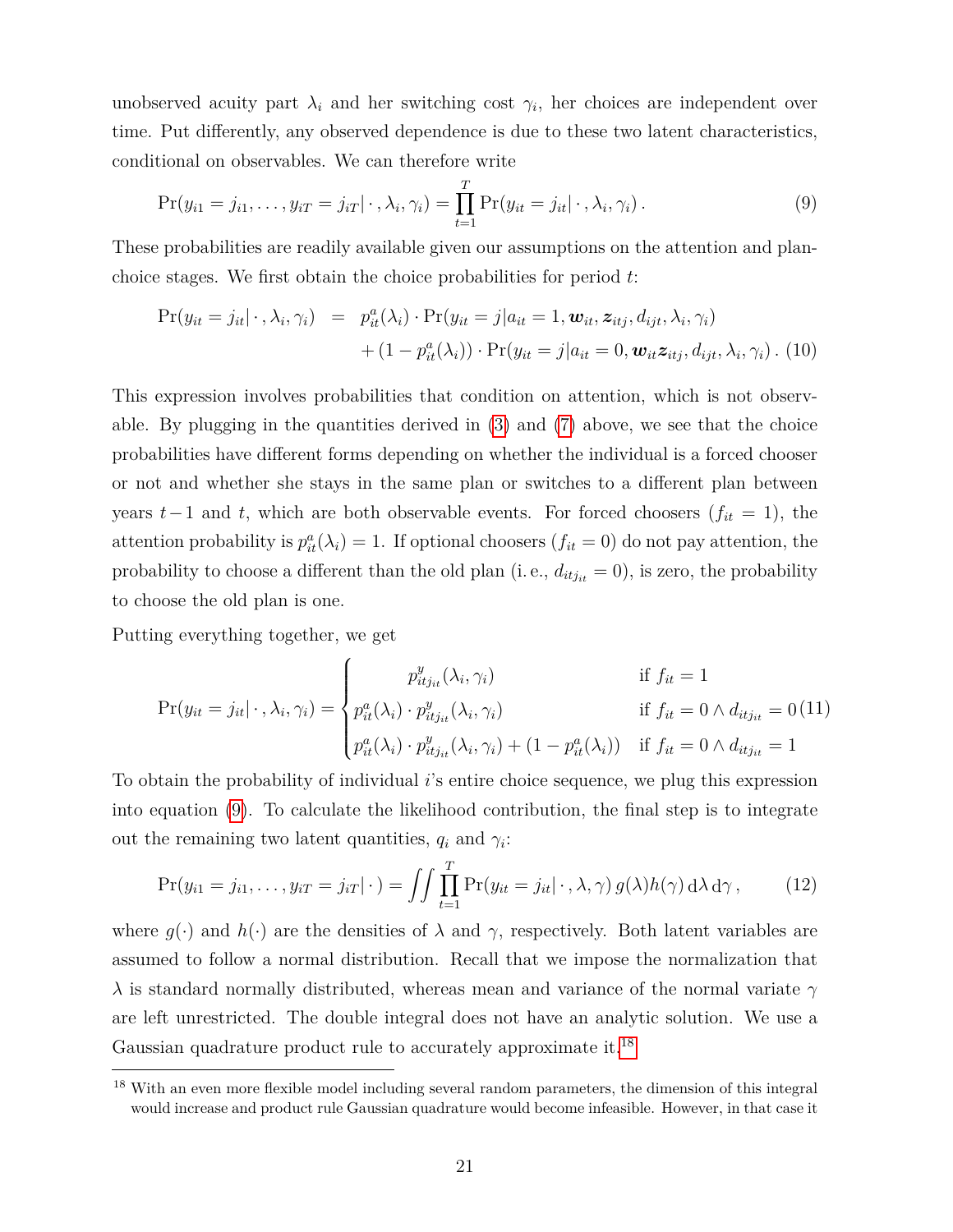## <span id="page-23-0"></span>**5 Results**

In this section, we present the main empirical results. We begin by providing descriptive statistics of the observed covariates and choice outcomes. We then present the parameter estimates of our choice model, focusing on the most comprehensive specification, and interpret these results in terms of the implied marginal effects. We end the section by comparing these results with those obtained from estimating simpler, nested choice models.

#### **5.1 Descriptive statistics**

Table [5](#page-45-0) contains descriptive statistics of the covariates that enter the acuity equation and the attention stage, separately for optional and forced choosers and stratified by switching status. The top panel shows variables that are potential triggers of attention. As most of the forced choosers newly enter Medicare Part D, the attention trigger variables that exclusively refer to information in *t*−1 are not available for the majority of forced choosers. The attention trigger variables are thus not shown for the forced choosers.The bottom panel of this table shows demographic controls that may affect individuals' acuity when making Part D choices.

There are three different sets of attention triggers: (1) experience in Part D in year *t*−1, (2) changes in features of the year *t*−1 plan, and (3) health shocks and prescription drug use in year *t*−1. The descriptive statistics suggest that Part D experience and changes in the old plan may be particularly relevant triggers: while among those who decide to switch plans 22% were in the coverage gap in year *t*−1, only 18% among stayers hit the gap. Similarly, switchers face an average premium increase of \$130 per year while stayers only face an average increase of \$70. 14% of switchers see changes in cost sharing, either from coinsurance to copayment or vice versa, compared to only 8% among stayers.

With respect to the variables that enter the acuity equation, switchers and stayers appear to be rather similar. The only marked difference is observed in the fraction of non-whites, which is  $4\%$  among switchers and  $7\%$  among stayers. As most forced choosers are newly enrolled in Medicare Part D, it is not surprising that forced choosers are younger, more likely to be male (which is correlated with age), and have fewer years of experience with Part D than optional choosers. With respect to all other demographic variables, optional and forced choosers are very similar.

could be approximated using either Monte-Carlo simulation or powerful multidimensional integration rules such as sparse grids, see [Heiss and Winschel \(2008\).](#page-39-13)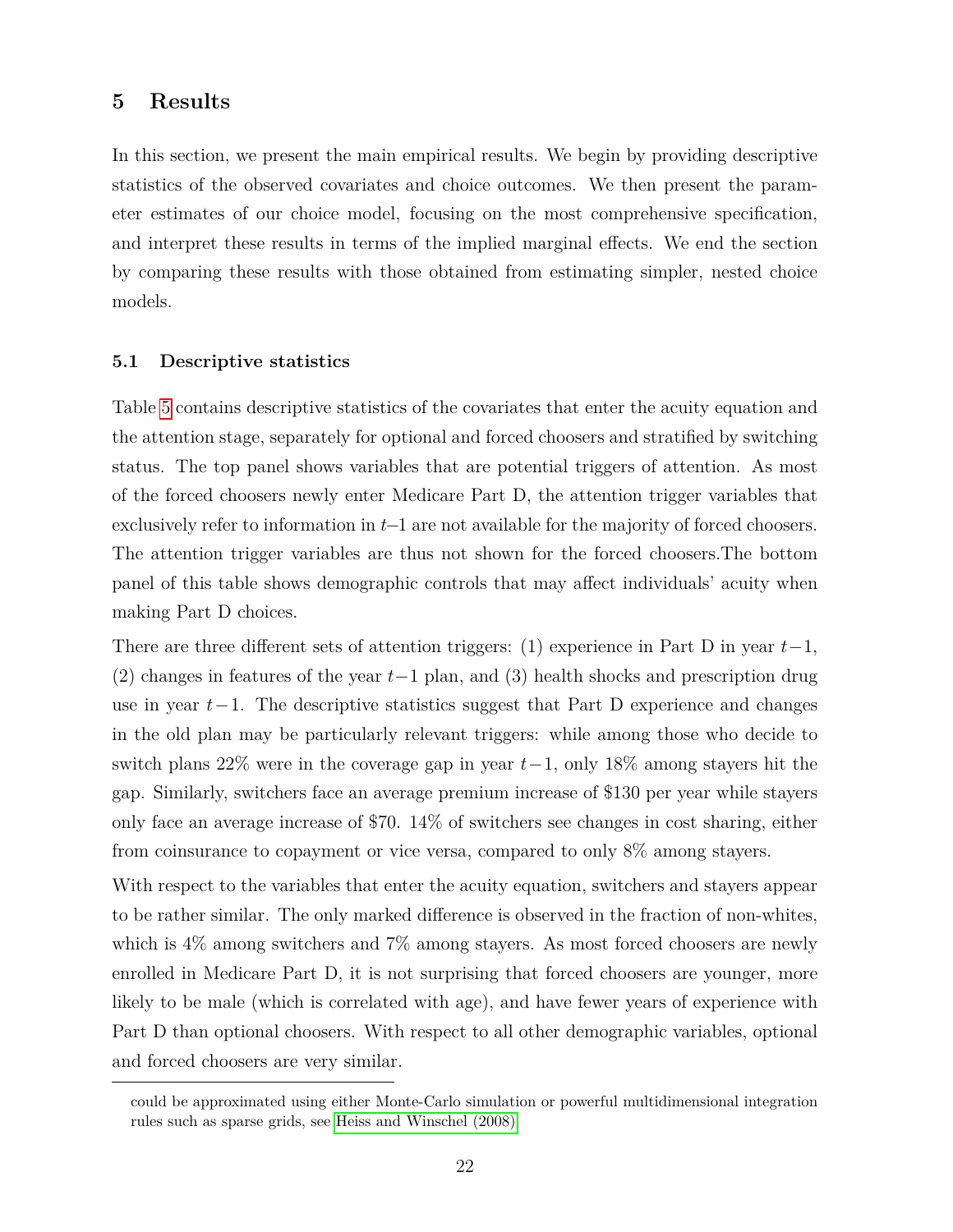Table [6](#page-46-0) compares plan characteristics in the choice sets faced by the individuals in the estimation sample, again separately by switching status. Overall, the choice sets seem to be very similar across the three groups of individuals. On average, they can choose among roughly 52 plans, with very similar average premiums, deductibles, ICLs, and gap coverage. The last plan characteristic is the variance of the OOP costs on the plan level. This measure is meant to capture the variability of costs that consumers can expect with each plan. Including the plan-level variance of OOP as a regressor allows risk preferences to play a role.

Coming back to our discussion of identification in Section [4.5](#page-20-0) above, these descriptive findings are reassuring for two reasons. First, if forced choosers were very different from optional choosers, it would be questionable whether the forced choosers can help to identify preferences for plan characteristics for the optional choosers. Second, the choice sets that optional and forced choosers face are similar on average, i. e., conditional on attention the two groups face similar choices, except that the choice sets of optional choosers include their old plans.

### **5.2 Specifications of the choice model**

We specify and estimate four increasingly complex versions of the choice model introduced in Section [4.](#page-16-0) The features of these models are described in Table [7.](#page-47-0) All models allow for heterogeneity of switching costs by including a random coefficient on the dummy variable for the old plan (if it is still in individuals' choice sets). Model I is a standard mixed (random parameters) multinomial logit model with heterogeneous switching costs. As discussed in Section [2,](#page-7-1) the coefficient of a dummy variable for the old plan has been interpreted as a measure of switching costs in earlier literature. Importantly, this simple model attributes all inertia to switching costs. In Model II, we add an attention stage and thus allow for two different sources of inertia, inattention as well as switching costs. Model III adds the latent acuity variable in the attention stage, allowing for heterogeneity in how sensitive individuals are to attention triggers. Model IV further allows for an effect of acuity on plan choice, conditional on attention, which introduces heterogeneity of individuals with respect to acuity and heteroskedasticity at the plan-choice stage.

Model IV corresponds to the full two-stage model described in Section [4](#page-16-0) while the other three models are nested sequentially. As all models are estimated by Maximum Likelihood, their predictive power can be readily assessed and compared. Table [7](#page-47-0) reports the values of the Akaïke and Bayesian information criteria (AIC and BIC) as well as the likelihoodratio test statistics for pairwise comparisons to Model IV. According to both the AIC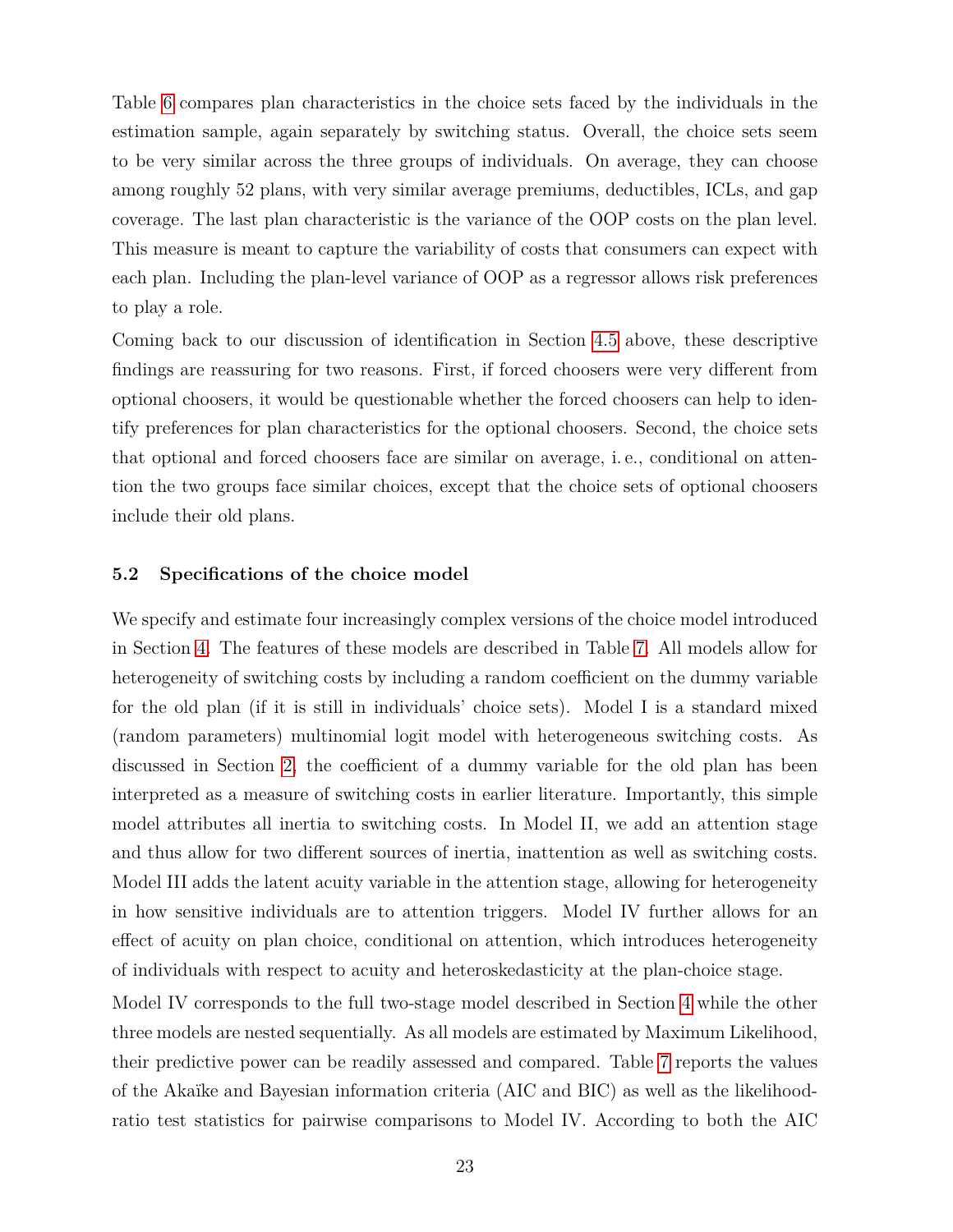and the BIC, Model IV fits the data best, and the LR tests clearly reject the simpler models as well. Thus, the most comprehensive Model IV is our preferred model, and we focus the discussion of the estimation results and their substantive interpretation on this model. The discussion of the estimation results of the other three models concentrates on the question of whether using these simpler models would lead to different substantive conclusions with respect to Part D plan-choice behavior and the effects of interventions.

#### **5.3 Estimated coefficients, marginal effects, and switching costs**

Table [8](#page-48-0) displays the estimates and their standard errors for the parameters of the attention stage and the acuity equation, and Table [9](#page-49-0) those for the plan-choice stage, obtained from the preferred and most comprehensive Model IV. These tables also show the implied marginal effects of the covariates. For the attention stage and the acuity equation, we calculate the marginal effect on the probability to pay attention as well as on the probability to switch plans. For the plan-choice stage, we calculate the marginal effect on the probability to choose a plan conditional on attention as well as overall (i. e., not conditioning on attention).[19](#page-25-0)

To facilitate the interpretation of the marginal effects reported below, it is useful to consider how the implied attention probabilities vary in the sample. Recall that attention is a latent binary outcome, and the probability of attention is heterogeneous, conditional on covariates. The attention probabilities implied by Model IV vary between 0.2% and 95.4%, with a median of 20.9%, and first and third quartiles of 17.1% and 25.3%, so there is considerable variation.[20](#page-25-1)

### **Attention stage**

The attention trigger variables fall into three groups: experience in Part D in *t*−1, changes in the features of the *t*−1 plan announced for year *t*, and health shocks as well as healthcare use in *t*−1. All coefficients in the first two groups are statistically significant at the 0.001 level. Despite the large sample size, some of the health variables are not significant; they do not seem to raise enrollees' awareness of the opportunity to switch plans. In the following, we discuss the effect sizes of these covariates in terms of their marginal effects on the probability of attention. As switching requires attention, the marginal effects of the covariates on switching are always smaller than those on attention.

<span id="page-25-0"></span><sup>19</sup> Similar results for the other three models can be found in Tables [A1](#page-41-0) to [A5](#page-45-0) in the Appendix.

<span id="page-25-1"></span> $^{20}$  We report and compare the attention probabilities implied by Models II–IV in Table [10](#page-50-0) below.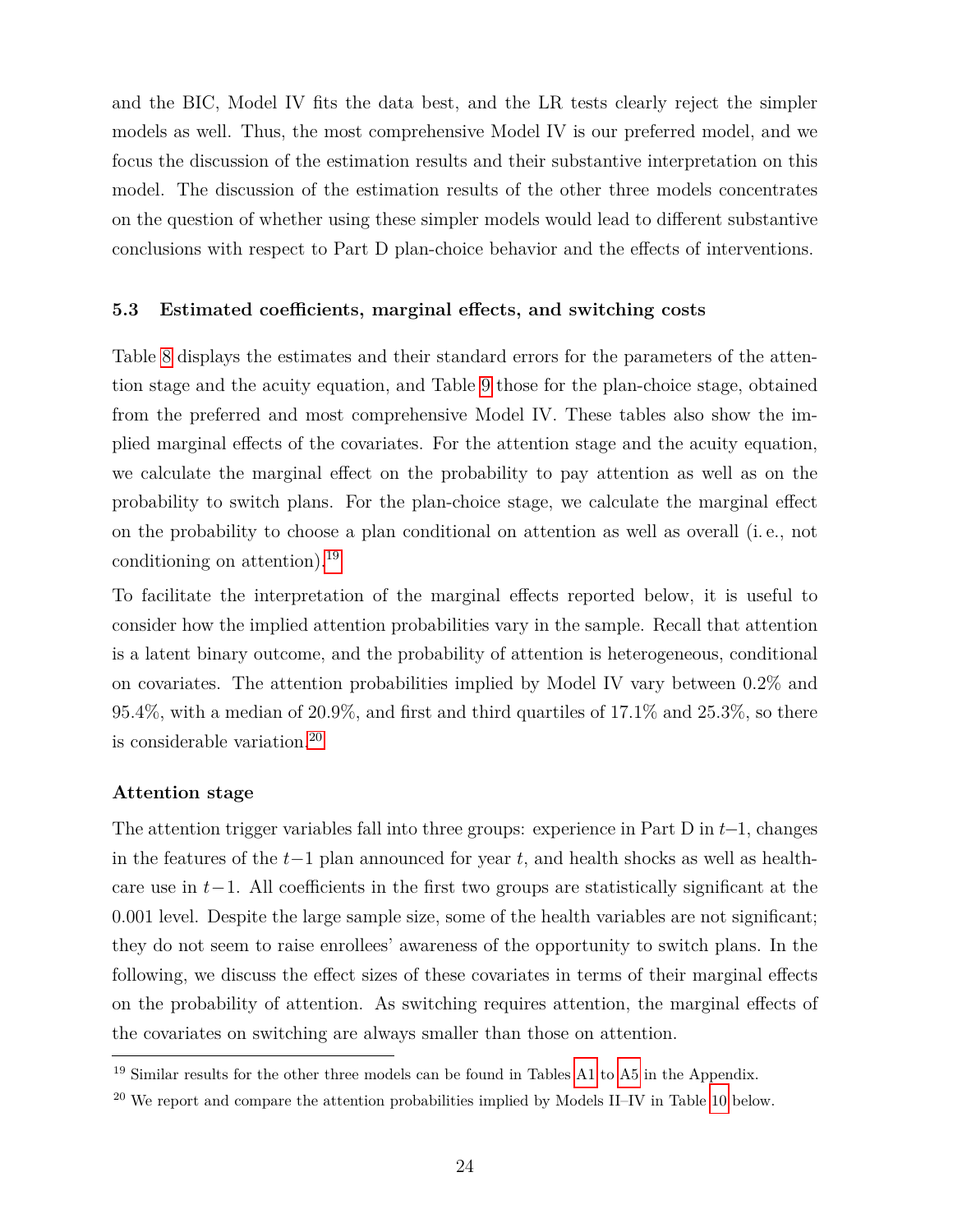Perhaps the most salient aspect of an individual's Part D experience is whether she hit the coverage gap and if so, whether she was enrolled in a plan that provides gap coverage. We thus include two dummy variables and their interaction. The marginal effect of having gap coverage in year *t*−1 for individuals who did not hit the gap in *t*−1 is −7*.*4 percentage points. For those who did hit the gap in *t*−1, it is 2*.*9 percentage smaller, for a total effect of −10*.*3 percentage points. Given a median attention probability of about 21%, this is a large effect: Individuals who hit the gap and do have gap coverage are much less likely to even consider switching for year *t*. Having hit the gap without gap coverage in year *t*−1 increases the attention probability by 5*.*8 percentage points, which also is a sizeable effect. Similarly, individuals who have hit the catastrophic coverage region in *t*−1, i. e., those with the largest drug bills, are more likely to be attentive as well (by 4 percentage points).

Recall that plans are required to send their enrollees ANOC letters before the open enrollment period each year. All changes of the features of the year *t*−1 plan should thus be salient. We find that individuals indeed are more likely to pay attention if the premium of their old plan increases, the deductible increases, the ICL increases, their old plan introduces changes to the formulary that would lead to an increase in OOP cost, or their old plan switches from copayments to coinsurance or *vice versa*. For instance, an increase of the year *t*−1 premium by 100 dollars results in a 6.1 percentage point increase of the attention probability. Interestingly, we find that premium changes are particularly salient, as the effect of a premium increase is much higher than the effects of an increase in the deductible or the annual OOP spending implied by a formulary change. The finding that individuals put more weight on premiums than on the cost implications of other plan features is in line with earlier research, including [Abaluck and Gruber \(2011\)](#page-38-0) and [Heiss](#page-39-0) *et al*[. \(2013\).](#page-39-0) Furthermore, we find that the effect of the implied change in OOP cost due to formulary changes is much smaller (0.005 percentage point increase with a 100 dollar increase in OOP), than the effect of a change in the premium or the dedutible. This likely reflects that formulary changes are less salient than changes in premium and deductible.<sup>[21](#page-26-0)</sup>

Attention probabilities are lower if a *t*−1 plan is consolidated and higher if there is a change in cost-sharing (from copay to coinsurance and *vice versa*). Such changes might make a plan more or less attractive, so we do not have a strong prior on the sign of these effects. Further, it might seem counter-intuitive that the probability of attention

<span id="page-26-0"></span><sup>&</sup>lt;sup>21</sup> While the ANOC letters contain summary tables on changes in premiums, deductibles and copayments, the exact formulary changes, i. e., changes in the list of drugs and their tiers, are only provided in an Appendix to the letter.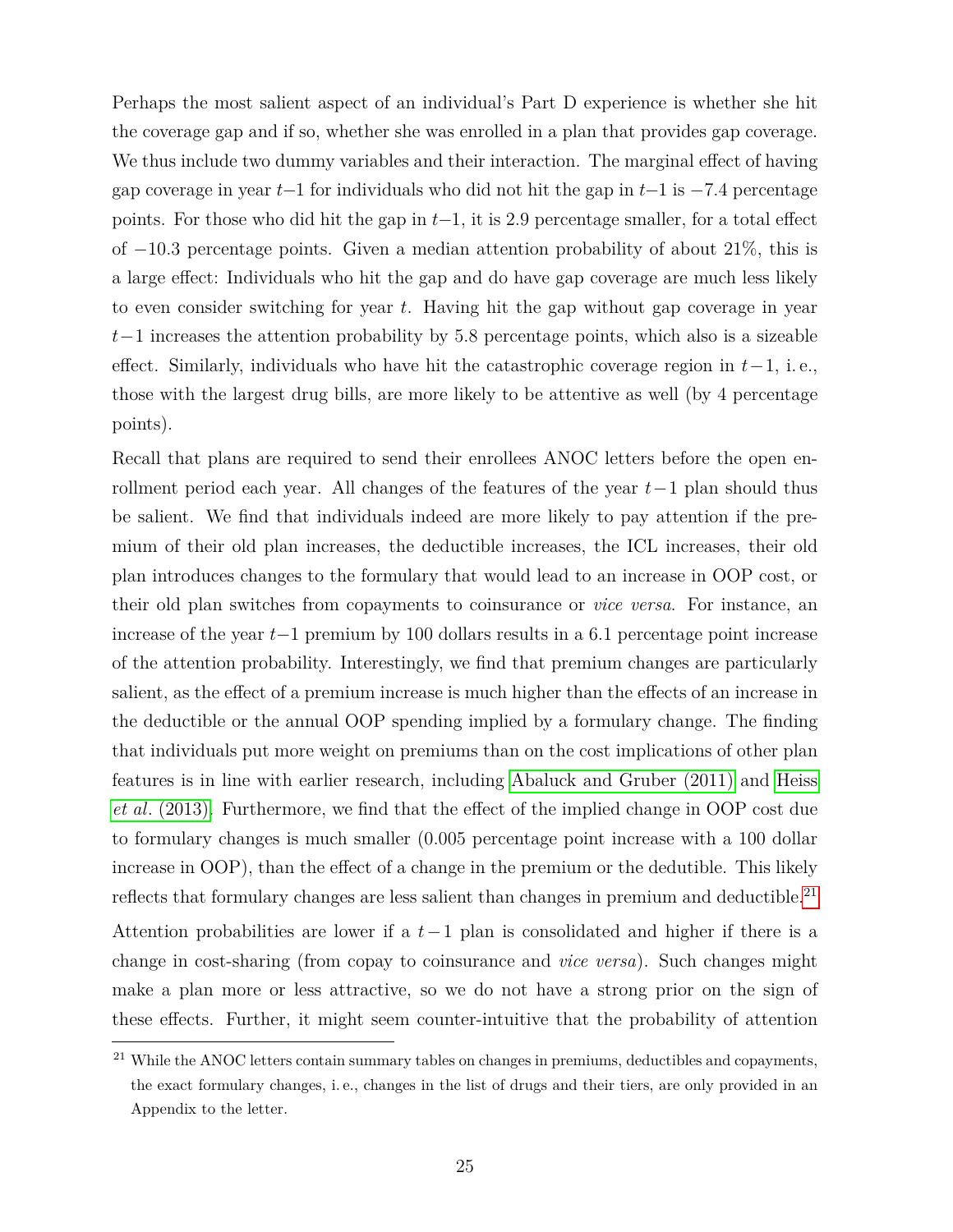increases with an increase of the ICL (as a higher limit indicates that the plan gets better) and with a lower share of tiers with increases in cost-sharing. However, as the regression already controls for change in total OOP spending, the sign of these effects are difficult to interpret as well.

One would expect that having been diagnosed with a new health condition or having had emergency room visits or hospital stays in the year *t* − 1 raises attention to the Medicare Part D decision. However, this is not borne out by the data. The variables that measure health shocks and health-care use are mostly statistically insignificant. The only statistically significant but small effect we find is that of a dummy variable for whether an individual had five doctor visits or more in the previous year. As the model controls for the other health variables, this finding suggests that repeated interaction with a health professional raises attention. The data do not allow us to pursue such potential information channels further.

## **Acuity equation**

The final covariate that enters the attention equation is acuity  $-$  a latent variable that captures how careful individuals are in making their choices. It is modeled as a function of observable individual characteristics and an unobserved heterogeneity term; in Model IV, it enters the plan-choice stage as well. It is statistically significant in both equations, and as the information criteria in Table [7](#page-47-0) show, it also improves the overall predictive power. The variables that determine acuity also affect attention and plan choice indirectly. This indirect channel is accounted for in the marginal effects we report for the covariates in the acuity equation. As the effects of these covariates are modeled using a linear index in the attention equation, the indirect effect a predictor of acuity has on attention is 2.568 times its coefficient in the acuity equation.

Turning to the acuity equation itself, the coefficient estimates imply higher levels of acuity for males, whites, younger individuals, individuals who have less experience with Part D, individuals who live in ZIP code areas with higher average education among seniors, those living in middle-income ZIP codes, and those who have no depression diagnosis in their claims history.

The difference in acuity between males and females is small, and statistical significance is marginal given our sample size. The effect of being non-white, compared to all other groups, is large as this group's attention probability is lower by 8.4 percentage points, on average. Compared to individuals younger than 70, the attention probabilities of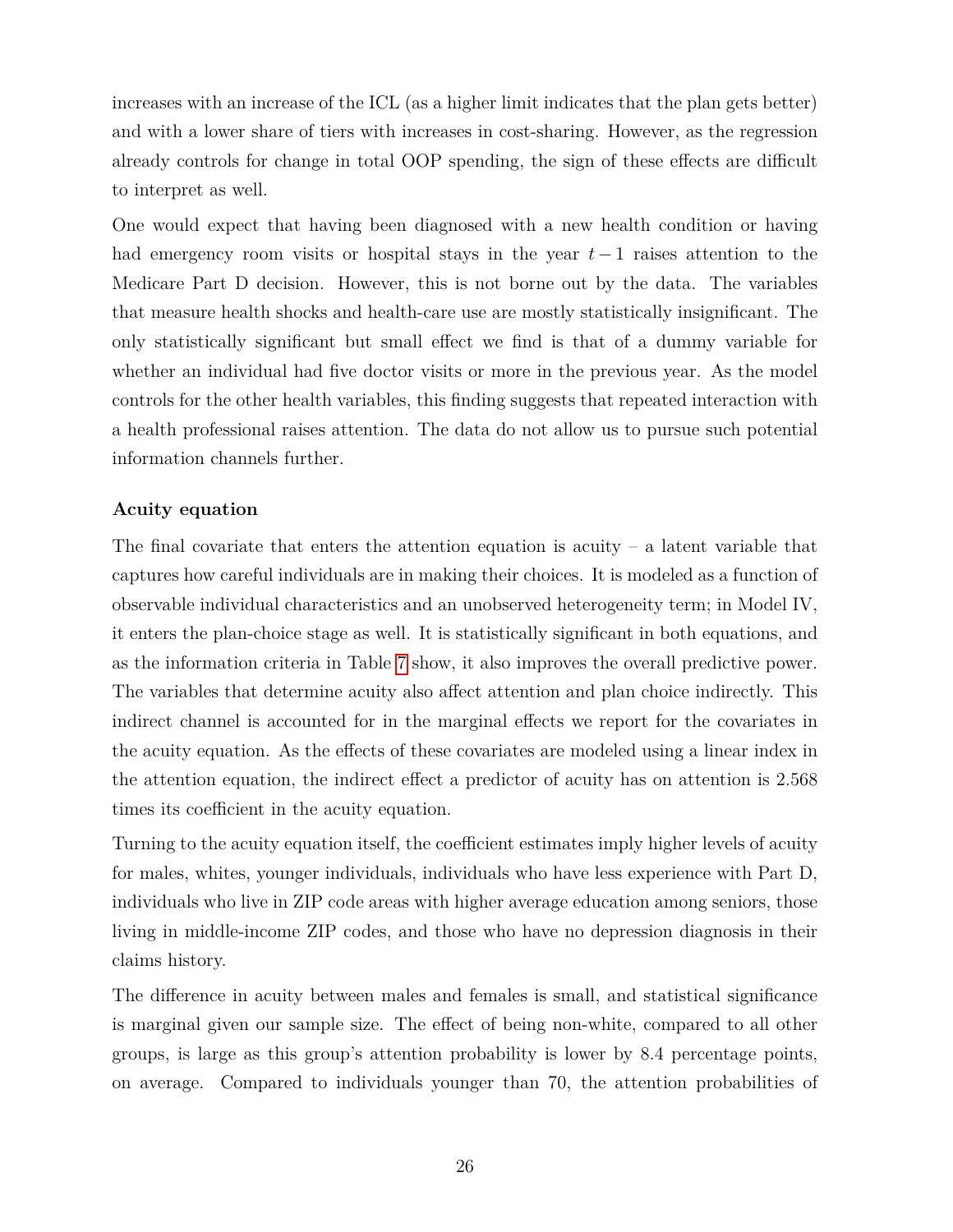individuals aged between 70 and 80, and of those older than 80, are 1.1 and 4.8 percentage points lower, respectively.

An important issue in the literature on Medicare Part D is whether choices improve over time as consumers learn to navigate this rather complicated market. The prior literature on this question delivered mixed results, see [Ketcham](#page-40-1) *et al*. (2012) and [Abaluck and](#page-38-3) [Gruber \(2016a\).](#page-38-3) We find that for each additional year an individual has been enrolled in Part D, the attention probability is reduced by 1.6 percentage points, *ceteris paribus*. The fact that individuals become less attentive to plan switching over time, conditional on all other variables including attention triggers, suggests that individuals' decision-making does not improve over time. Rather, acuity declines, *ceteris paribus*.

It would be interesting to test whether acuity is predicted by measures of cognitive ability, decision making competence, or financial literacy, see [Barcellos](#page-38-11) *et al*. (2014), among others. Measures of these constructs are not available in the Medicare claims data. However, the attention probability of individuals who have been diagnosed with depression is lower by 2.9 percentage points. This partial measure of mental health, which might also be related to decision making competence, predicts at least part of the heterogeneity in Medicare Part D decision-making.

Our proxies for socio-economic status, constructed at the ZIP code level, also predict acuity and therefore attention. An increase of the share of seniors without a high-school degree by 1 percentage point is associated with a decrease in the attention probability of 0.116 percentage points. As ZIP code level income measures, we include the shares of poor (income below the FPL) and rich (income above 500% of the FPL) seniors. Attention probabilities are largest for the reference group of individuals with incomes between 100% and 500% of the FPL, as the poor and rich shares increase by one percentage point, attention probabilities decline by 0.05 and 0.132 percentage points. As these ZIP-code level measures are noisy, the relatively small magnitudes of the marginal effects are not surprising. Nevertheless, they suggest that socio-economic status might play a role in determining the quality of Medicare Part D plan choices. We speculate that the relatively poor show lower levels of acuity because of lower decision-making competence. Among the relatively rich, acuity might be lower because they feel less inclined to worry about plan choice in Part D, which in turn might reflect their opportunity cost of time. This interpretation is consistent with the finding that richer individuals tend to select highpremium plans in Medicare Part D, independent of their risk; see Heiss *et al*[. \(2013\).](#page-39-0)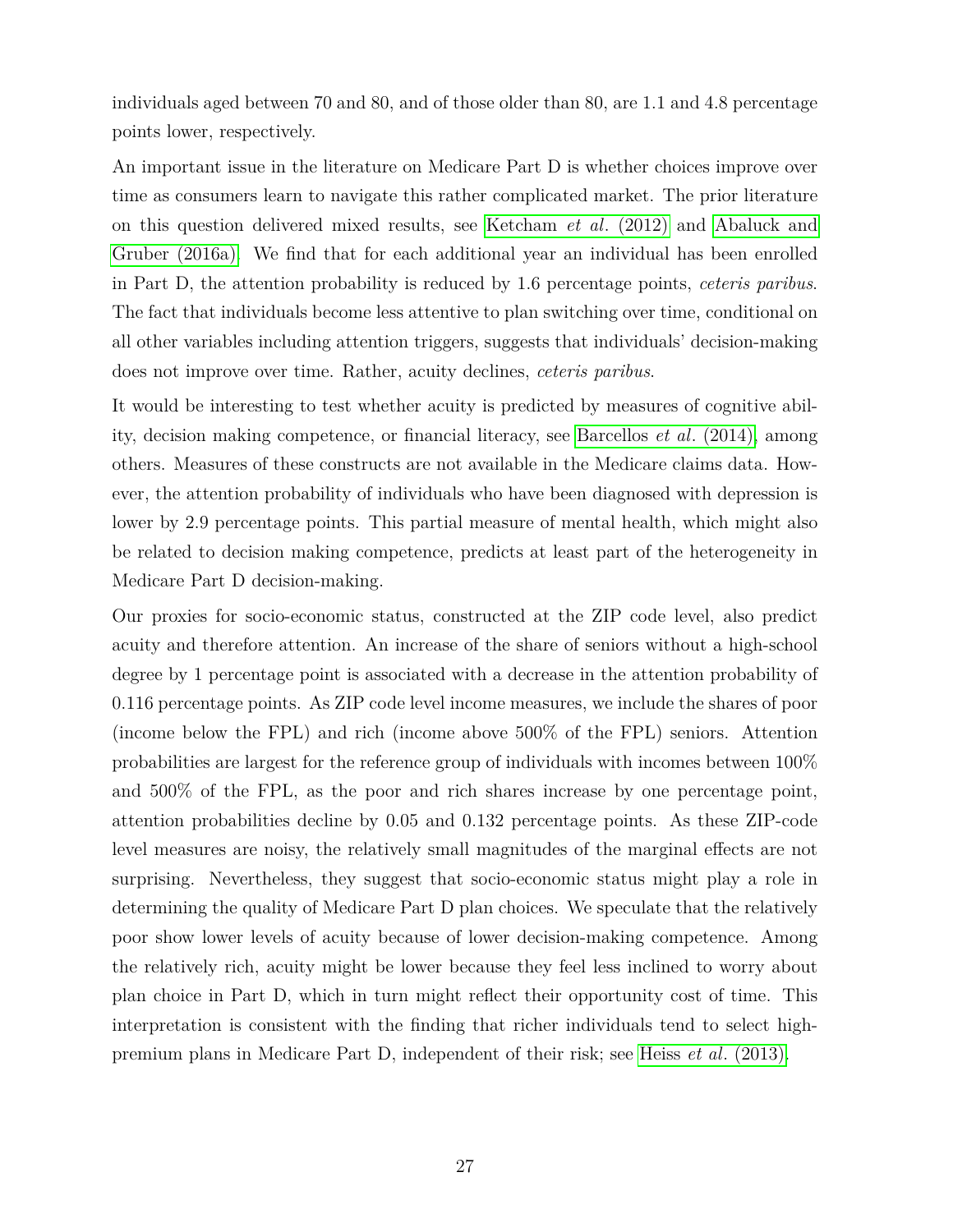#### **Plan-choice stage**

Turning to the results for the plan-choice stage, shown in Table [9,](#page-49-0) note first that in our two-stage model, plan choices are made only conditional on attention. Our model estimates imply an average attention probability of 23% while there is a 77% probability of being inattentive. Those individuals who are inattentive stay in their old plan and do not enter the choice stage. For the others, plan choices are modelled by a mixed (random parameters) multinomial logit specification with heteroskedasticity. In our preferred Model IV, the variance of the errors is a function of acuity. The results for the plan-choice stage show sensible signs for all coefficients, and to the extent that they are comparable, they are also in line with earlier results from static plan-choice models such as [Heiss](#page-39-0) *et al*[. \(2013\)](#page-39-0) and [Abaluck and Gruber \(2011\).](#page-38-0) In particular, individuals are more likely to choose a plan if it has lower OOP, lower premium, lower deductible, higher ICL, and offers gap coverage. Also, the effect of a plan's premium is three times as large as that of its implied OOP cost, which confirms earlier findings that individuals are too sensitive to the premium as the most salient feature, see e.g. [Abaluck and Gruber \(2011\)](#page-38-0) and [Abaluck](#page-38-3) [and Gruber \(2016a\).](#page-38-3)

In addition to these plan features, the plan-choice model also contains a dummy variable for the previous year's plan. It has a statistically significant and qualitatively important effect. We derive an estimate of switching costs from this coefficient below. Finally, we find that individuals are more likely to choose a plan whose implied OOP cost variance is lower, suggesting that individuals are risk averse and value the insurance component of Medicare Part D. To illustrate the size of the effect, our estimates imply that individuals have a willingness to pay of \$163 for a *ceteris paribus* reduction of the OOP cost variance from the 75th to the 25th percentile.

As before, the further quantitative interpretation of the results focuses on marginal effects, which we compute both unconditional and conditional on attention.

Not conditioning on attention, the probability that a plan is chosen decreases by 3.3 percentage points when the annual premium increases by \$1000, or by 0.33 percentage points with a more realistic increase in the annual premium by \$100. Given that individuals choose, on average, between roughly 50 plans and thus a priori the probability of choosing a plan is roughly 2 percent, this corresponds to a sizable 16.5% increase.

When conditioning on attention, marginal effects get larger in absolute value, except for the marginal effect of the old plan dummy, which captures switching costs. This increase reflects the fact that the effects of the plan characteristics are watered down by inattention when not conditioning on attention. That is, when we consider all individuals, a plan's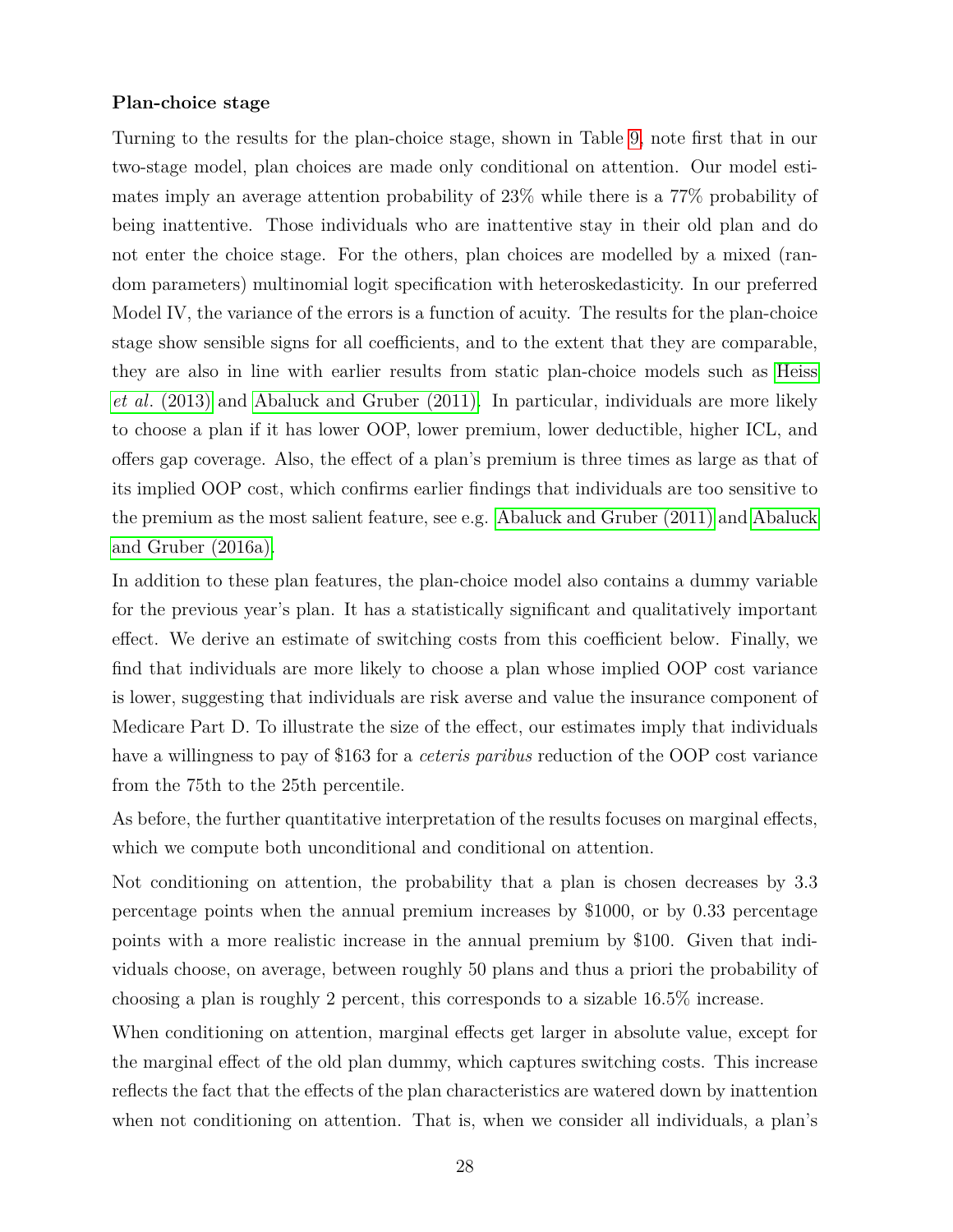annual premium has a lower impact on the probability that the plan is chosen than if we consider only individuals who pay attention. Those who are inattentive do not even consider the plan's premium when making their choice.

At this point, it is useful to recall the interpretation of the coefficient of the old plan dummy variable as a measure of switching costs. The raw model parameters are measured in 'utility units'. We can translate them into dollar units because a price variable (plan premium) is included among the regressors. The ratio of the coefficient of the old plan dummy variable and that of the premium is the implied compensation for staying in the old plan conditional on all other covariates. This yields our estimate of switching costs  $\text{as } -\frac{3.238}{-9.565} \times \$1000 = \$338.53.$ 

These switching costs imply an increase of the probability to choose the *t*−1 plan by 11.5 percentage points conditional on attention. Not conditioning on attention, the overall probability of choosing the *t*−1 plan is 79.9 percentage points higher than the probability of choosing an otherwise identical plan. This large unconditional effect arises because all inattentive individuals stay in the *t*−1 plan by definition.

Finally, the estimate of  $\delta_v$  is statistically significant. As the sign is negative, individuals with higher levels of acuity have a lower variance of the error term at the plan-choice stage, see the specification of plan utility in equation [\(4\)](#page-18-3). Loosely speaking, they make better plan choices in the sense that the observed plan characteristics such as premium and OOP cost have a stronger impact on choice probabilities. Conversely, individuals with lower acuity have a larger variance of the error term and thus in the limit choose randomly among available plans.

#### <span id="page-30-0"></span>**5.4 Comparison of Models I–IV**

In this section, we compare the four models in terms of their behavioral implications. In particular, it turns out that relative to our preferred Model IV, the simpler Models I–III lead to very different estimates of switching costs, inattention, and inertia. Thus, the four models would also have different implications for policy interventions, discussed in Section [6](#page-33-0) below, aimed at reducing inertia.

We begin by comparing the attention probabilities implied by Models II–IV in Table [10.](#page-50-0) As we make the choice model more complex, the attention probabilities become smaller, at the mean and also across the entire distribution. In particular, allowing for unobserved heterogeneity in acuity in Model III and Model IV reduces the mean attention probability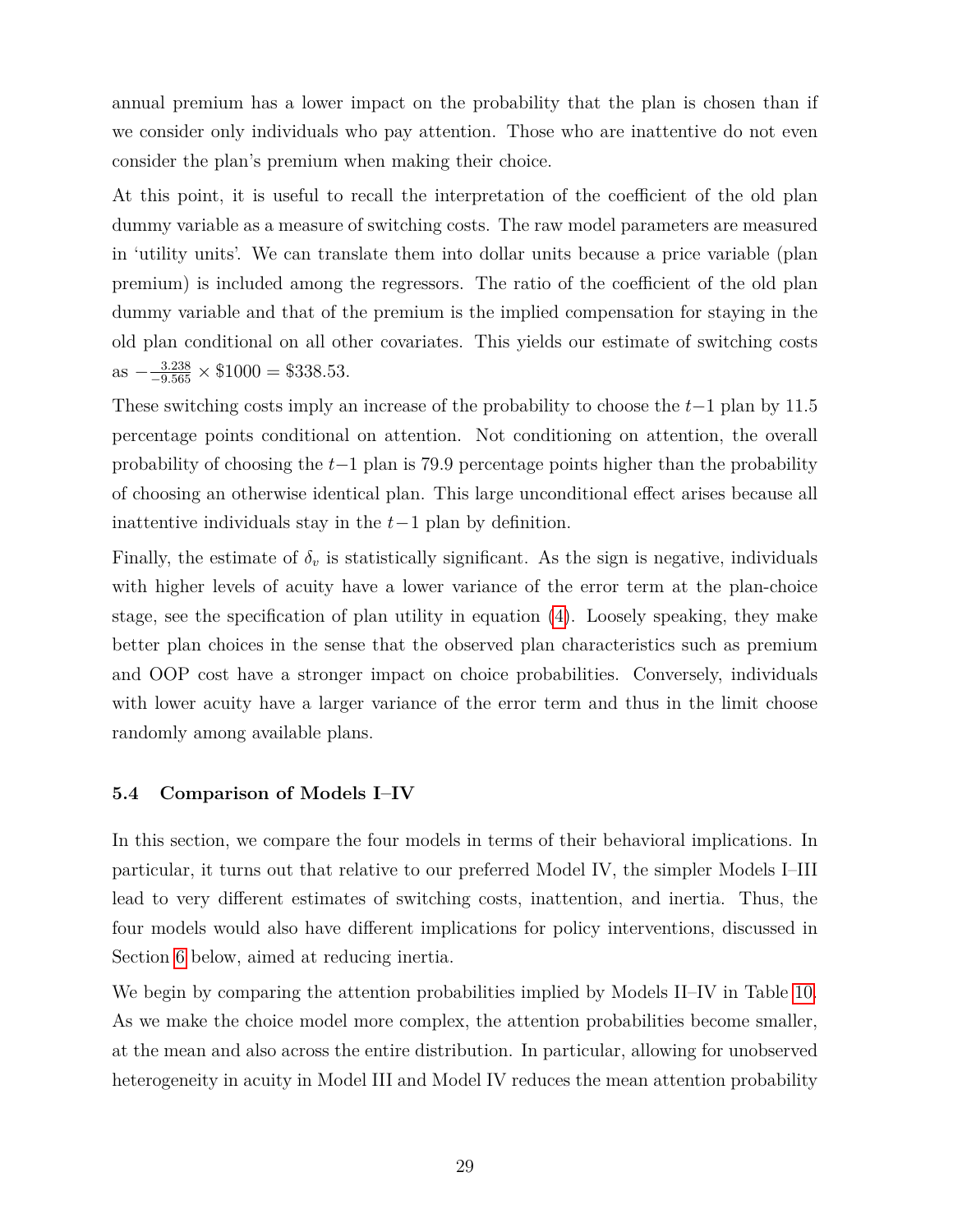by more than half, compared with Model II: Going from Model II to IV a larger share of inertia is attributed to inattention rather than switching costs.

Tables [11](#page-51-0) and [12](#page-52-0) show the marginal effects of the covariates on the probability to pay attention and the probability to switch plans, respectively, for all models that contain an attention stage, i. e., Models II–IV. Table [13](#page-53-0) reports marginal effects on plan-choice probabilities for all four models.

In Table [11,](#page-51-0) most marginal effects get smaller when going from the simpler to the more complex models. Ignoring the role of unobserved heterogeneity in acuity and not taking the effect of acuity on plan choice into account tends to lead to an overestimation of the effects of attention triggers and demographics on attention. A particularly interesting difference arises for the marginal effect of experience with Part D: While in Model II, the probality to pay attention is not related to the number of years of experience with part D, there is a small but significantly positive relationship in Model III, and – as discussed above – a negative relationship in Model IV. Whether and how heterogeneity is allowed for in the model may thus be important for conclusions concerning the development of choice quality over time. The marginal effects reported in Table [12](#page-52-0) are rather similar across models. If we are only interested in the effect of observed covariates on overall switching rates and do not intend to study policy interventions aimed at different aspects of inertia, the simpler models appear to be sufficient.

The four models lead to quite different estimates of switching costs, see Figure [1.](#page-54-0) As illustrated above for Model IV, the implied switching costs are calculated based on the estimation results for the plan-choice stage as the ratio of the coefficients of the *t*−1 plan dummy and the annual premium. They express how much individuals are, on average, willing to pay in order to stay in their old plan. Model I attributes all inertia to switching costs. It yields large average switching costs of more than \$1000. When we allow for inattention as a source of inertia, estimated switching costs are reduced substantially to roughly \$690. Given that average premiums are only roughly \$550 per year this is still a rather high number. Further reductions in estimated switching costs arise when we allow for unobserved heterogeneity in the attention stage (Model III) and in the plan-choice stage (Model IV). In the full model, average switching costs amount to roughly \$340 per year (the number reported above).

Table [13](#page-53-0) displays the average marginal effects of the different plan characteristics on the probability that a plan is chosen, unconditional and conditional on attention (see the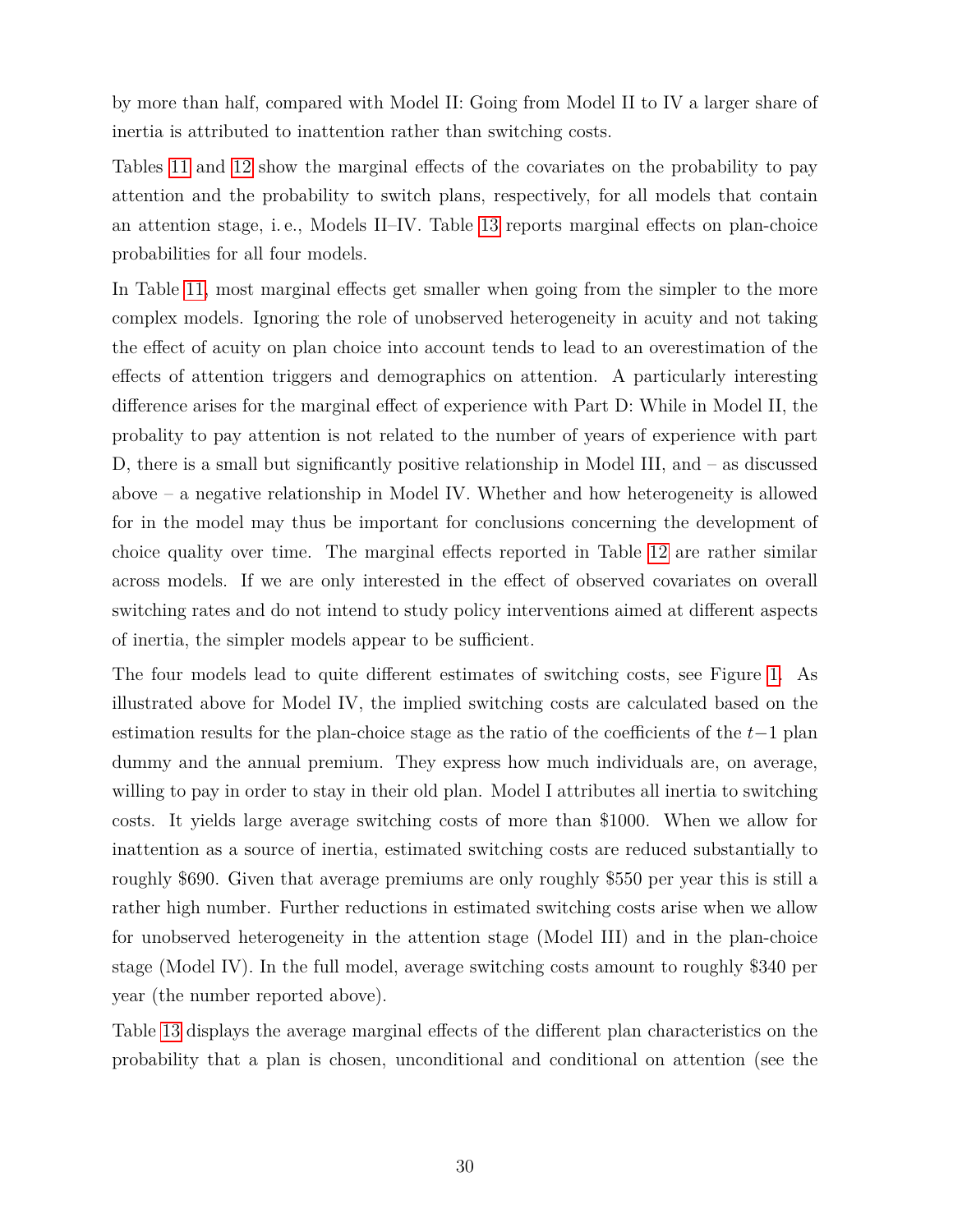top and bottom panels, respectively).<sup>[22](#page-32-0)</sup> As Model I has no attention stage, the marginal effects of the regressors on the conditional and unconditional probability of choosing a plan are necessarily the same.

The average marginal effects of the covariates on the probability to choose a plan conditional on attention tend to increase in absolute value as we move from Model I to Model IV. This reflects that in the simpler models, the effects of plan characteristics on choice are watered down by inattention or neglected heterogeneity. The effects on the unconditional probabilities (which in Models II–IV integrate out the probability that individuals pay attention to plan choice) are very similar across models. The only exception to these patterns is the marginal effect of the year *t*−1 plan dummy (to be precise, the marginal effect of the mean of the random coefficient) whose patterns are more complex. Specifically, we quantify inertia as the additional probability of choosing the *t*−1 plan over an otherwise identical plan with the same features. Conditional on attention, this marginal effect reflects inertia due to switching costs alone. The unconditional marginal effect comprises both sources of inertia, switching costs in the second stage and inattention in the first stage. Figure [2](#page-55-0) visualizes what the conditional and unconditional marginal effects imply for inertia, i. e., the additional probability of staying in the *t*−1 plan compared to another plan with identical plan features.

The height of the columns of Figure [2](#page-55-0) corresponds to the unconditional marginal effects reported in the bottom panel of Table [13.](#page-53-0) They thus reflect the overall level of inertia estimated by each model. These are broken down by source, inattention and switching costs, as reflected in the conditional marginal effects. Model I does not include a separate attention stage, which results in a low estimate of inertia that is entirely attributed to switching costs. The other models produces larger estimates of inertia, about 80 percentage points in Models III and IV. These models differ in how much of this considerable inertia effect is attributed to inattention and switching costs, respectively. In the full model, the contribution of switching costs is relatively small while inattention is the major source of inertia.

These results correspond to the observation made above that the simpler models – most dramatically, Model I which does not allow for inattention – overestimate switching costs and underestimate total inertia.

<span id="page-32-0"></span><sup>&</sup>lt;sup>22</sup> The underlying coefficients and standard errors for Model IV were discussed above (Tables [8](#page-48-0) and [9\)](#page-49-0); those for Models I–III are displayed in Tables [A1](#page-41-0) to [A5](#page-45-0) in the Appendix.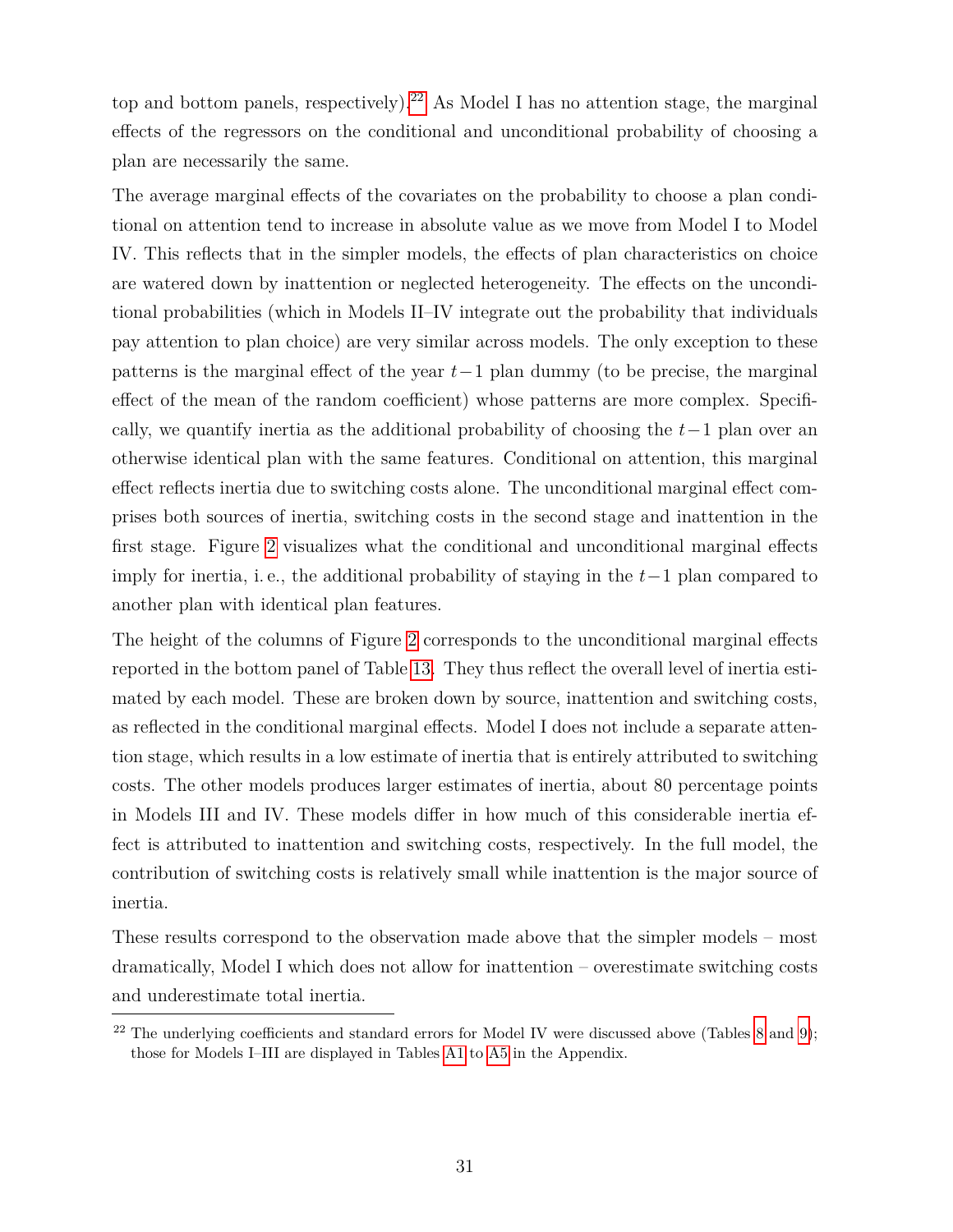## <span id="page-33-0"></span>**6 Simulations: Forcing attention and removing switching costs**

Several policy interventions aimed at increasing switching rates have been suggested in the literature, both in Medicare Part D and in other markets where consumer inertia is an issue. Such proposals typically aim to reduce the transaction costs associated with switching plans (e. g., [Hoadley](#page-39-7) *et al*. (2013)); increase attention using reminders, nudges, and other information shocks (e. g., Sinaiko *et al*[. \(2013\)\)](#page-40-11); or reduce the complexity of the choice environment, for instance by reducing the number of available options (e. g., [Frank](#page-38-12) [and Lamiraud \(2009\),](#page-38-12) [Besedeš](#page-38-13) *et al*. (2015)).

We use the estimates of our four models to simulate the effects of two different policy interventions on the probability that individuals switch plans and on *ex post* overspending. In the first policy intervention, we force all individuals to pay attention. In the second policy intervention, we set switching costs to zero. These two scenarios are extreme and therefore allow us to bound the effects of more realistic interventions that increase attention or reduce switching costs. Our policy conclusions will be based on the most comprehensive and statistically superior Model IV. As discussed in section [5,](#page-23-0) Models I–III which are nested in Model IV are rejected both by likelihood ratio tests and perform much worse in explaining observed choices according to the AIC and BIC information criteria. However, it is not clear *a priori* whether this translates into strongly biased conclusions when they are used for policy simulations. It is therefore instructive to simulate the effects of the policy interventions for these three models as well.

Figures [3](#page-56-0) and [4](#page-57-0) display the simulation results. For Models I–IV, we report the average probability to switch and average overspending for three scenarios: the baseline case (i. e., using the estimates based on the observed choice data as reported in Section [5\)](#page-23-0) and the two policy interventions. In our preferred Model IV, forcing all individuals to pay attention results in a dramatic increase in the switching probability, from 11.0% to 69.1%. An intervention that reduces switching costs to zero but lets attention unchanged has a smaller but still relevant effect on the average switching probability, which increases from 11.0% to 19.5%. These simulation results reflect the fact that persistence in observed plan choices is largely driven by inattention and not switching costs, as discussed above. The relative importance of attention and switching costs is also reflected in the simulated effects of the interventions on average *ex post* overspending, which results directly from the increased switching rates. From a baseline estimate of \$357, forcing attention reduces overspending by about 20% to \$284 while setting switching costs to zero results in a small reduction in average overspending to \$347.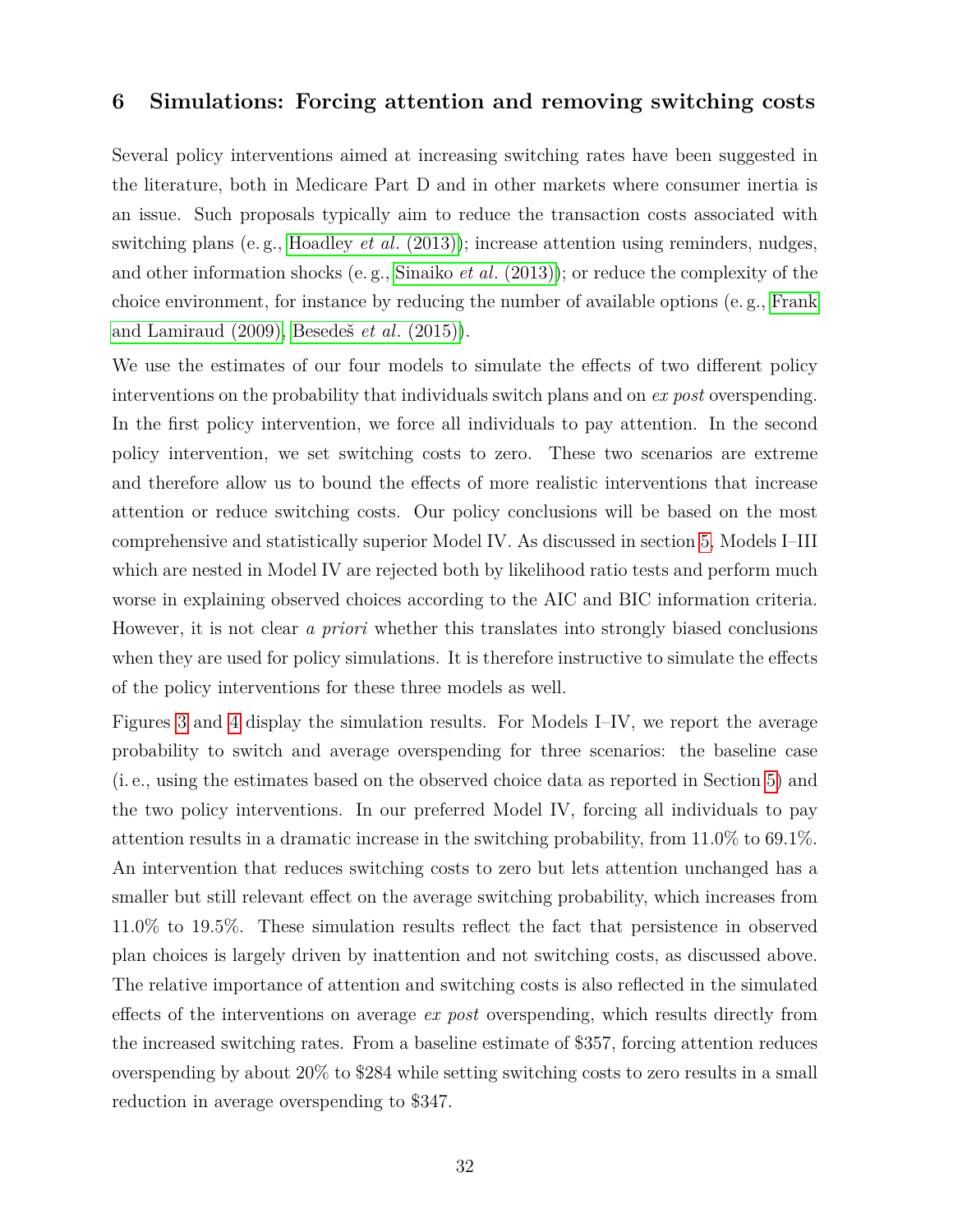As Model I does not include an attention stage, forcing individuals to pay attention affects neither the probability to switch nor average overspending. Setting switching costs to zero has much larger effects on the switching probability and on average overspending in Model I than in Model IV. This is not surprising as in Model I, switching costs are the only mechanism that could generate inertia. The simulated effects are very large: The switching probability increases from the baseline estimate of 10.7% to 80.4% while overspending is reduced from \$354 to \$262. Going from Model I to Model IV, the impact of forcing attention becomes gradually larger while the impact of reducing switching costs to zero is reduced. This is in line with the results in Figure [1](#page-54-0) that switching costs decrease when introducing an attention stage and unobserved heterogeneity into the model.

Forcing everybody to pay attention results in different switching rates and average overspending when comparing Models III and IV as in the latter, individuals with low acuity both have a lower attention probability and put less weight on OOP costs in the choice stage. This induces selection; in particular, an intervention that forces everybody to pay attention results in lower average acuity in the plan-choice stage and therefore poorer choices, on average. Our simulations show that this effect is quantitatively important. While 46% are induced to switch by forced attention in Model III, 69.1% are in Model IV. Nevertheless, average overspending is *lower* in Model III (\$273) than in Model IV (\$284). The simulation results obtained from Model IV provide additional insights on the heterogeneity of the effects of policy interventions. Figure [5](#page-58-0) shows the empirical cumulative distribution functions (CDFs) of overspending in the baseline scenario and in the two intervention scenarios. Forcing attention results in a much more compressed distribution of overspending. This illustrates the fact that attention is the most important source of heterogeneity as it prevents a large share of individuals from making any change.

Figure [6](#page-59-0) displays the empirical CDFs of the reduction in overspending that is induced by the two policy interventions relative to the baseline case. Not surprisingly given the relatively minor impact of switching costs in Model IV, the change in overspending is close to zero for most individuals when switching costs are removed. When individuals are forced to pay attention overspending decreases on average, but it increases for about a third of the individuals in the sample.

An important implication of our simulation results is that while some individuals profit when they are forced to pay attention, others are harmed – at least with respect to *ex post* overspending. For policymakers, the balance between winners and losers of such reforms as the ones we simulate in this section is of particular interest. The magnitudes of these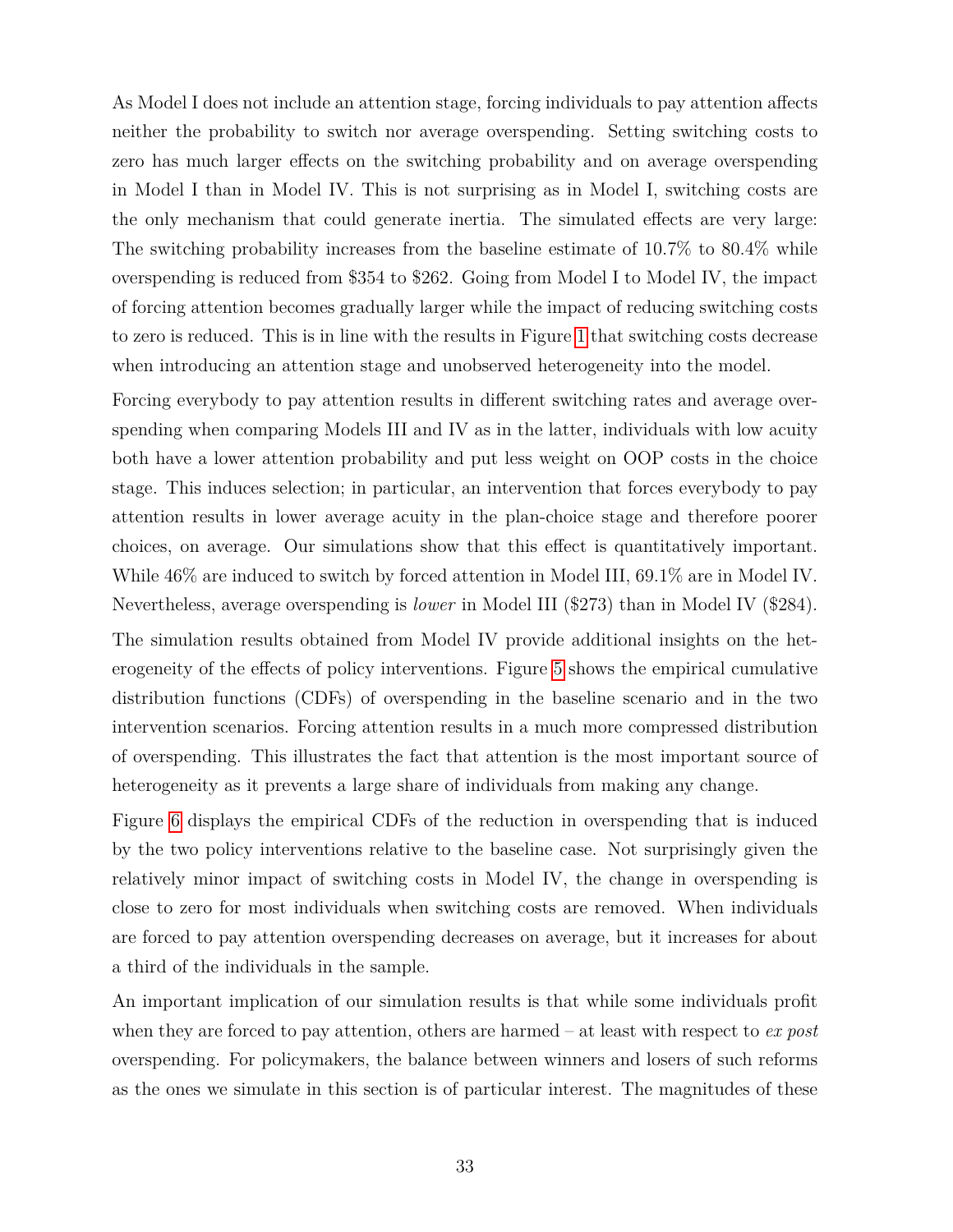effects depend on whether heterogeneity in acuity is allowed for, as we do in our preferred Model IV.[23](#page-35-1)

## <span id="page-35-0"></span>**7 Summary and conclusions**

In Medicare Part D and other health insurance markets, only few consumers switch plans across years and thereby forego significant savings. In this paper, we separated channels that contribute to this high level of inertia: inattention to plan choice and perceived costs of switching plans. To characterize these two sources of inertia, we developed a two-stage panel data model of plan choices. The first stage models whether individuals pay attention to their plan choice or not. Given that individuals pay attention, the second stage models the plan choice in a discrete choice framework. The model includes switching costs and allows for unobserved individual-specific heterogeneity that leads to correlation of the two stages.

Our results suggest that in Medicare Part D, attention to the possibility of switching plans is triggered by events and experiences that are salient during the open-enrollment period. In particular, for those individuals who do not have gap coverage in their current plan, having reached the gap is associated with a higher propensity to switch. Premium and formulary changes also trigger attention, but the effect of premium changes is much larger than that of changes in OOP costs induced by changes to the formulary. This finding is interesting since formulary changes are clearly relevant for switching decisions but not as salient as premium changes. An implication for firm behavior is that consumers' reactions to increases in their plan's costs will be larger when they are implemented via the premium rather than other characteristics such as copayments and obscure details of the formulary benefit design, as for instance the tier assignment of specific drugs. Furthermore, new plans in the market may not be considered to the extent that their market entry is not salient to consumers.

Another interesting finding is that acuity declines over time, which seems inconsistent with the notion that people learn. This result corroborates recent findings [Abaluck and Gruber](#page-38-3) [\(2016a\)](#page-38-3) who also argue that choice inconsistencies in Medicare Part D increased over time. Also, individuals who pay attention in the baseline scenario have higher acuity and therefore make better decisions, at least in terms of total costs associated with their plan

<span id="page-35-1"></span><sup>&</sup>lt;sup>23</sup> In further simulations, we computed the effects of the two interventions using Models I–III. These simulations illustrate how modeling assumptions – in particular, the way how heterogeneity enters a structural choice model – affect the policy conclusions. Detailed results can be found in the Appendix.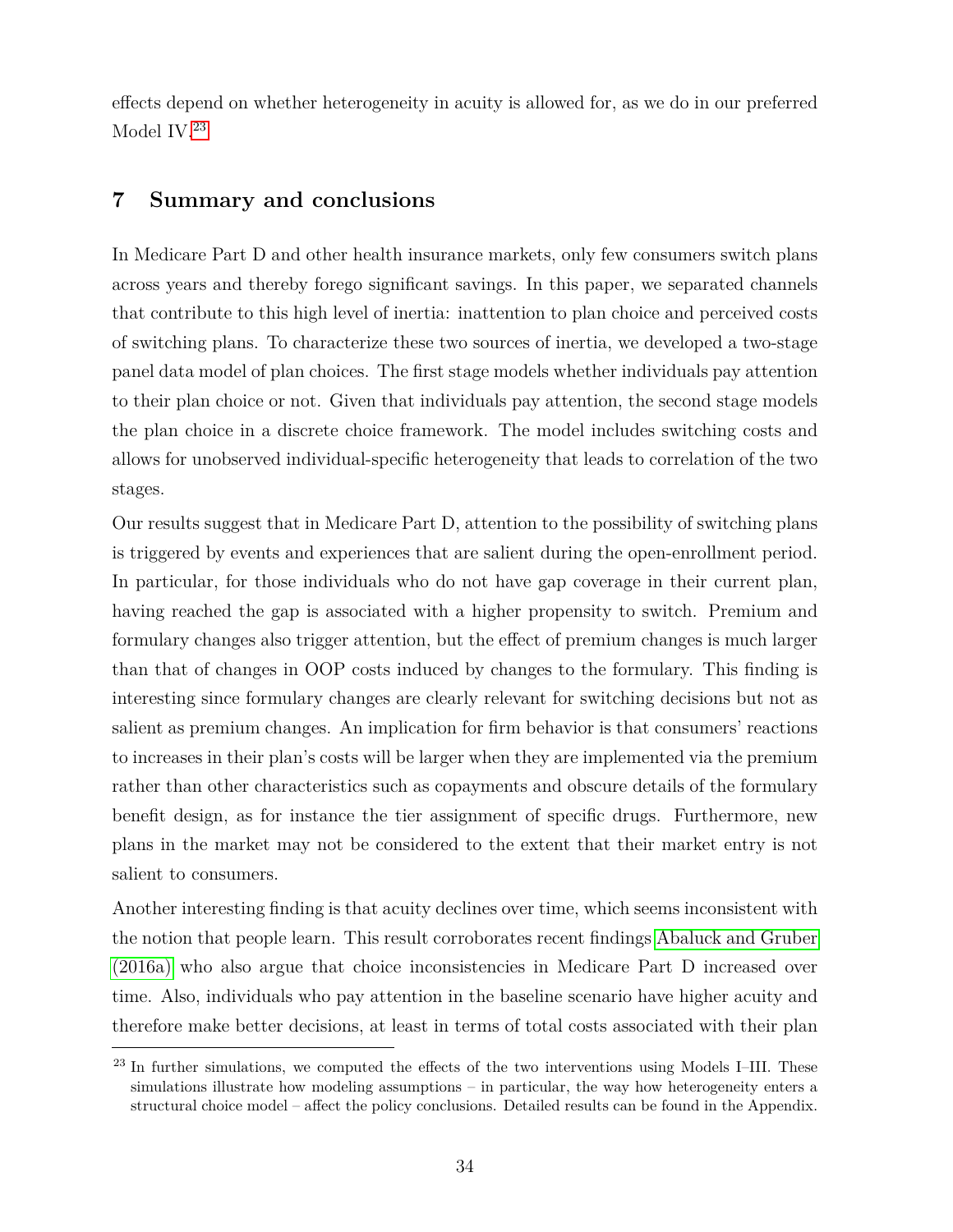choice and current prescription drug use, than those who do not pay attention. Finally, our estimates indicate that even conditional on attention, there are still considerable implicit switching costs. Understanding the sources of these switching costs is an important topic for future research. These open issues not withstanding, our two-stage model opens up the possibility to simulate the effects of policies that aim at increasing plan switching by making the economic determinants of optimal health insurance plan choices more salient. The simulations we performed using the estimates of our full two-stage choice model provide several interesting insights that differ from those one would obtain from simpler ones. We found that removing inattention, in our case by forcing every beneficiary to make an active choice, has much larger effects on switching rates than removing switching costs. This important finding echoes [Kiss \(2014\)](#page-40-4) who found that in the Hungarian car insurance market, a public campaign aimed at increasing switching rates mainly acted through manipulating attention, rather than switching costs. Recent literature has stressed that reducing the number of available plans is another intervention that would conceivably improve plan choices and increase switching rates. We leave to future research the issue of whether a structural choice model like ours could reliably capture the effects of changing the number of available options. $^{24}$  $^{24}$  $^{24}$ 

Our simulations underscore the importance of heterogeneity in individual responses to policy interventions. Specifically, when we force everybody to pay attention in our simulations, average acuity in the choice stage decreases, resulting in higher switching rates but, on average, also in worse choices in terms of total costs: At least some individuals end up in a worse plan when forced to make a choice. Such effects make the evaluation of the welfare effects of interventions much harder. We also found that most of those beneficiaries who switch do not choose the least-cost plan, a result that is in line with descriptive evidence by [Hoadley](#page-39-7) *et al*. (2013).

The welfare consequences of consumer inertia in health insurance markets are complex and depend on the specific setting. Our findings add to the existing evidence on the excess costs associated with suboptimal plan choices and on the importance of inertia observed in health insurance markets. It seems obvious that consumers should be encouraged to review their health plans more frequently. However, [Handel \(2013\)](#page-39-1) argues that policies that nudge consumers to better decisions by reducing inertia also exacerbate adverse selection, which potentially leads to a reduction in overall welfare. A further issue is

<span id="page-36-0"></span><sup>&</sup>lt;sup>24</sup> The key issue here is that in data on Medicare Part D, the number of available plans has varied rather little over time. In experimental studies such as Besedeš *et al*[. \(2015\),](#page-38-13) the number of options can be manipulated over a much larger range.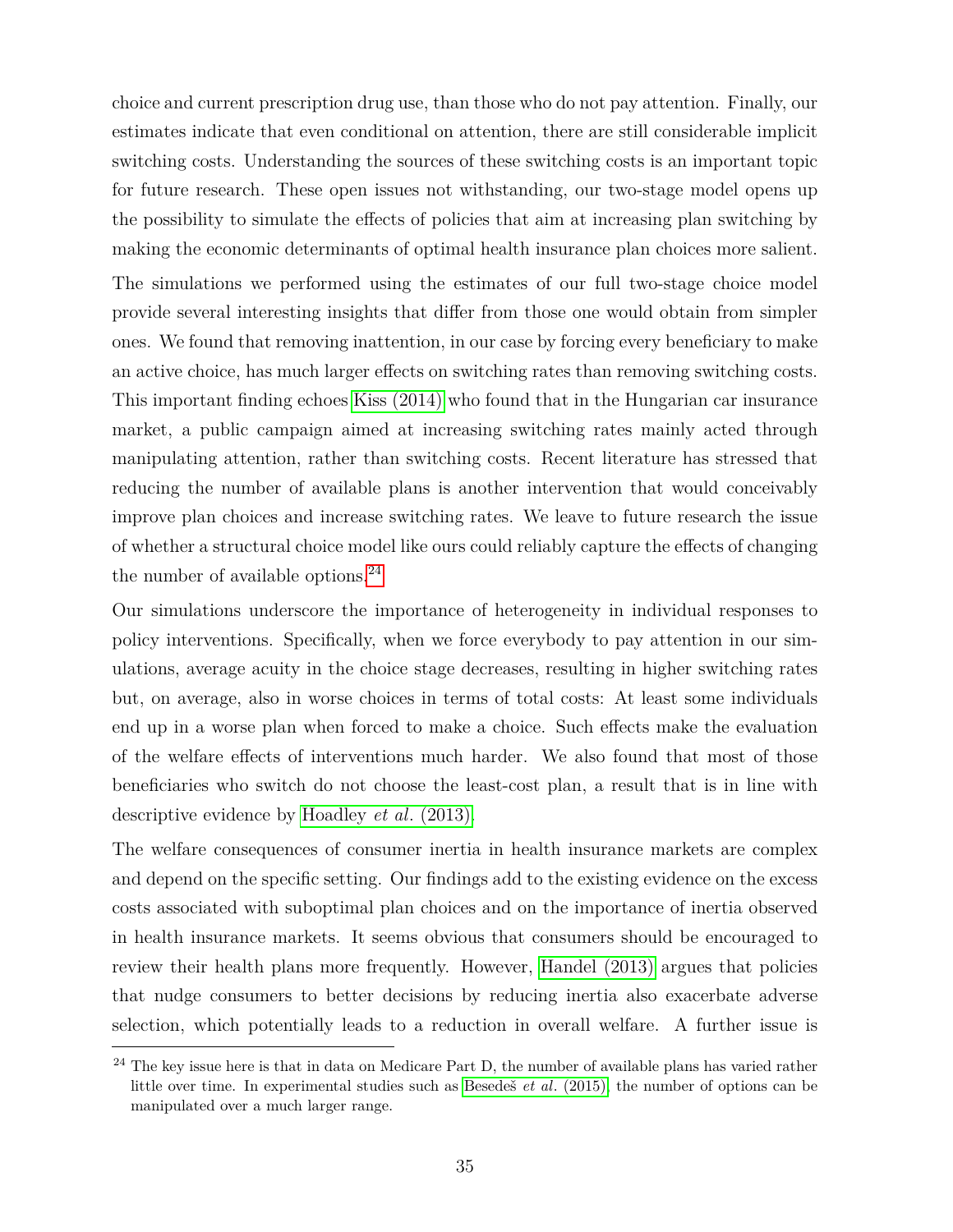that removing frictions might lead to market unravelling, but as [Handel and Kolstad](#page-39-2) [\(2015\)](#page-39-2) argue, risk-adjustment could mitigate the negative effects of reducing information frictions. Handel *et al*[. \(2015\)](#page-39-14) explore this issue further. We leave an extension of our present analysis that would allow for the computation of welfare effects to future research. We note, however, that in addition to these issues, such an extension would necessarily involve additional functional from assumptions, as pointed out in a related context by [Ketcham](#page-40-8) *et al*. (2015) and [Abaluck and Gruber \(2016b\).](#page-38-6)

Another area of research where our two-stage model might be fruitfully employed is the industrial organization of health insurance markets. [Polyakova \(2016\)](#page-40-0) develops a model of plan choice that allows both for private information about health risk (giving rise to adverse selection) and switching costs. She argues that in a setting such as Medicare Part D, switching costs help sustain an equilibrium with adverse selection characterized by large differences in risk between more and less generous plans. Our two-stage model could be used to study how different interventions that reduce inertia affect market equilibria and prices over time. However, as [Abaluck and Gruber \(2016a\),](#page-38-3) [Decarolis \(2015\),](#page-38-9) and [Decarolis](#page-38-2) *et al*. (2015) argue, analyzing the choice set evolution is especially complicated due to the rules governing assignment of low-income subsidy enrollees to plans.

We close by pointing out the relevance of our empirical findings for the emerging literature on the effects of inattention on consumer choices, and their implications for firm behavior, see [Grubb \(2012\)](#page-39-15) for an overview. A prominent example is the theory of context-dependent choice developed by Bordalo *et al*[. \(2013\).](#page-38-10) In that model, "a consumer's attention is drawn to salient attributes of goods, such as quality or price. An attribute is salient for a good when it stands out among the good's attributes, relative to that attribute's average level in the choice set (or more broadly, the choice context). Consumers attach disproportionately high weight to salient attributes and their choices are tilted toward goods with higher quality/price ratios." Our empirical findings are very much in line with these predictions, and they add to the still relatively scarce evidence on the relevance of inattention and attention shocks for high-stakes financial decisions.<sup>[25](#page-37-0)</sup>

<span id="page-37-0"></span><sup>25</sup> This evidence includes [Stango and Zinman \(2014\)](#page-40-12) on bank overdraft fees, [Crossley](#page-38-14) *et al*. (2016) on retirement savings, and [Helmers](#page-39-16) *et al*. (2016) on online shopping.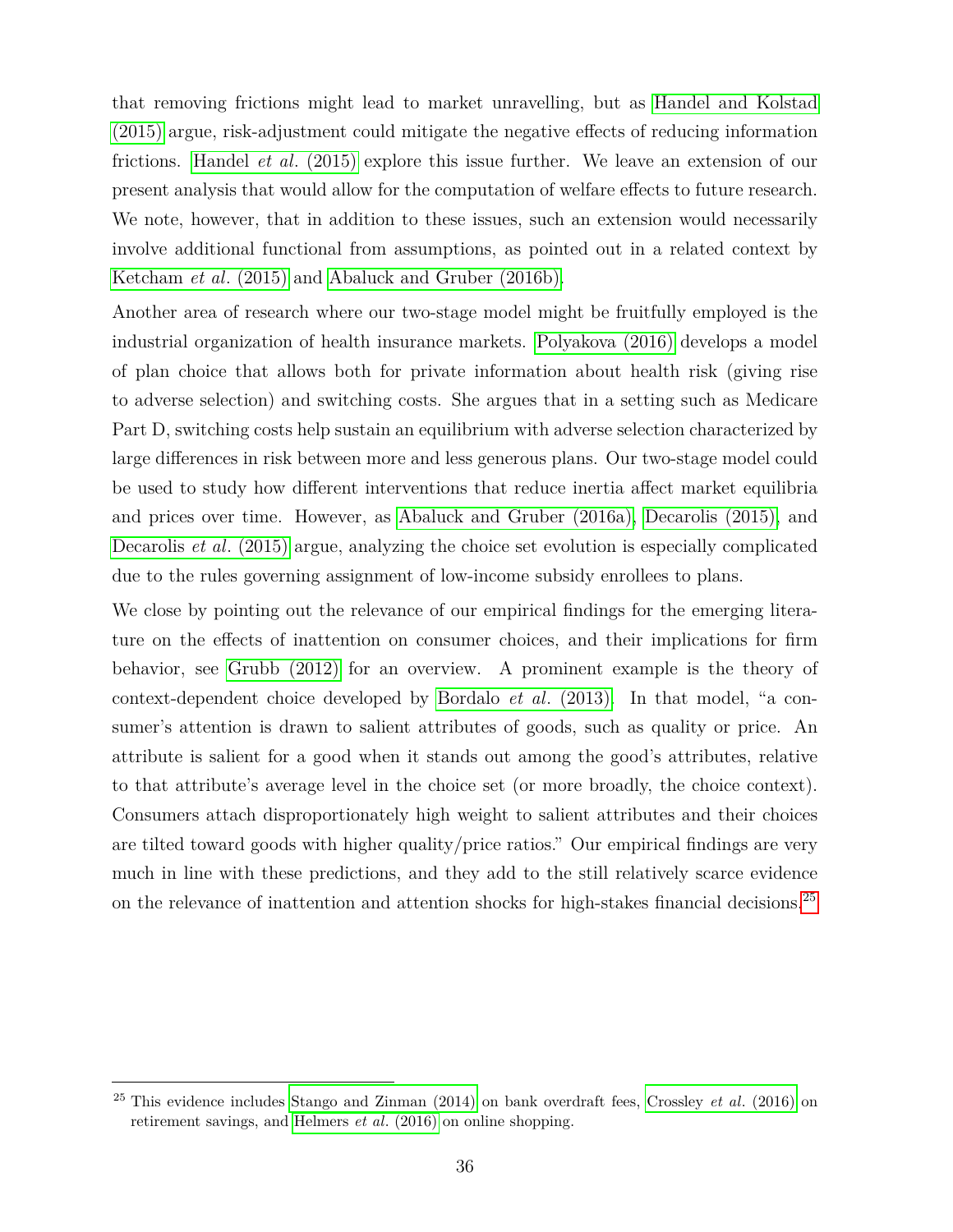## **References**

- <span id="page-38-0"></span>**Abaluck, J. and J. Gruber (2011):** Choice inconsistencies among the elderly: Evidence from plan choice in the Medicare Part D program. *American Economic Review*, 101, 1180– 1210.
- <span id="page-38-3"></span>**Abaluck, J. and J. Gruber (2016a):** Evolving choice inconsistencies in choice of prescription drug insurance. *American Economic Review*, 106(8), 2145–2184.
- <span id="page-38-6"></span>**Abaluck, J. and J. Gruber (2016b):** The robustness of tests for consumer choice inconsistencies: Reply to Ketcham, Kuminoff and Powers. *American Economic Review*, forthcoming.
- <span id="page-38-4"></span>**Bach, P. B. and M. B. McClellan (2005):** A prescription of a modern Medicare program. *New England Journal of Medicine*, 353, 2733–2735.
- <span id="page-38-11"></span>**Barcellos, S. H., A. Wuppermann, K. G. Carman, S. Bauhoff, D. McFadden, A. Kapteyn, J. Winter, and D. Goldman (2014):** Preparedness of Americans for the Affordable Care Act. *Proceedings of the National Academy of Sciences of the United States of America*, 111(15), 5497–5502.
- <span id="page-38-13"></span>**Besedeš, T., C. Deck, S. Sarangi, and M. Shor (2015):** Reducing choice overload without reducing choices. *Review of Economics and Statistics*, 97(4), 793–802.
- <span id="page-38-10"></span>**Bordalo, P., N. Gennaioli, and A. Shleifer (2013):** Salience and consumer choice. *Journal of Political Economy*, 121(5), 803–843.
- <span id="page-38-14"></span>**Crossley, T. F., J. de Bresser, L. Delaney, and J. Winter (2016):** Can survey participation alter household saving behavior? *Economic Journal*, forthcoming.
- <span id="page-38-9"></span>**Decarolis, F. (2015):** Medicare Part D: Are insurers gaming the low income subsidy design? *American Economic Review*, 105(4), 1547–1580.
- <span id="page-38-2"></span>**Decarolis, F., M. Polyakova, and S. P. Ryan (2015):** The welfare effects of supply-side regulations in Medicare Part D. NBER Working Paper No. 21298.
- <span id="page-38-5"></span>**Duggan, M., P. Healy, and F. Scott Morton (2008):** Providing prescription drug coverage to the elderly: America's experiment with Medicare Part D. *Journal of Economic Perspectives*, 22(4), 69–92.
- <span id="page-38-8"></span>**Einav, L., A. Finkelstein, and P. Schrimpf (2015):** The response of drug expenditure to nonlinear contract design: Evidence from Medicare Part D. *Quarterly Journal of Economics*, 130(2), 841–899.
- <span id="page-38-1"></span>**Ericson, K. M. M. (2014):** Consumer inertia and firm pricing in the Medicare Part D prescription drug insurance exchange. *American Economic Journal: Economic Policy*, 6(1), 38–64.
- <span id="page-38-7"></span>**Farrell, J. and P. Klemperer (2007):** Coordination and lock-in: Competition with switching costs and network effects. In M. Armstrong and R. Porter (Eds.), *Handbook of Industrial Organization*, Volume 3, chapter 31, 1967–2002. Amsterdam: North-Holland.
- <span id="page-38-12"></span>**Frank, R. and K. Lamiraud (2009):** Choice, price competition and complexity in markets for health insurance. *Journal of Economic Behavior and Organization*, 71(2), 550–562.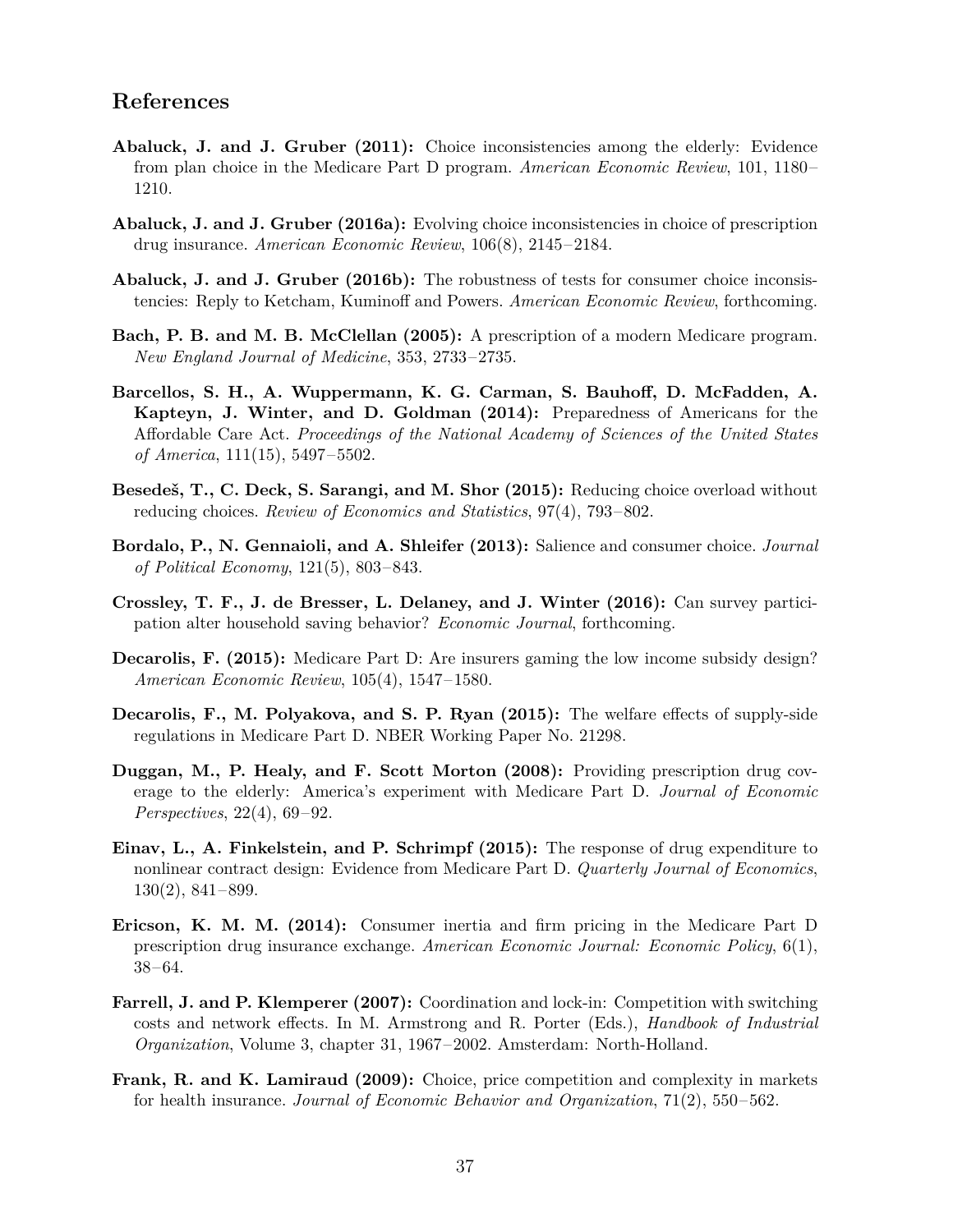- <span id="page-39-11"></span>**Goldman, D. P. and G. F. Joyce (2008):** Medicare Part D: A successful start with room for improvement. *Journal of the American Medical Association*, 299(16), 1954–1955.
- <span id="page-39-9"></span>**Goodman, J. (2006):** Consumer directed health care. Policy Brief 2006-PB-20, Networks Financial Institute, Indiana State University.
- <span id="page-39-15"></span>**Grubb, M. D. (2012):** Dynamic nonlinear pricing: Biased expectations, inattention, and bill shock. *International Journal of Industrial Economics*, 30, 287–290.
- <span id="page-39-1"></span>**Handel, B. (2013):** Adverse selection and inertia in health insurance markets: When nudging hurts. *American Economic Review*, 103(7), 2643–2682.
- <span id="page-39-2"></span>**Handel, B. and J. T. Kolstad (2015):** Health insurance for "humans": Information frictions, plan choice, and consumer welfare. *American Economic Review*, 105(8), 2449–2500.
- <span id="page-39-14"></span>**Handel, B. R., J. T. Kolstad, and J. Spinnewijn (2015):** Information frictions and adverse selection: Policy interventions in health insurance markets. NBER Working Paper No. 21759.
- <span id="page-39-12"></span>**Heckman, J. J. (1981):** Heterogeneity and state dependence. In C. F. Manski and D. Mc-Fadden (Eds.), *Structural Analysis of Discrete Data and Econometric Applications*, 91–139. Cambridge, MA: MIT Press.
- <span id="page-39-0"></span>**Heiss, F., A. Leive, D. McFadden, and J. Winter (2013):** Plan selection in Medicare Part D: Evidence from administrative data. *Journal of Health Economics*, 32, 1325–1344.
- <span id="page-39-10"></span>**Heiss, F., D. McFadden, and J. Winter (2006):** Who failed to enroll in Medicare Part D, and why? Early results. *Health Affairs*, 25, w344–w354.
- <span id="page-39-4"></span>**Heiss, F., D. McFadden, and J. Winter (2010):** Mind the gap! Consumer perceptions and choices of Medicare Part D prescription drug plans. In D. A. Wise (Ed.), *Research Findings in the Economics of Aging*, 413–481. Chicago and London: University of Chicago Press.
- <span id="page-39-13"></span>**Heiss, F. and V. Winschel (2008):** Likelihood approximation by numerical integration on sparse grids. *Journal of Econometrics*, 144, 62–80.
- <span id="page-39-16"></span>**Helmers, C., P. Krishnan, and M. Patnam (2016):** Attention and saliency on the internet: Evidence from an online recommendation system. CEPR Discussion Paper No. 10939.
- <span id="page-39-3"></span>**Ho, K., J. Hogan, and F. Scott Morton (2015):** The impact of consumer inattention on insurer pricing in the Medicare Part D program. NBER Working Paper No. 21028.
- <span id="page-39-7"></span>**Hoadley, J., E. Hargrave, L. Summer, J. Cubanski, and T. Neuman (2013):** To switch or not to switch: Are Medicare beneficiaries switching drug plans to save money. Issue Brief, The Henry J. Kaiser Family Foundation, Menlo Park, CA.
- <span id="page-39-8"></span>**Honka, E. (2014):** Quantifying search and switching costs in the US auto insurance industry. *RAND Journal of Economics*, 45(4), 847–884.
- <span id="page-39-6"></span>**Hortaçsu, A., S. A. Madanizadeh, and S. L. Puller (2015):** Power to choose? An analysis of consumer inertia in the residential electricity market. NBER Working Paper No. 20988.
- <span id="page-39-5"></span>**Ketcham, J. D., N. V. Kuminoff, and C. A. Powers (2016):** Choice inconsistencies among the elderly: Evidence from plan choice in the Medicare Part D program: Comment. *American Economic Review*, forthcoming.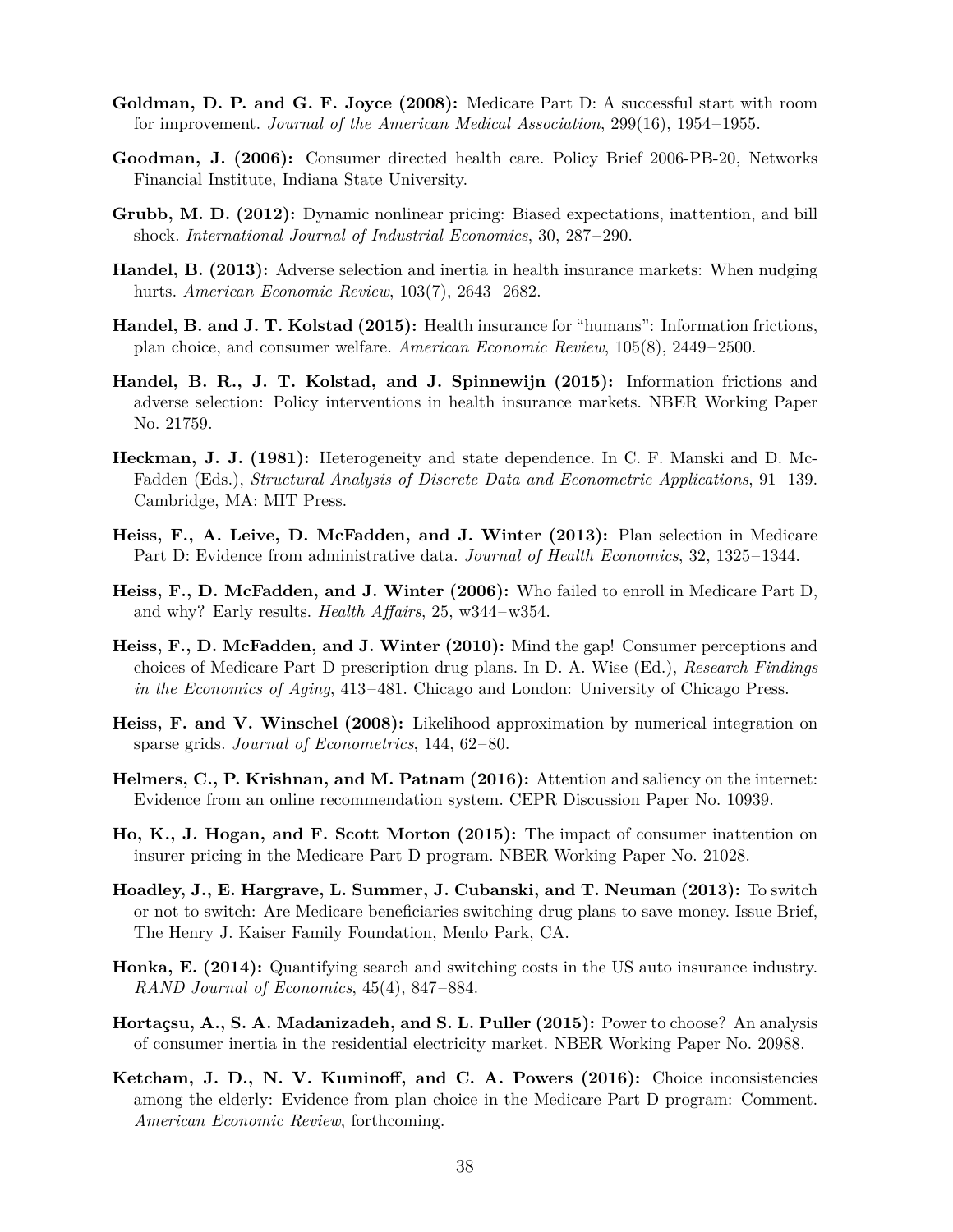- <span id="page-40-1"></span>**Ketcham, J. D., C. Lucarelli, E. J. Miravete, and M. C. Roebuck (2012):** Sinking, swimming, or learning to swim in Medicare Part D. *American Economic Review*, 102, 2639– 2673.
- <span id="page-40-8"></span>**Ketcham, J. D., C. Lucarelli, and C. A. Powers (2015):** Paying attention or paying too much in Medicare Part D. *American Economic Review*, 105, 204–233.
- <span id="page-40-4"></span>**Kiss, A. (2014):** Salience and switching. Unpublished manuscript.
- <span id="page-40-6"></span>**Kling, J. R., S. Mullainathan, E. Shafir, L. Vermeulen, and M. V. Wrobel (2012):** Comparison friction: Experimental evidence from Medicare drug plans. *Quarterly Journal of Economics*, 127(1), 199–235.
- <span id="page-40-5"></span>Luco, F. (2014): Switching costs and competition in retirement investment. Unpublished manuscript, Northwestern University.
- <span id="page-40-9"></span>**McFadden, D. (1974):** Conditional logit analysis of qualitative choice behavior. In P. Zarembka (Ed.), *Frontiers in Econometrics*, 105–142. New York: Academic Press.
- <span id="page-40-10"></span>**McFadden, D. and K. Train (2000):** Mixed MNL models for discrete response. *Journal of Applied Econometrics*, 15(5), 447–470.
- <span id="page-40-2"></span>**Miller, D. P. and J. Yeo (2012):** Estimating dynamic discrete choice models of product differentiation: An application to Medicare Part D with switching costs. Unpublished manuscript.
- <span id="page-40-3"></span>**Nosal, K. (2012):** Estimating switching costs for Medicare Advantage plans. Unpublished manuscript, University of Mannheim.
- <span id="page-40-0"></span>**Polyakova, M. (2016):** Regulation of insurance with adverse selection and switching costs: Evidence from Medicare Part D. *American Economic Journal: Applied Economics*, 8(3), 165 –195.
- <span id="page-40-11"></span>**Sinaiko, A. D., C. C. Afendulis, and R. G. Frank (2013):** Enrollment in Medicare Advantage plans in Miami-Dade County: Evidence of status quo bias? *Inquiry*, 50(3), 202– 215.
- <span id="page-40-12"></span>**Stango, V. and J. Zinman (2014):** Limited and varying consumer attention: Evidence from shocks to the salience of bank overdraft fees. *Review of Finance*, 27(4), 990–1030.
- <span id="page-40-7"></span>**Zhou, C. and Y. Zhang (2012):** The vast majority of Medicare Part D beneficiaries still don't choose the cheapest plans that meet their medication needs. *Health Affairs*, 31(10), 2259–2265.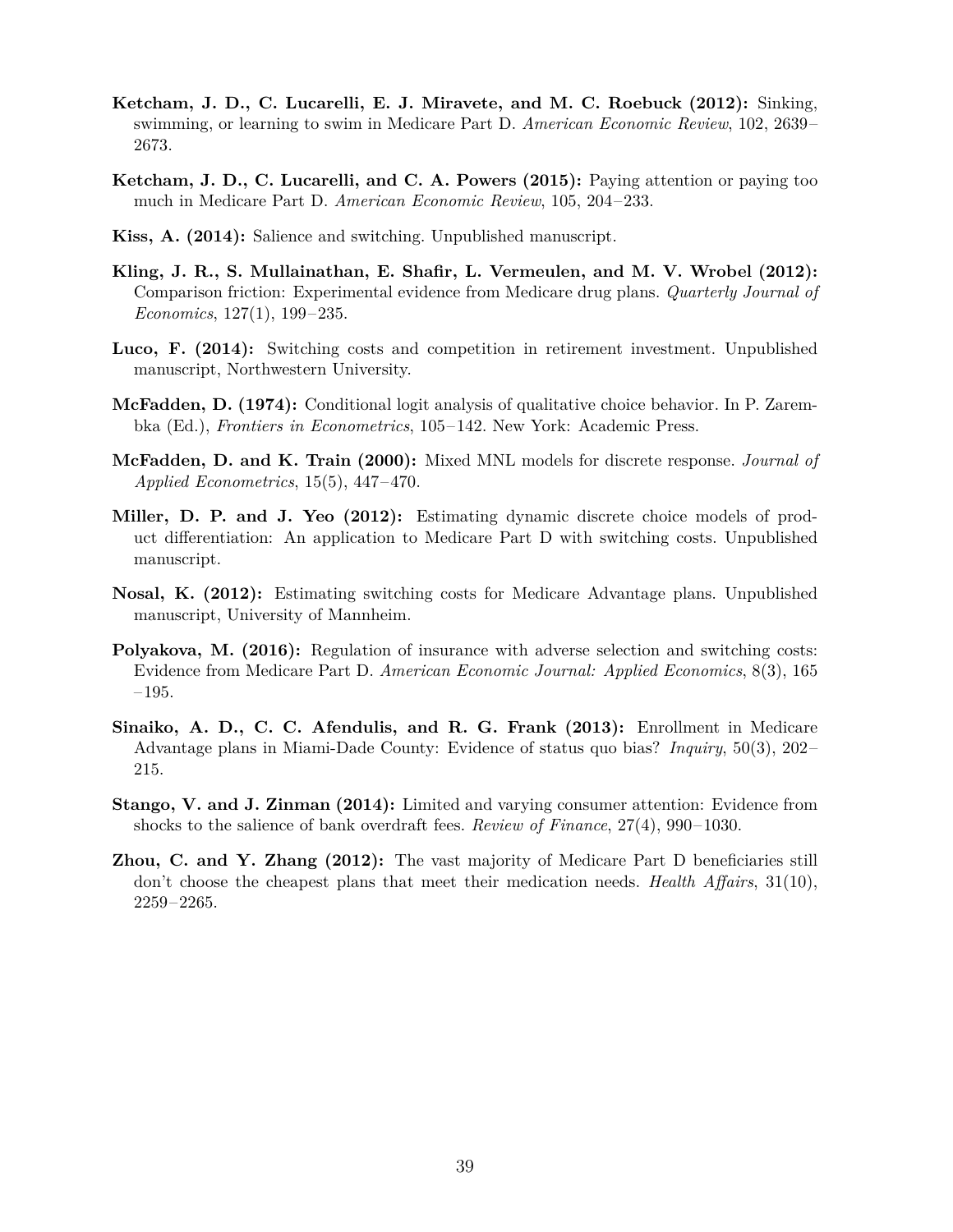## **Tables and figures**

|  |  |  | Table 1: Sample selection |
|--|--|--|---------------------------|
|--|--|--|---------------------------|

<span id="page-41-0"></span>

|      | Entire 20% | Selection criteria | <b>Estimation sample</b> |
|------|------------|--------------------|--------------------------|
| 2007 | 9,299,848  |                    |                          |
| 2008 | 9.530,609  | 1,176,895          | 76,352                   |
| 2009 | 9.781,213  | 1,215,532          | 80,546                   |
| 2010 | 10,016,372 | 1,136,255          | 81,382                   |

*Notes:* Selection criteria: US residents, aged 65+, enrolled in stand-alone non-employer PDP plan, do not receive low-income subsidies (non-LIS), not dual-eligible, enrolled in Part D continuously in 12 months in the reference year (*t*) and prior year (*t*−1) unless forced chooser (i. e., individual has no default plan). Estimation sample randomly selects 100,000 individuals who meet all selection criteria in at least one year. Because of later enrollment, death, or not meeting all selection criteria for the whole time period, the panel data set is unbalanced and the number of observations is smaller than 100,000 in each year.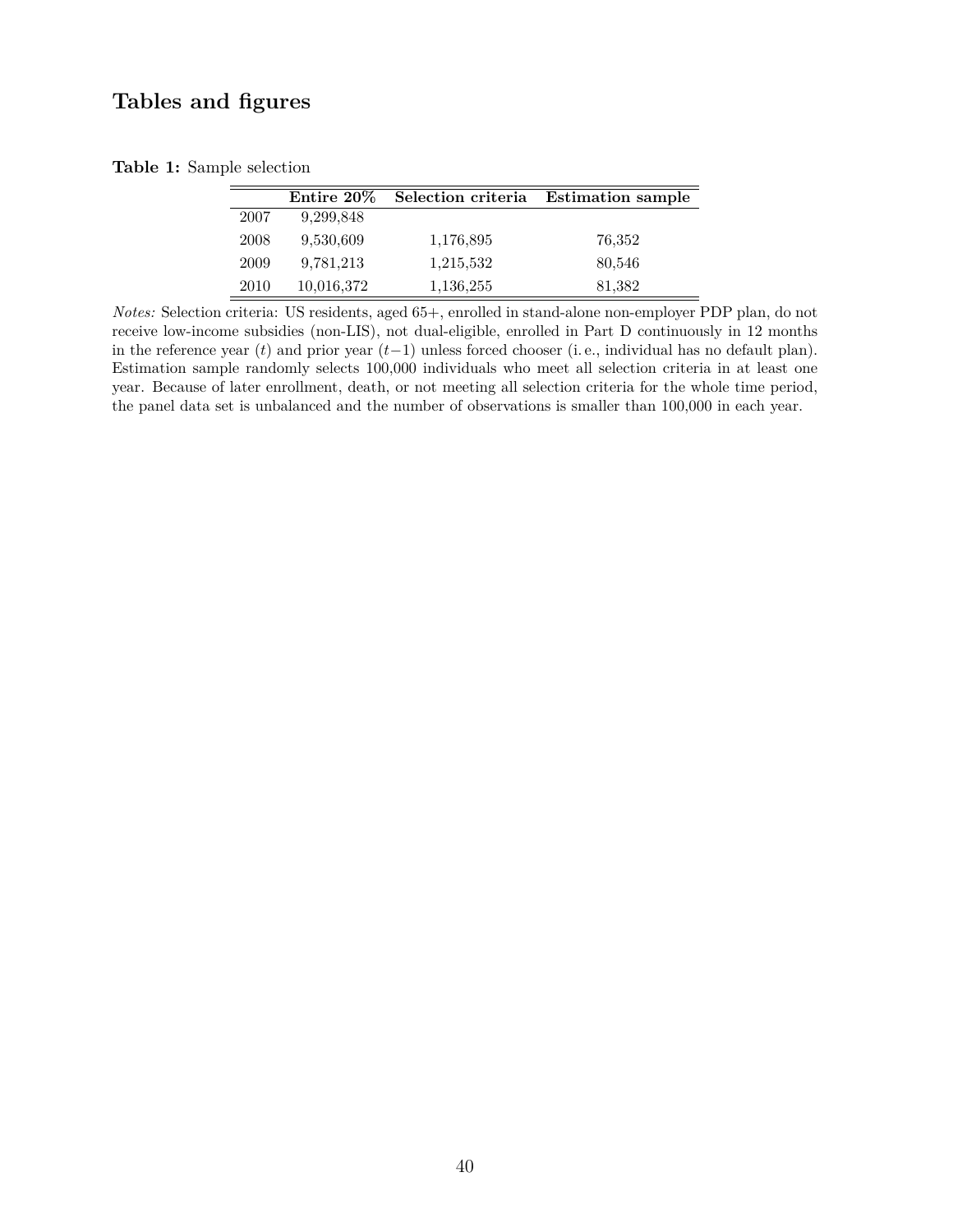**Table 2:** Optional and forced choosers

<span id="page-42-0"></span>

|           | Forced choosers | <b>Optional choosers</b> |                   |         |
|-----------|-----------------|--------------------------|-------------------|---------|
|           |                 |                          | Stayers Switchers |         |
|           | (%)             | $\mathcal{C}_{0}$        | $\mathcal{V}_0$   | N       |
| 2008      | 3.65            | 86.09                    | 10.27             | 76,352  |
| 2009      | 3.65            | 86.29                    | 10.06             | 80,546  |
| 2010      | 2.78            | 87.79                    | 9.44              | 81,382  |
| All years | 3.35            | 86.73                    | 9.91              | 238,280 |

*Notes:* Optional choosers are individuals who do have a default plan, forced choosers are those without default (i. e., because they are new to Part D (roughly 97% of forced choosers) or because their old plan terminates (roughly 3%)).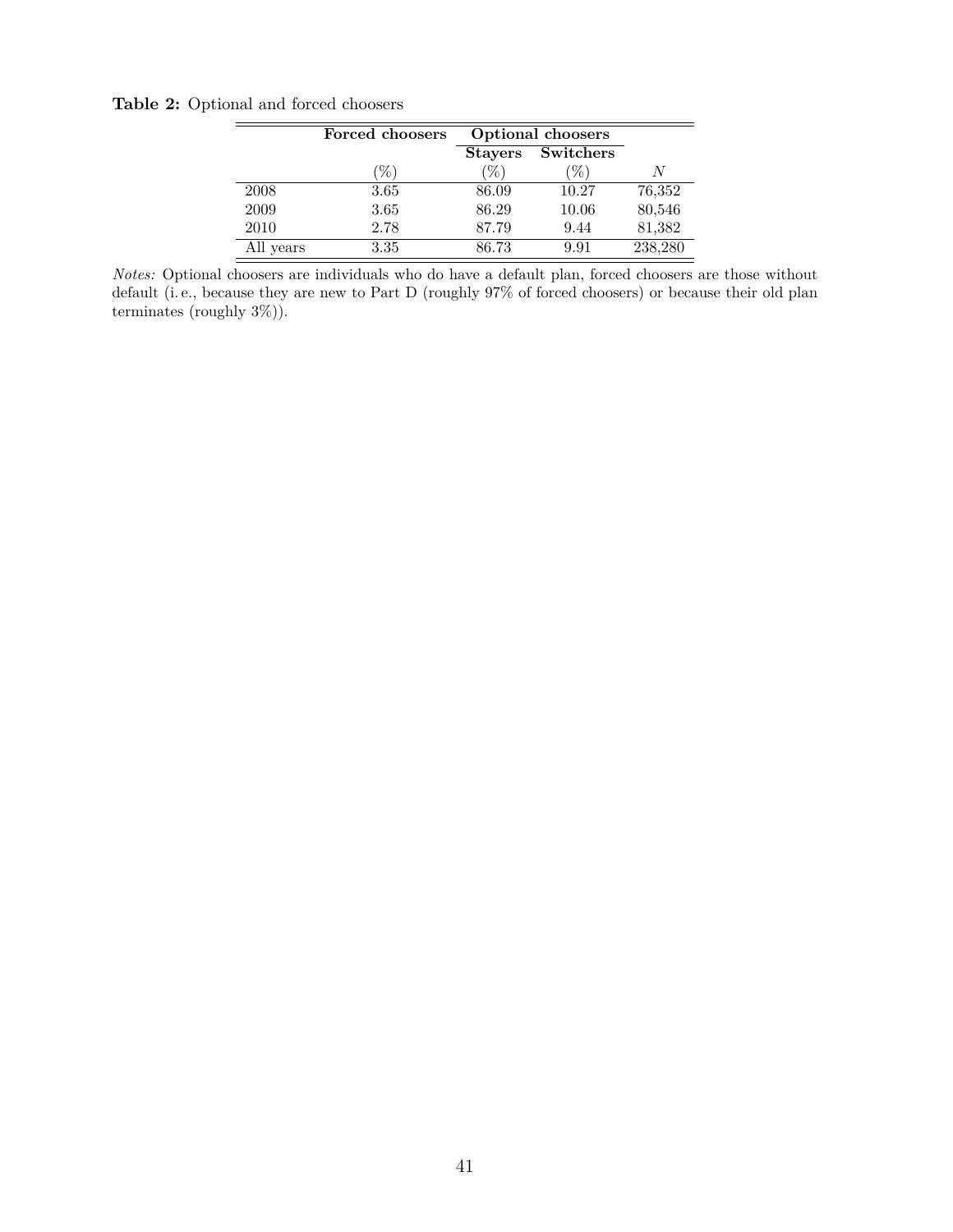**Table 3:** Average *ex post* overspending

<span id="page-43-0"></span>

|           | Forced choosers | Optional choosers |           |       |
|-----------|-----------------|-------------------|-----------|-------|
| Year      |                 | <b>Stavers</b>    | Switchers | Total |
| 2008      | 280.5           | 325.0             | 220.4     | 312.6 |
| 2009      | 272.5           | 394.6             | 203.4     | 370.9 |
| 2010      | 255.3           | 396.1             | 202.6     | 374.0 |
| All years | 270.4           | 373.0             | 208.8     | 353.3 |

*Notes:* Based on estimation sample. *Ex post* overspending = total costs in chosen plan – total costs of cheapest available plan in year *t*, based on drugs used in year *t*.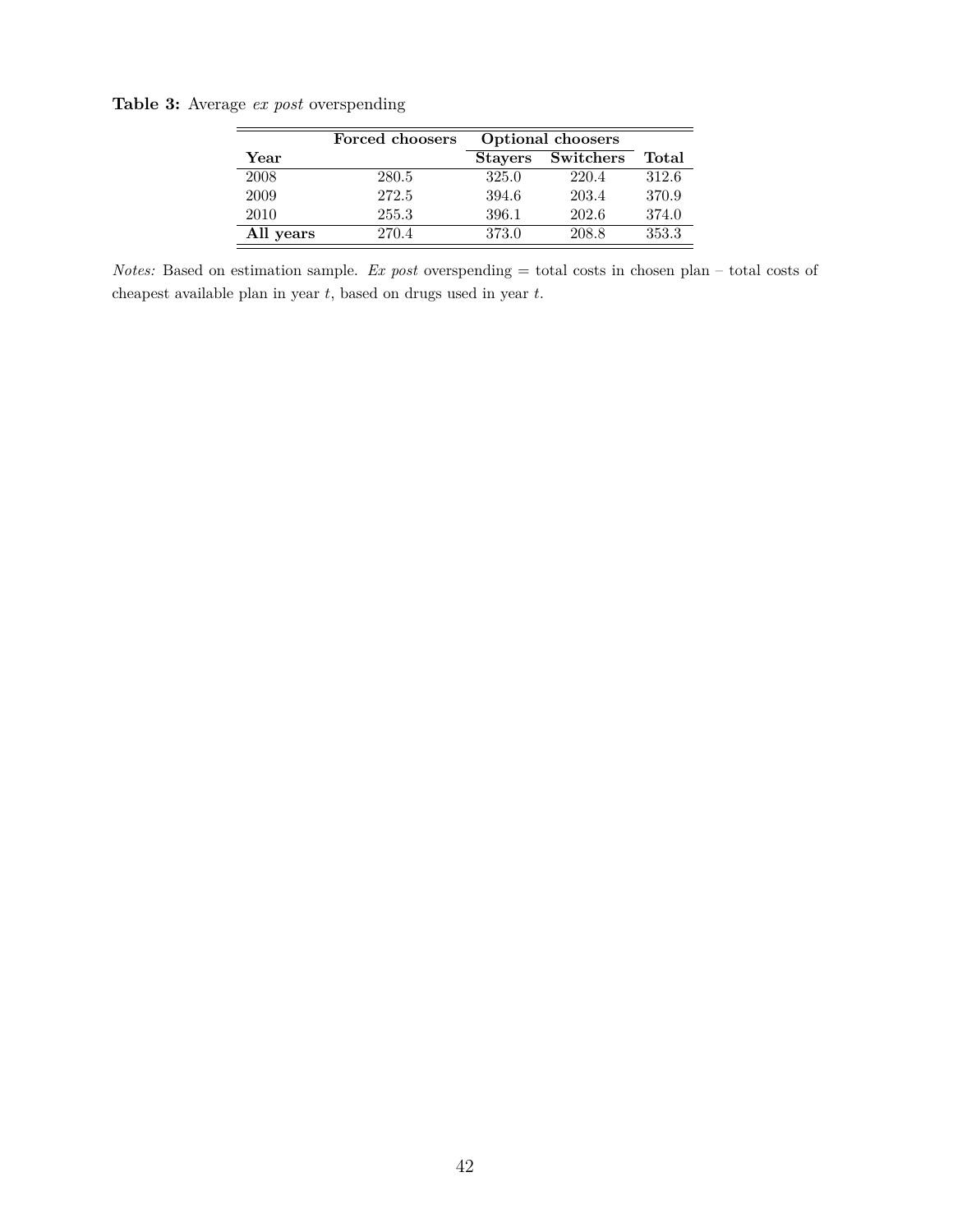<span id="page-44-0"></span>

|               | <b>Stayers</b>                       | Switchers        |                |  |
|---------------|--------------------------------------|------------------|----------------|--|
|               | Old plan $(t-1)$ = new plan $(t)$    | Old plan $(t-1)$ | New plan $(t)$ |  |
| Mean.         |                                      |                  |                |  |
| 2008          | 341.3                                | 409.4            | 239.1          |  |
| 2009          | 405.6                                | 416.5            | 220.1          |  |
| 2010          | 423.9                                | 400.7            | 224.2          |  |
| All years     | 391.5                                | 409.0            | 227.7          |  |
| <i>Median</i> |                                      |                  |                |  |
| 2008          | 256.4                                | 313.8            | 166.6          |  |
| 2009          | 334.0                                | 346.9            | 144.5          |  |
| 2010          | 342.4                                | 307.6            | 172.3          |  |
| All years     | 313.9                                | 322.8            | 163.7          |  |
|               | Share with zero ex ante overspending |                  |                |  |
| 2008          | 3.37                                 | 0.96             | 13.15          |  |
| 2009          | 1.84                                 | 0.91             | 17.64          |  |
| 2010          | 2.45                                 | 1.17             | 18.32          |  |
| All years     | 2.54                                 | 1.01             | 16.37          |  |

**Table 4:** *Ex ante* overspending in old and new plan

*Notes:* Based on estimation sample. *Ex ante* overspending = total costs in (old or new) plan − total costs in cheapest plan, based on drugs used in *t*−1. As *ex ante* overspending is not available for most of the forced choosers, they are not included.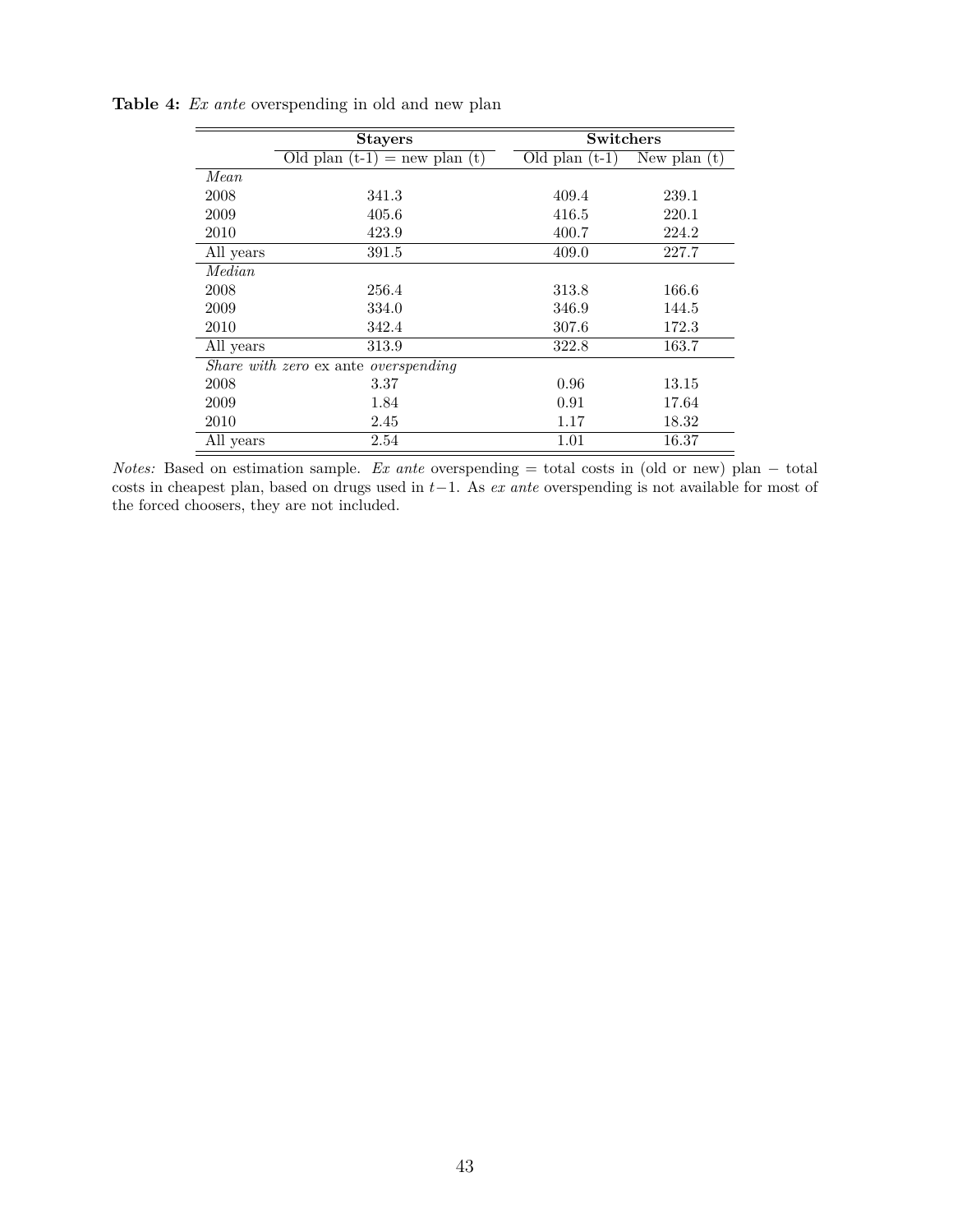|                                            | <b>Optional choosers</b> |        |                |        |          | Forced choosers |
|--------------------------------------------|--------------------------|--------|----------------|--------|----------|-----------------|
|                                            | Switchers                |        | <b>Stayers</b> |        |          |                 |
| Attention Triggers:                        |                          |        |                |        |          |                 |
| Part $D$ experience in $t-1$ :             |                          |        |                |        |          |                 |
| Gap coverage [D]                           | 0.14                     | (0.35) | 0.13           | (0.34) |          |                 |
| Hit the gap $[D]$                          | 0.22                     | (0.41) | 0.18           | (0.38) |          |                 |
| Gap coverage $\&$ hit the gap<br> D        | $0.06\,$                 | (0.23) | 0.04           | (0.21) |          |                 |
| Hit catastrophic region [D]                | 0.03                     | (0.17) | $0.02\,$       | (0.15) |          |                 |
| Change in $t-1$ plan:                      |                          |        |                |        |          |                 |
| Plan consolidated [D]                      | 0.10                     | (0.31) | 0.19           | (0.39) |          |                 |
| Change of premium [\$1000]                 | $0.13\,$                 | (0.11) | 0.07           | (0.08) |          |                 |
| Change of deductible [\$1000]              | 0.01                     | (0.05) | 0.00           | (0.05) |          |                 |
| Change of ICL [\$1000]                     | $0.15\,$                 | (0.05) | $0.15\,$       | (0.05) |          |                 |
| OOP effect of formulary change<br> \$1000  | $0.05\,$                 | (0.17) | 0.04           | (0.15) |          |                 |
| Tiers with increases in copayments [share] | 0.38                     | (0.35) | 0.42           | (0.30) |          |                 |
| Switch between copay and coinsurance [D]   | $0.14\,$                 | (0.35) | 0.08           | (0.27) |          |                 |
| Health shocks and health care use in t-1:  |                          |        |                |        |          |                 |
| Onset of costly condition<br>[D]           | 0.10                     | (0.30) | 0.10           | (0.30) |          |                 |
| Onset of cheap condition<br> D             | 0.25                     | (0.43) | 0.25           | (0.43) |          |                 |
| Five or more doctor visits<br>[D]          | 0.77                     | (0.42) | 0.76           | (0.43) |          |                 |
| At least one ER visit<br> D                | $0.24\,$                 | (0.43) | 0.25           | (0.43) |          |                 |
| At least one hospital stay<br>[D]          | 0.17                     | (0.37) | 0.17           | (0.38) |          |                 |
| Determinants of Acuity                     |                          |        |                |        |          |                 |
| [D]<br>Male                                | 0.36                     | (0.48) | 0.37           | (0.48) | 0.45     | (0.50)          |
| Non-white [D]                              | 0.04                     | (0.20) | 0.07           | (0.25) | 0.08     | (0.28)          |
| Age $70-79$ years<br>[D]                   | 0.49                     | (0.50) | 0.48           | (0.50) | 0.44     | (0.50)          |
| Age 80 years or older<br>[D]               | $0.30\,$                 | (0.46) | 0.32           | (0.47) | 0.27     | (0.44)          |
| PDP experience [years]                     | 2.83                     | (0.85) | 2.87           | (0.86) | $0.36\,$ | (0.94)          |
| Low education [ZIP-code share]             | 0.21                     | (0.11) | 0.21           | (0.12) | 0.21     | (0.12)          |
| Low income [ZIP-code share]                | 0.09                     | (0.07) | 0.09           | (0.07) | 0.08     | (0.07)          |
| High income [ZIP-code share]               | 0.24                     | (0.16) | 0.25           | (0.16) | $0.26\,$ | (0.16)          |
| Ever had depression<br>D                   | 0.24                     | (0.43) | 0.24           | (0.43) | 0.23     | (0.42)          |
| $\overline{N}$                             | 23,623                   |        | 206,672        |        | 7,985    |                 |

<span id="page-45-0"></span>**Table 5:** Descriptive statistics – estimation sample

*Notes:* Means with standard deviations in parentheses. Dummy variables are marked with [D]. Pooled across years 2007/8-2009/10. Information on experience in old plan for forced choosers omitted as only available for small fraction of forced choosers (those whose old plan was terminated). Change in cost sharing is defined as the share of tiers on the formulary for which an increase in cost-sharing occurs. Dollar amounts are measured in 2010 dollars using the CPI.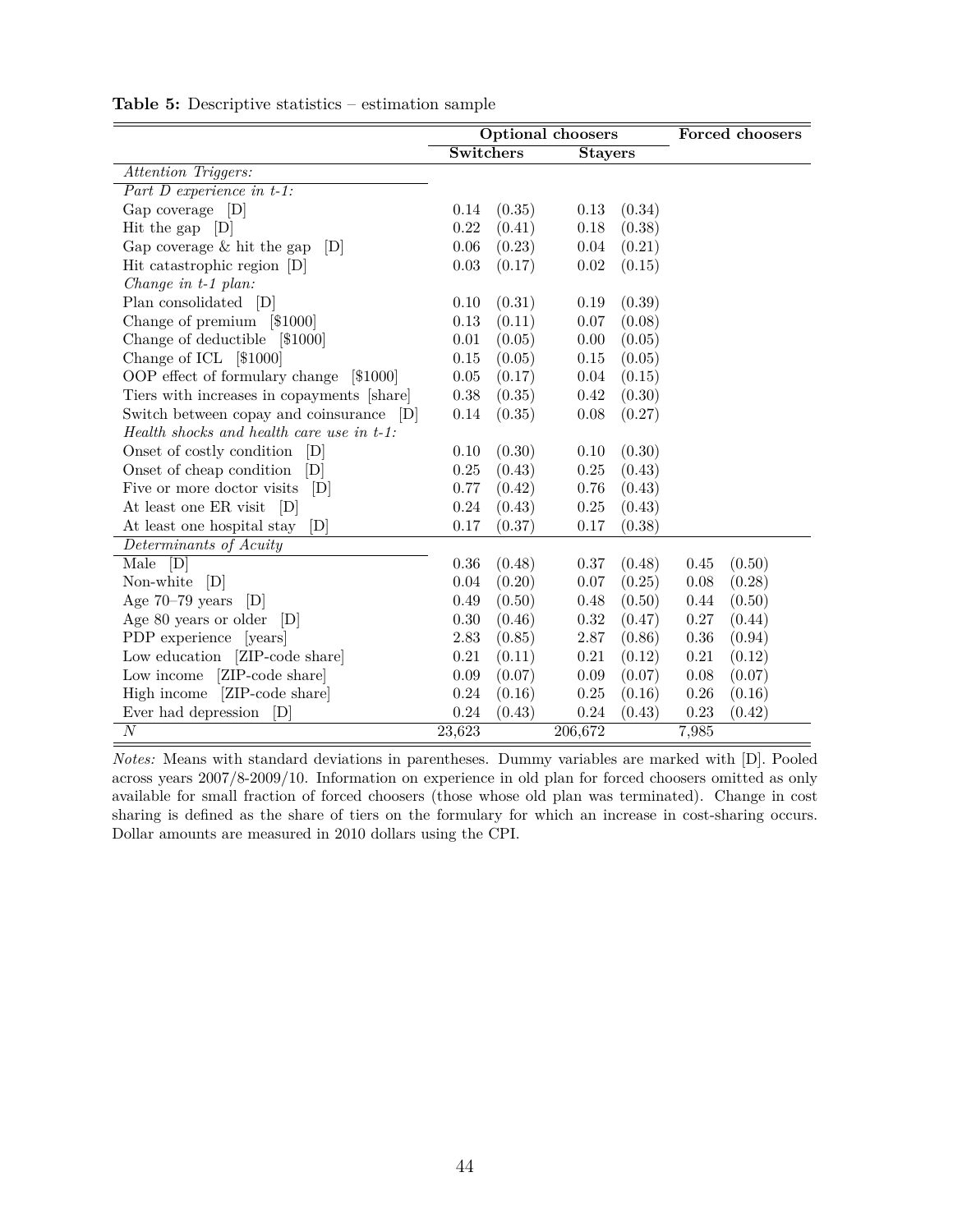<span id="page-46-0"></span>

|                                        |                  | <b>Optional choosers</b> |                |        |       | Forced choosers |
|----------------------------------------|------------------|--------------------------|----------------|--------|-------|-----------------|
|                                        | <b>Switchers</b> |                          | <b>Stayers</b> |        |       |                 |
| $#$ plans                              | 51.79            | (4.38)                   | 51.11          | (3.72) | 51.65 | (3.82)          |
| [\$1000]<br>OOP cost                   | 1.01             | (1.19)                   | 0.93           | (1.08) | 0.90  | (1.07)          |
| Plan characteristics                   |                  |                          |                |        |       |                 |
| Annual premium<br>[\$1000]             | 0.55             | (0.04)                   | 0.55           | (0.04) | 0.54  | (0.04)          |
| Deductible amount<br>[\$1000]          | 0.13             | (0.02)                   | 0.13           | (0.02) | 0.12  | (0.02)          |
| ICL amount [\$1000]                    | 2.75             | (0.10)                   | 2.75           | (0.10) | 2.74  | (0.10)          |
| D <br>No gap coverage                  | 0.76             | (0.04)                   | 0.76           | (0.04) | 0.75  | (0.04)          |
| D <br>Old plan                         | 0.02             | (0.00)                   | 0.02           | (0.00) | 0.00  | (0.00)          |
| Variance of OOP cost<br>$[(\$1000)^2]$ | 10.27            | (5.88)                   | 9.95           | (5.67) | 9.55  | (5.50)          |
| N                                      | 23,623           |                          | 206,672        |        | 7,985 |                 |

**Table 6:** Descriptive statistics – choice sets in estimation sample

*Notes:* Means across averages in individuals' choice sets with standard deviations in parentheses. Dummy variables are marked with [D]. Pooled across years  $2007/8-2009/10$ . OOP cost= out of pocket cost, ICL=initial coverage limit. Old plan is a dummy variable for the plan the individual was enrolled in in *t*−1. Dollar amounts are measured in 2010 dollars using the CPI.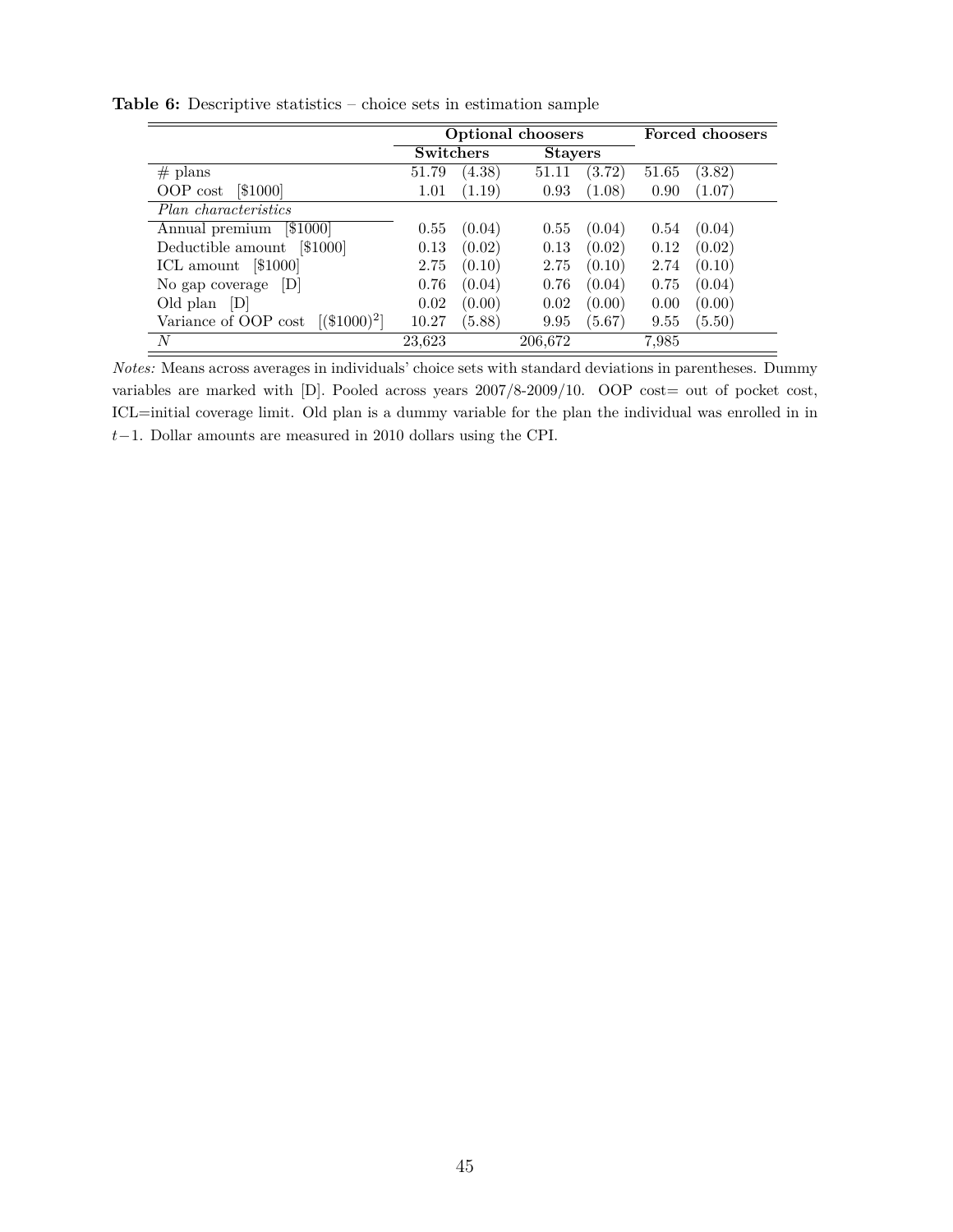|                                                  | Model        |              |              |               |  |
|--------------------------------------------------|--------------|--------------|--------------|---------------|--|
|                                                  |              | Н            | ш            | $\mathbf{IV}$ |  |
| Model components:                                |              |              |              |               |  |
| Switching cost (random coefficient for old plan) |              |              |              |               |  |
| Attention stage                                  |              |              |              |               |  |
| Unobserved heterogeneity in acuity               |              |              |              |               |  |
| Acuity enters choice stage                       |              |              |              |               |  |
| Number of parameters                             | 13           | 41           | 42           | 43            |  |
| Log likelihood                                   | $-166,907.2$ | $-163,429.8$ | $-162,716.8$ | $-162,004.0$  |  |
| LR test against model IV $(df)*$                 | 9806.4(30)   | 2851.6(2)    | 1425.6(1)    |               |  |
| AIC                                              | 333,840.4    | 326,941.6    | 325,517.6    | 324,094.0     |  |
| BІC                                              | 334,026.5    | 327,528.6    | 326,118.9    | 324,709.6     |  |

#### <span id="page-47-0"></span>**Table 7:** Estimated models

*Notes:* All models are estimated on the unbalanced estimation sample with 238*,* 280 observations on 100*,* 000 individuals. On average, they faced around 51.2 alternatives in each choice situation which translates into 12,199,769 alternatives in total.

∗ : All LR tests clearly reject the respective simpler model against Model IV.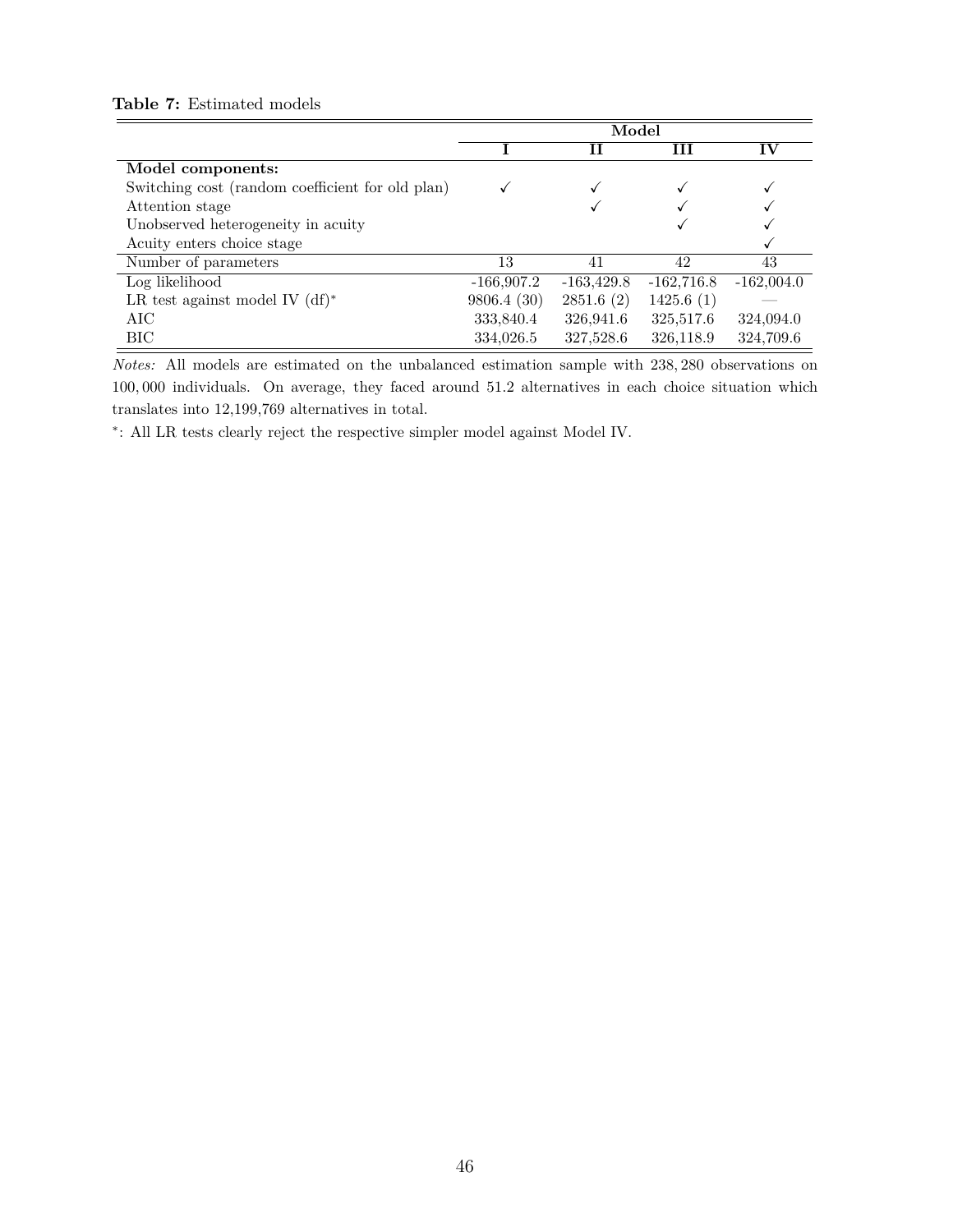<span id="page-48-0"></span>

|                                            |              |                    |           | Marginal effects on |
|--------------------------------------------|--------------|--------------------|-----------|---------------------|
|                                            | Coefficient  | SE                 | attention | switching           |
| Attention stage                            |              |                    |           |                     |
| Constant                                   | $-1.656$     | ***<br>(0.113)     |           |                     |
| Gap coverage<br> D                         | $-0.965$     | ***<br>(0.047)     | $-0.074$  | $-0.042$            |
| Hit the gap $[D]$                          | 0.681        | ***<br>(0.037)     | 0.058     | 0.036               |
| Gap coverage $&$ hit the gap<br> D         | $-0.370$     | ***<br>(0.067)     | $-0.029$  | $-0.017$            |
| Hit catastrophic region [D]                | 0.460        | ***<br>(0.075)     | 0.040     | 0.024               |
| Plan consolidated [D]                      | $-0.153$     | ***<br>(0.044)     | $-0.012$  | $-0.007$            |
| Change of premium [\$1000]                 | 7.453        | $***$<br>(0.116)   | 0.612     | 0.366               |
| Change of deductible [\$1000]              | 1.517        | ***<br>(0.225)     | 0.125     | 0.074               |
| Change of ICL [\$1000]                     | 1.641        | ***<br>(0.336)     | 0.135     | 0.081               |
| OOP effect of formulary change<br> \$1000  | 0.558        | ***<br>(0.068)     | 0.046     | 0.027               |
| Tiers with increases in copayments [share] | $-0.390$     | ***<br>(0.043)     | $-0.032$  | $-0.019$            |
| Switch between copay and coinsurance<br> D | 0.663        | ***<br>(0.040)     | 0.058     | 0.036               |
| Onset of costly condition [D]              | $-0.014$     | (0.041)            | $-0.001$  | $-0.001$            |
| Onset of cheap condition<br> D             | 0.008        | (0.028)            | 0.001     | 0.000               |
| Five or more doctor visits<br> D           | 0.086        | $(0.033)$ **       | 0.007     | 0.004               |
| At least one ER visit<br>[D]               | $-0.011$     | (0.033)            | $-0.001$  | $-0.001$            |
| At least one hospital stay<br> D           | $-0.033$     | (0.038)            | $-0.003$  | $-0.002$            |
| Acuity coefficient $(\delta_a)$            | 2.568        | $(0.041)$ ***      |           |                     |
| Determinants of acuity                     |              |                    |           |                     |
| Male<br>[D]                                | $-0.035$     | $(0.015)$ *        | $-0.007$  | $-0.003$            |
| Non-white<br>[D]                           | $-0.438$     | $***$<br>(0.031)   | $-0.084$  | $-0.037$            |
| Age 70-79 years<br> D                      | $-0.050$     | **<br>(0.017)      | $-0.011$  | $-0.005$            |
| Age 80 years or older<br> D                | $-0.235$     | ***<br>(0.021)     | $-0.048$  | $-0.021$            |
| PDP experience<br>[years]                  | $-0.075$     | ***<br>(0.008)     | $-0.016$  | $-0.007$            |
| Low education [ZIP-code share]             | $-0.550$     | ***<br>(0.076)     | $-0.116$  | $-0.051$            |
| [ZIP-code share]<br>Low income             | $-0.237$     | $(0.109)$ *        | $-0.050$  | $-0.022$            |
| [ZIP-code share]<br>High income            | $-0.628$     | ***<br>(0.056)     | $-0.132$  | $-0.058$            |
| Ever had depression [D]                    | $-0.140$     | ***<br>(0.017)     | $-0.029$  | $-0.013$            |
| Unobserved Heterogeneity                   | $\mathbf{1}$ | (by normalization) |           |                     |

## **Table 8:** Results Model IV – attention and acuity

\*\*\*  $p < 0.001$ , \*\*  $p < 0.01$ , \*  $p < 0.05$ 

*Notes:* Average marginal effects on the probability to pay attention and the probability to switch plans. Stars indicate whether coefficients are significantly different from zero. The attention stage model also includes year dummies.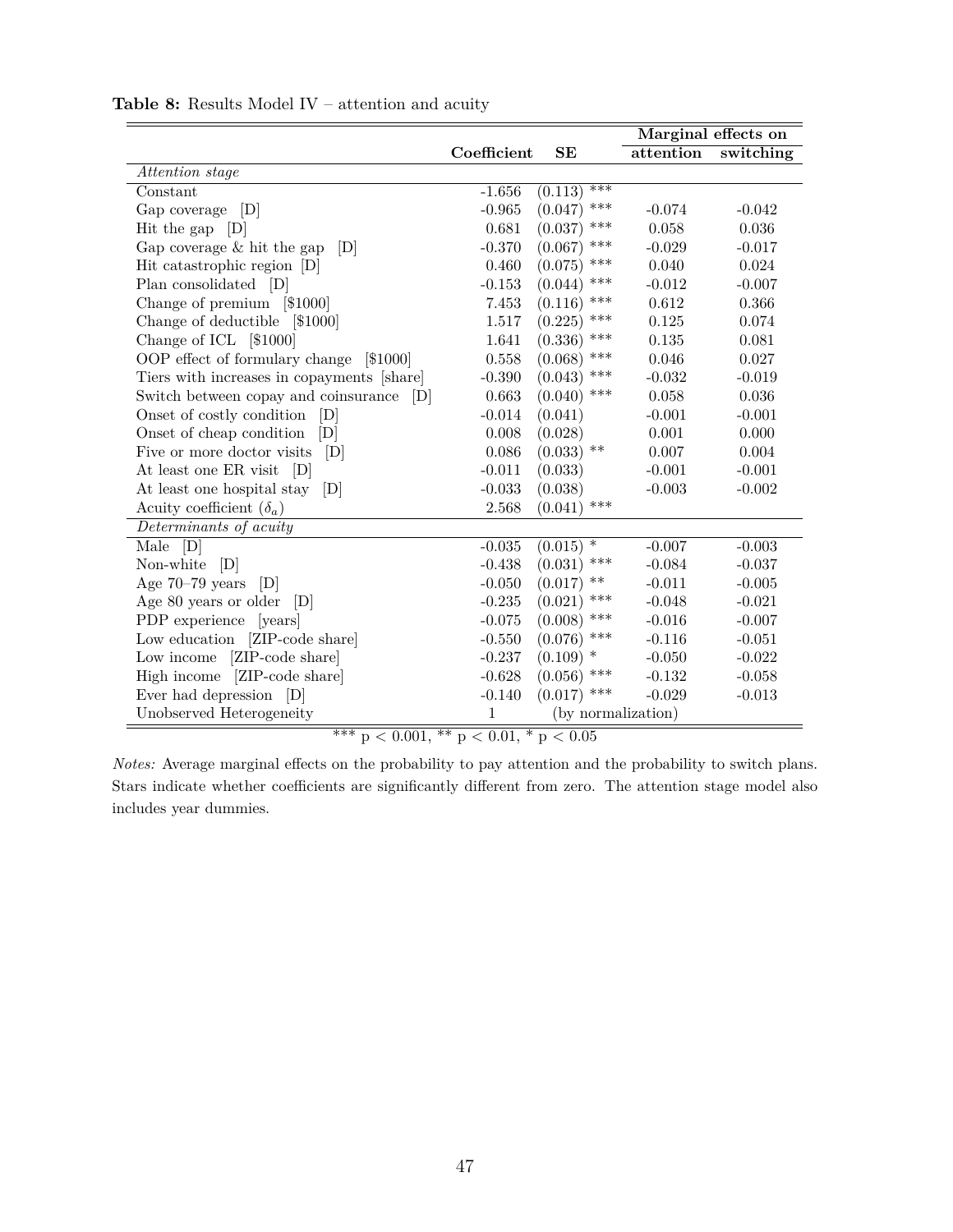|          |                            | Marginal effects on plan choice |             |
|----------|----------------------------|---------------------------------|-------------|
|          | SE                         | unconditional                   | conditional |
|          |                            |                                 |             |
| $-3.130$ | ***<br>(0.066)             | $-0.011$                        | $-0.036$    |
| $-9.565$ | ***<br>(0.189)             | $-0.033$                        | $-0.111$    |
| $-5.216$ | ***<br>(0.111)             | $-0.018$                        | $-0.061$    |
| 0.622    | $(0.157)$ ***              | 0.002                           | 0.007       |
| $-0.569$ | $(0.038)$ ***              | $-0.002$                        | $-0.008$    |
| 3.238    | $(0.078)$ ***              | 0.799                           | 0.115       |
| 1.385    | $(0.046)$ ***              |                                 |             |
| $-0.219$ | $(0.012)$ ***              | $-0.001$                        | $-0.003$    |
| $-0.497$ |                            |                                 |             |
|          | and a series of collection | Coefficient<br>$(0.010)$ ***    |             |

<span id="page-49-0"></span>**Table 9:** Results Model IV – plan choice

 $***$  p  $<$  0.001,  $**$  p  $<$  0.01,  $*$  p  $<$  0.05  $\,$ 

*Notes:* Average marginal effects on the probability that plan is chosen, unconditional and conditional on attention. Stars indicate whether coefficients are significantly different from zero. The plan choice model also includes five dummy variables for the largest plans.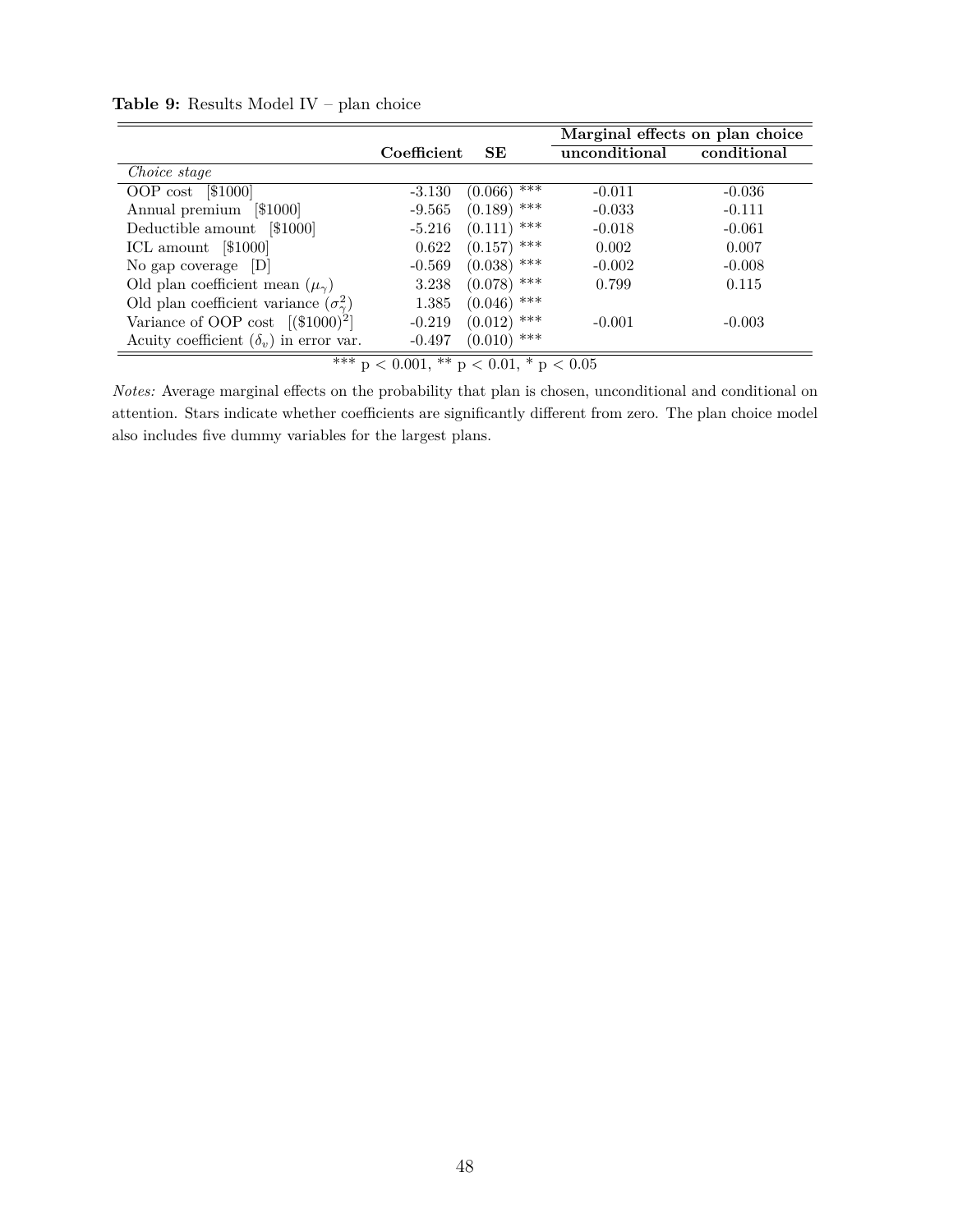<span id="page-50-0"></span>**Model Min. 1st Qu. Median Mean 3rd Qu. Max.** II 0.004 0.374 0.464 0.455 0.556 0.994 III 0.001 0.176 0.216 0.224 0.263 0.979 IV 0.002 0.171 0.209 0.218 0.253 0.954

**Table 10:** Probability of attention among optional choosers

*Notes:* Models described in Table [7.](#page-47-0) Minimum, 1st Quartile, Median, Mean, 3rd Quartile and Maximum of attention probability implied by the models with attention stage.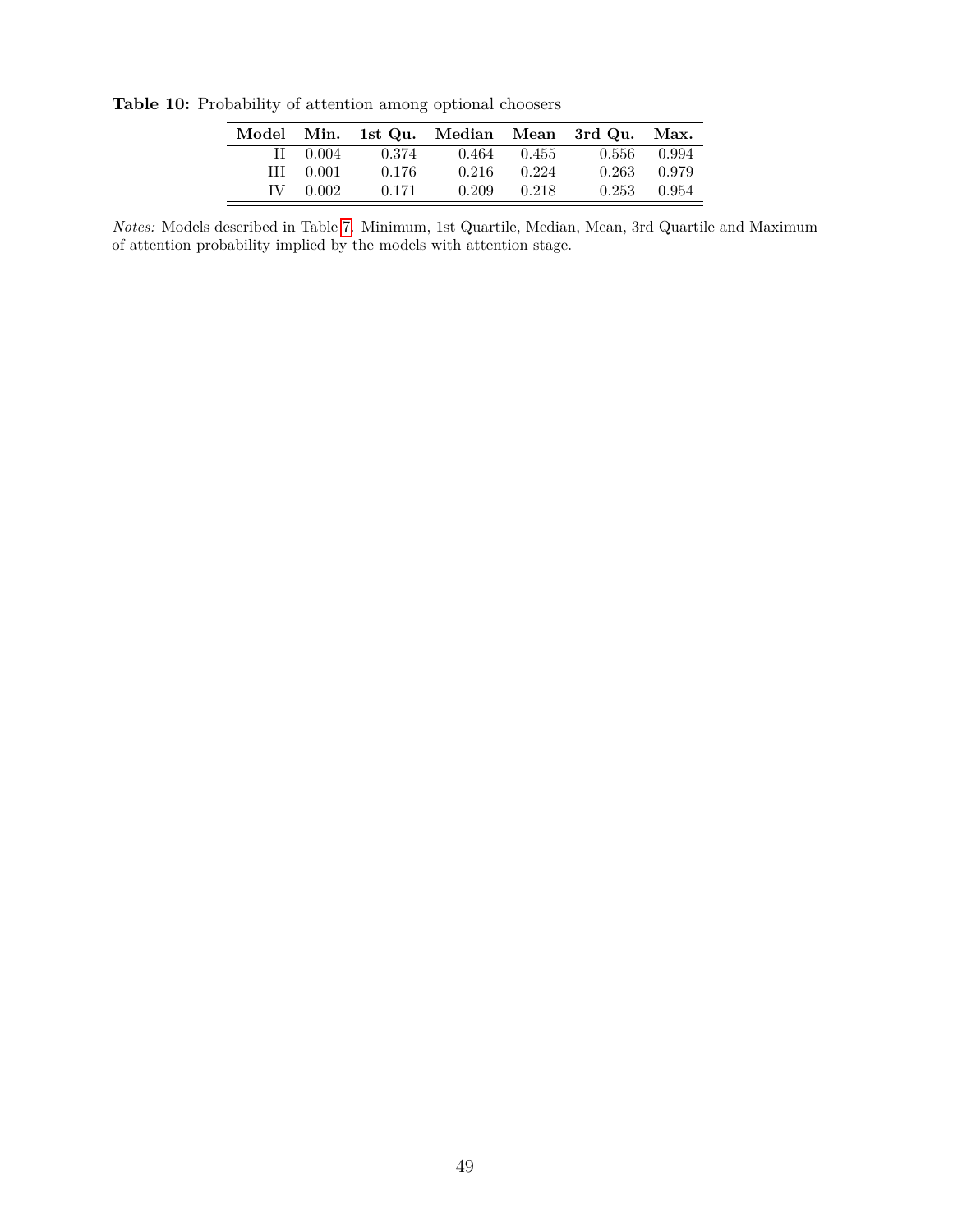<span id="page-51-0"></span>

|                                            |              | Model                |              |
|--------------------------------------------|--------------|----------------------|--------------|
|                                            | $\mathbf{I}$ | $\overline{\rm III}$ | IV           |
| Attention Triggers                         |              |                      |              |
| Gap coverage [D]                           | $-0.330$ *** | $-0.120$ ***         | $-0.074$ *** |
| Hit the gap $[D]$                          | $0.117***$   | $0.048***$           | $0.058***$   |
| Gap coverage $&$ hit the gap<br> D         | $-0.041**$   | $-0.016*$            | $-0.029$ *** |
| Hit catastrophic region [D]                | $0.037*$     | $0.018*$             | $0.040***$   |
| Plan consolidated [D]                      | $0.078***$   | $0.014**$            | $-0.012$ *** |
| Change of premium [\$1000]                 | $1.028***$   | $0.685***$           | $0.612***$   |
| Change of deductible [\$1000]              | $0.538***$   | $0.212***$           | $0.125\,***$ |
| Change of ICL [\$1000]                     | $0.301\,***$ | $0.095**$            | $0.135***$   |
| OOP effect of formulary change<br>[\$1000] | $0.110\,***$ | $0.063$ ***          | $0.046\,***$ |
| Tiers with increases in copayments [share] | $-0.012$     | $-0.022$ ***         | $-0.032$ *** |
| Switch between copay and coinsurance [D]   | $0.171$ ***  | $0.080$ ***          | $0.058***$   |
| [D]<br>Onset of costly condition           | $-0.008$     | $-0.005$             | $-0.001$     |
| Onset of cheap condition<br>[D]            | $-0.001$     | $-0.000$             | 0.001        |
| Five or more doctor visits<br>[D]          | $0.018**$    | 0.005                | $0.007**$    |
| At least one ER visit [D]                  | $-0.014*$    | $-0.006$             | $-0.001$     |
| At least one hospital stay<br> D           | $-0.010$     | $-0.007$             | $-0.003$     |
| Determinants of Acuity                     |              |                      |              |
| Male $[D]$                                 | $-0.021$ *** | $-0.012$ ***         | $-0.007*$    |
| Non-white $[D]$                            | $-0.158$ *** | $-0.085$ ***         | $-0.084$ *** |
| Age 70-79 years [D]                        | $-0.040$ *** | $-0.017$ ***         | $-0.011**$   |
| Age 80 years or older $[D]$                | $-0.087$ *** | $-0.045$ ***         | $-0.048$ *** |
| PDP experience [years]                     | $0.003\,$    | $0.006*$             | $-0.016$ *** |
| Low education [ZIP-code share]             | $-0.137***$  | $-0.099$ ***         | $-0.116$ *** |
| Low income [ZIP-code share]                | $-0.171$ *** | $-0.078$ ***         | $-0.050*$    |
| High income [ZIP-code share]               | $-0.279$ *** | $-0.141$ ***         | $-0.132$ *** |
| Ever had depression [D]                    | $-0.017**$   | $-0.012$ ***         | $-0.029$ *** |

**Table 11:** Marginal effects on probability to pay attention

 $*** p < 0.001, ** p < 0.01, * p < 0.05$ 

*Notes:* Average marginal effects. Stars indicate whether underlying coefficients are significantly different from zero. No marginal effects for Model I shown as it has no attention stage or acuity.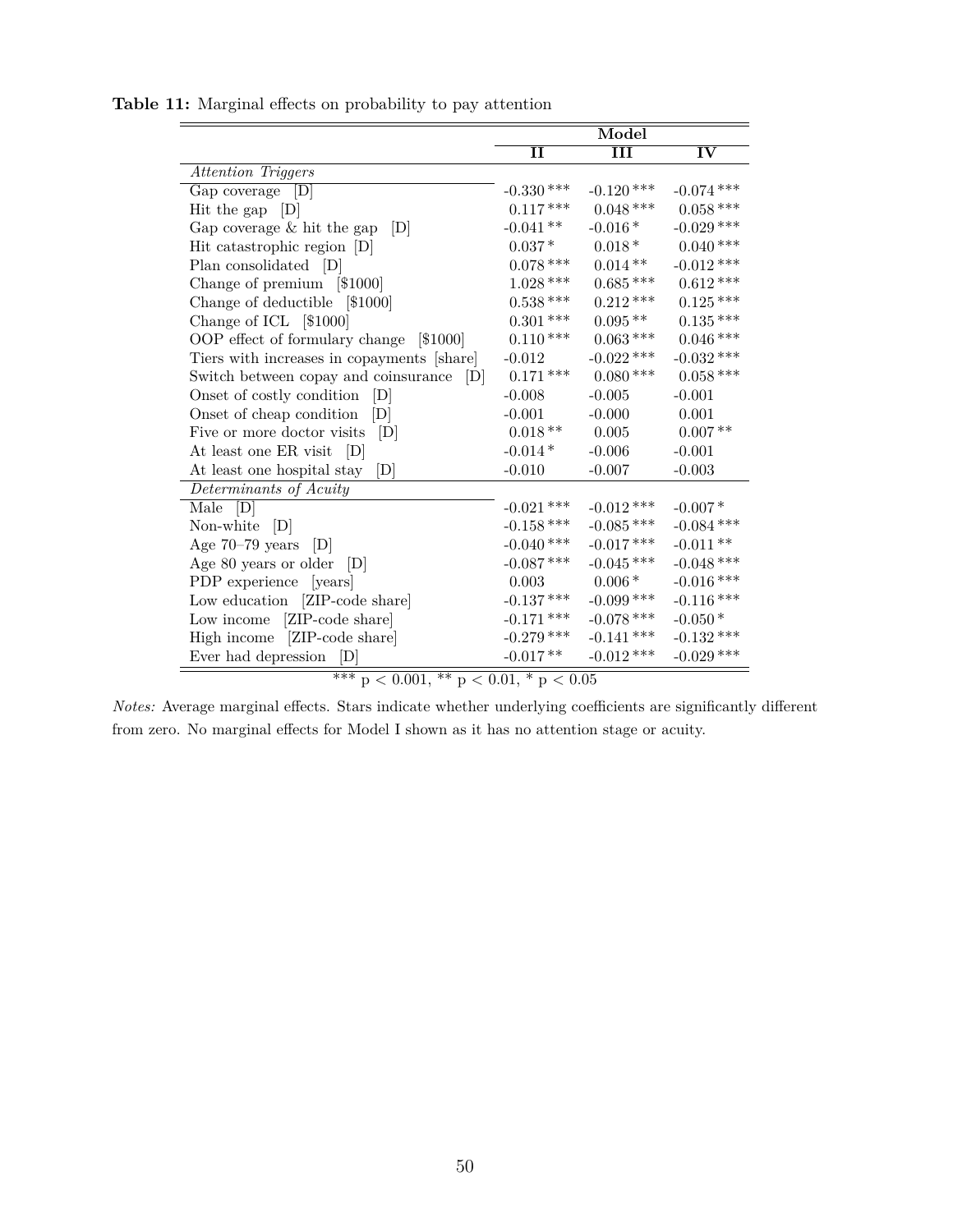<span id="page-52-0"></span>

|                                            |              | Model                |              |
|--------------------------------------------|--------------|----------------------|--------------|
|                                            | II           | $\overline{\rm III}$ | IV           |
| Attention Triggers                         |              |                      |              |
| $Gap\ coverage$ [D]                        | $-0.082$ *** | $-0.060$ ***         | $-0.042$ *** |
| Hit the gap $ D $                          | $0.026$ ***  | $0.023$ ***          | $0.036$ ***  |
| Gap coverage $&$ hit the gap<br> D         | $-0.009**$   | $-0.008*$            | $-0.017$ *** |
| Hit catastrophic region [D]                | $0.008*$     | $0.008*$             | $0.024***$   |
| Plan consolidated [D]                      | $0.018\,***$ | $0.007\,**$          | $-0.007$ *** |
| Change of premium [\$1000]                 | $0.233***$   | $0.326$ ***          | $0.366$ ***  |
| Change of deductible [\$1000]              | $0.122$ ***  | $0.101$ ***          | $0.074$ ***  |
| Change of ICL [\$1000]                     | $0.068$ ***  | $0.045**$            | $0.081***$   |
| OOP effect of formulary change [\$1000]    | $0.025$ ***  | $0.030***$           | $0.027***$   |
| Tiers with increases in copayments [share] | $-0.003$     | $-0.011$ ***         | $-0.019$ *** |
| Switch between copay and coinsurance [D]   | $0.039***$   | $0.038***$           | $0.036$ ***  |
| Onset of costly condition<br>[D]           | $-0.002$     | $-0.002$             | $-0.001$     |
| Onset of cheap condition<br>[D]            | $-0.000$     | $-0.000$             | 0.000        |
| Five or more doctor visits<br> D           | $0.004**$    | 0.002                | $0.004**$    |
| At least one ER visit [D]                  | $-0.003*$    | $-0.003$             | $-0.001$     |
| At least one hospital stay<br>[D]          | $-0.002$     | $-0.003$             | $-0.002$     |
| Determinants of Acuity                     |              |                      |              |
| Male $[D]$                                 | $-0.005$ *** | $-0.006$ ***         | $-0.003*$    |
| Non-white $[D]$                            | $-0.036$ *** | $-0.040$ ***         | $-0.037$ *** |
| Age $70-79$ years $[D]$                    | $-0.009$ *** | $-0.008$ ***         | $-0.005**$   |
| Age 80 years or older $[D]$                | $-0.020$ *** | $-0.022$ ***         | $-0.021$ *** |
| PDP experience [years]                     | $0.001\,$    | $0.003\,^*$          | $-0.007$ *** |
| Low education [ZIP-code share]             | $-0.031$ *** | $-0.047$ ***         | $-0.051$ *** |
| Low income [ZIP-code share]                | $-0.039$ *** | $-0.037$ ***         | $-0.022*$    |
| High income [ZIP-code share]               | $-0.063$ *** | $-0.067$ ***         | $-0.058$ *** |
| Ever had depression<br>[D]                 | $-0.004**$   | $-0.006$ ***         | $-0.013$ *** |

**Table 12:** Marginal effects on probability to switch

 $*** p < 0.001, ** p < 0.01, * p < 0.05$ 

*Notes:* Average marginal effects. Stars indicate whether underlying coefficients are significantly different from zero. No marginal effects for Model I shown as it has no attention stage or acuity.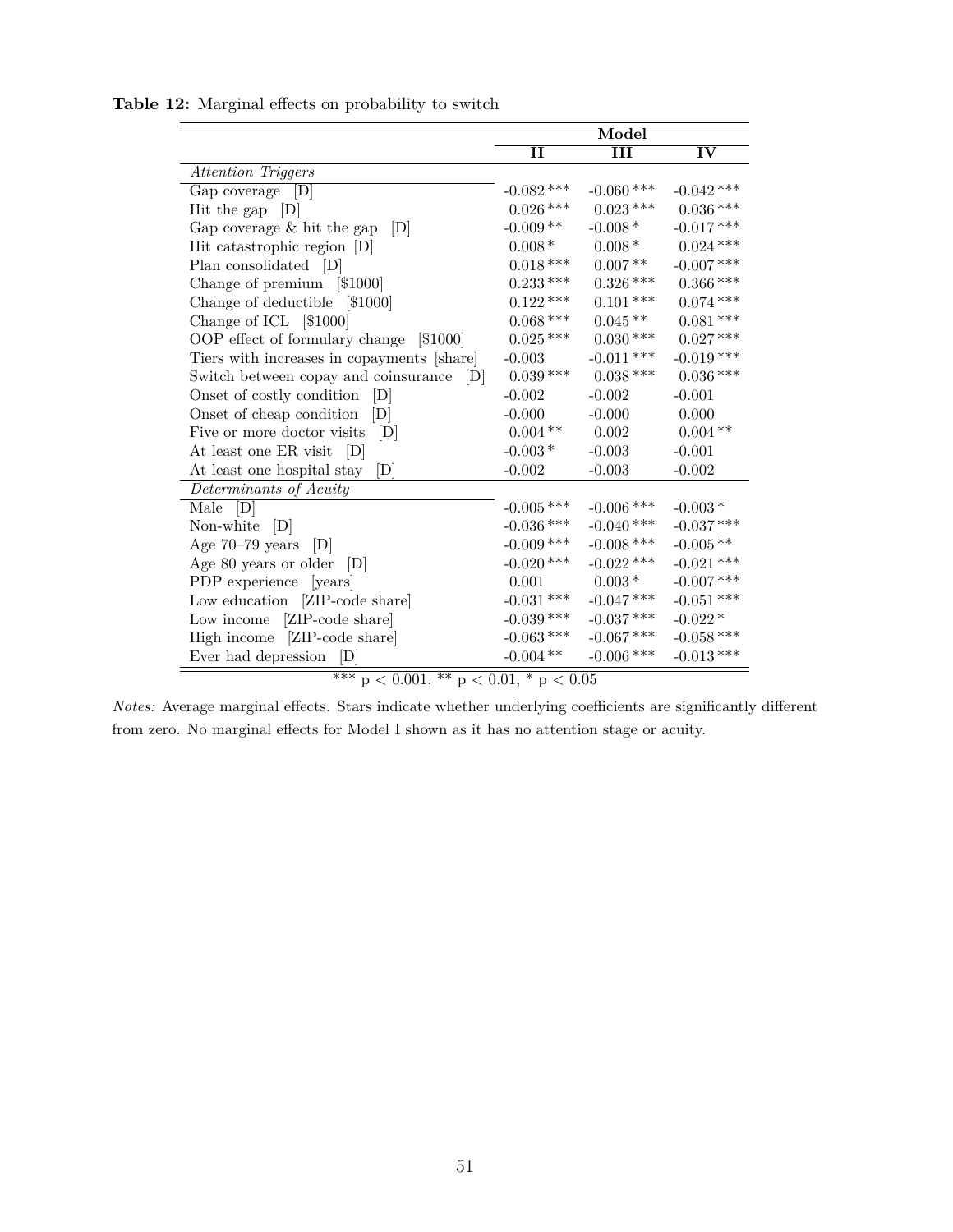<span id="page-53-0"></span>

| Model        |                                                                              |              |               |
|--------------|------------------------------------------------------------------------------|--------------|---------------|
| T            | Н                                                                            | Ш            | $\mathbf{IV}$ |
|              |                                                                              |              |               |
| $-0.010$ *** | $-0.020$ ***                                                                 | $-0.037$ *** | $-0.036$ ***  |
|              | $-0.061$ ***                                                                 | $-0.115***$  | $-0.111$ ***  |
|              | $-0.039$ ***                                                                 | $-0.069$ *** | $-0.061$ ***  |
| $0.003\,***$ | $0.007***$                                                                   | $0.011***$   | $0.007***$    |
| $-0.004$ *** | $-0.004$ ***                                                                 | $-0.010$ *** | $-0.008$ ***  |
| $0.334\,***$ | $0.282***$                                                                   | $0.192***$   | $0.115***$    |
| $-0.001$ *** | $-0.002$ ***                                                                 | $-0.003$ *** | $-0.003$ ***  |
|              |                                                                              |              |               |
|              | $-0.009$ ***                                                                 | $-0.010$ *** | $-0.011$ ***  |
|              | $-0.029$ ***                                                                 | $-0.030$ *** | $-0.033$ ***  |
| $-0.018$ *** | $-0.019$ ***                                                                 | $-0.018$ *** | $-0.018$ ***  |
| $0.003\,***$ | $0.003***$                                                                   | $0.003$ ***  | $0.002$ ***   |
|              | $-0.002$ ***                                                                 | $-0.003$ *** | $-0.002$ ***  |
| $0.334***$   | $0.660***$                                                                   | $0.801***$   | $0.799***$    |
| $-0.001$ *** | $-0.001$ ***                                                                 | $-0.001$ *** | $-0.001$ ***  |
|              | $-0.029$ ***<br>$-0.018$ ***<br>$-0.010****$<br>$-0.029$ ***<br>$-0.004$ *** |              |               |

**Table 13:** Marginal effects on probability to choose plan

*Notes:* Average marginal effects. Stars indicate whether underlying coefficients are significantly different from zero.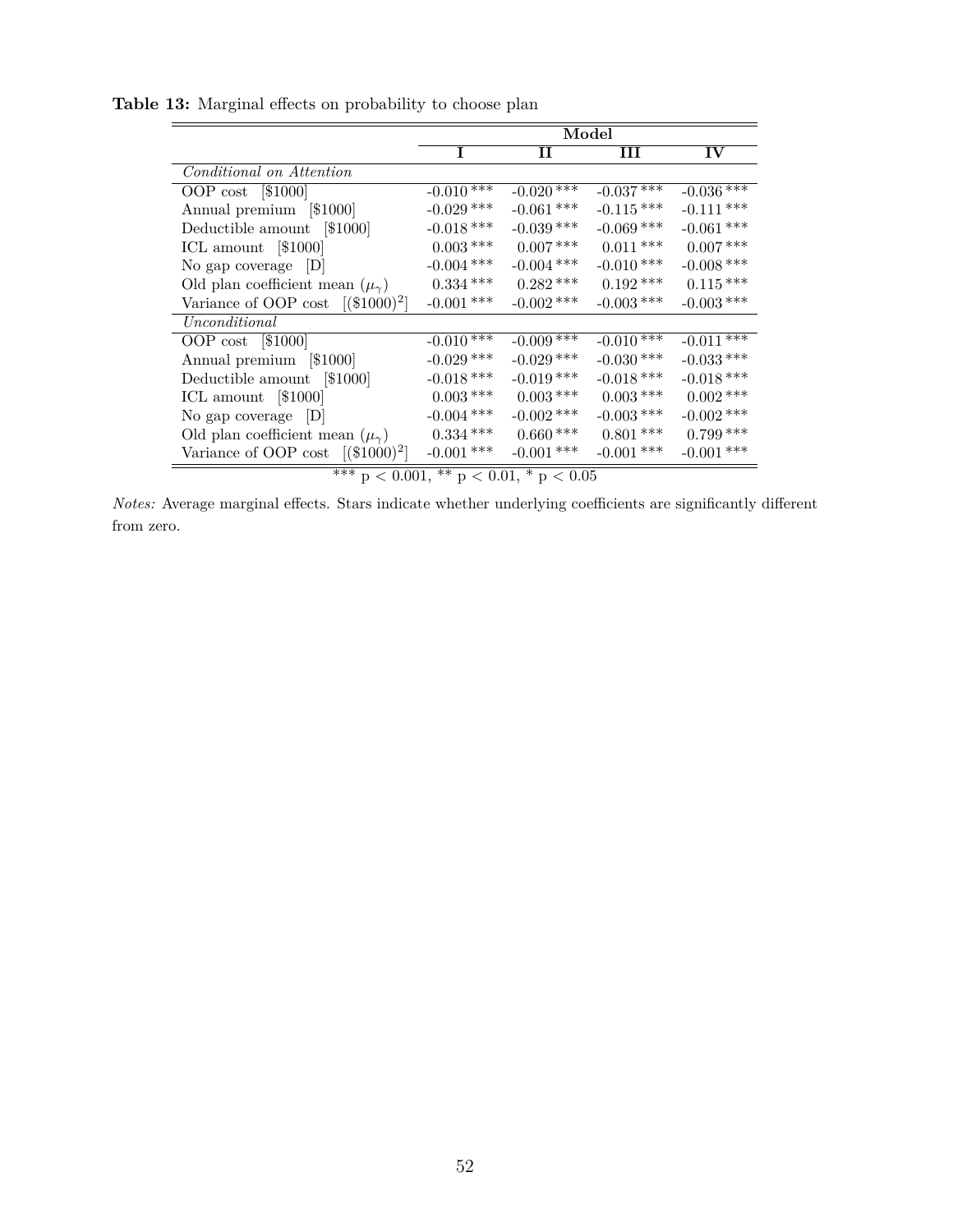<span id="page-54-0"></span>**Figure 1:** Estimates of switching costs



*Notes:* Based on coefficient estimates after estimation of Models I–IV. Ratio of the mean of the random coefficient for the old plan dummy and the coefficient of the premium. As premium measured in USD 1000, ratio multiplied by 1000.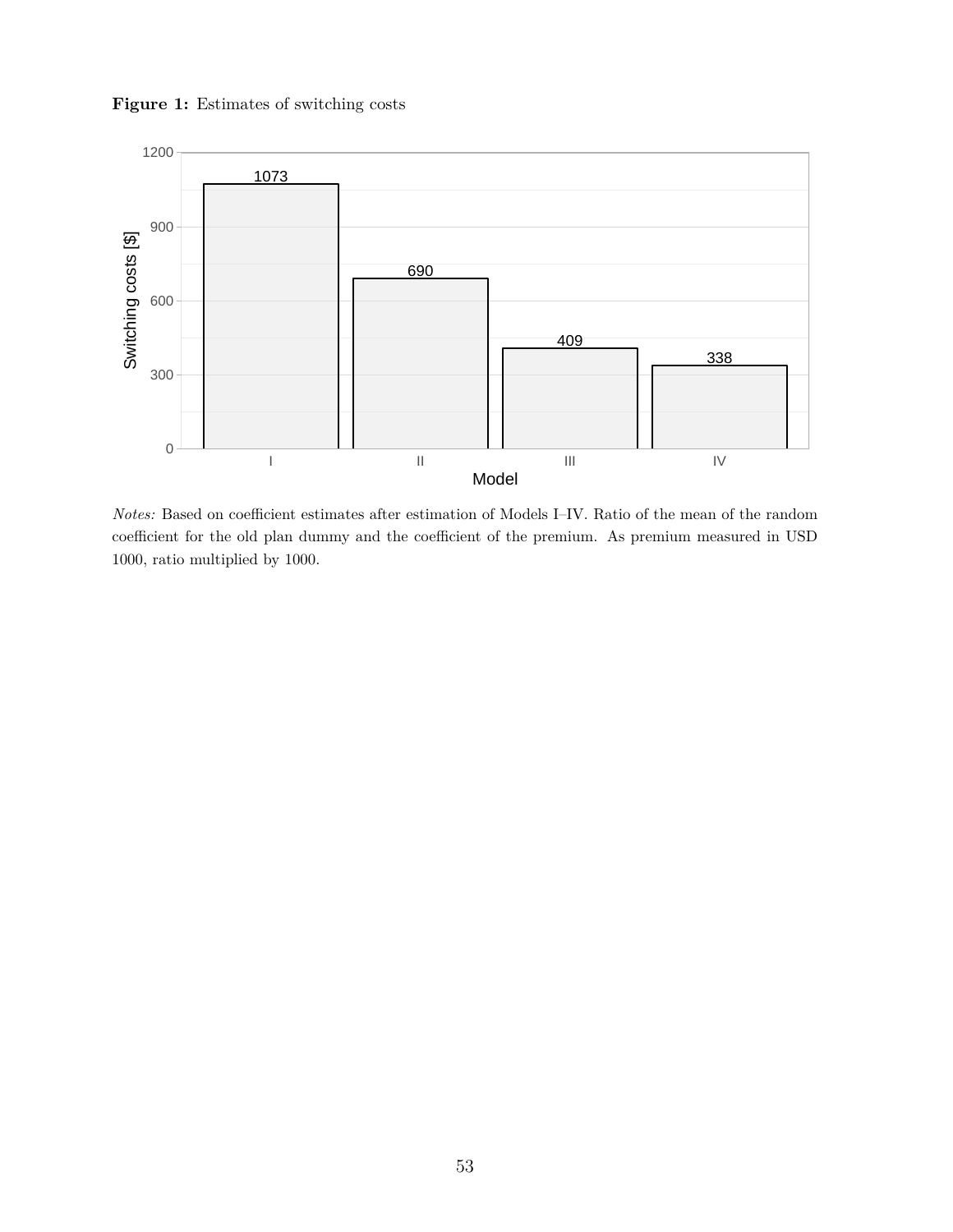

<span id="page-55-0"></span>**Figure 2:** Contribution of inattention and switching costs to inertia

*Notes:* Overall inertia measured by the unconditional marginal effect of the mean old plan coefficient (bottom panel of Table [13\)](#page-53-0). The respective marginal effect conditional on attention (top panel of Table [13\)](#page-53-0) indicates how much of overall inertia can be attributed to switching costs.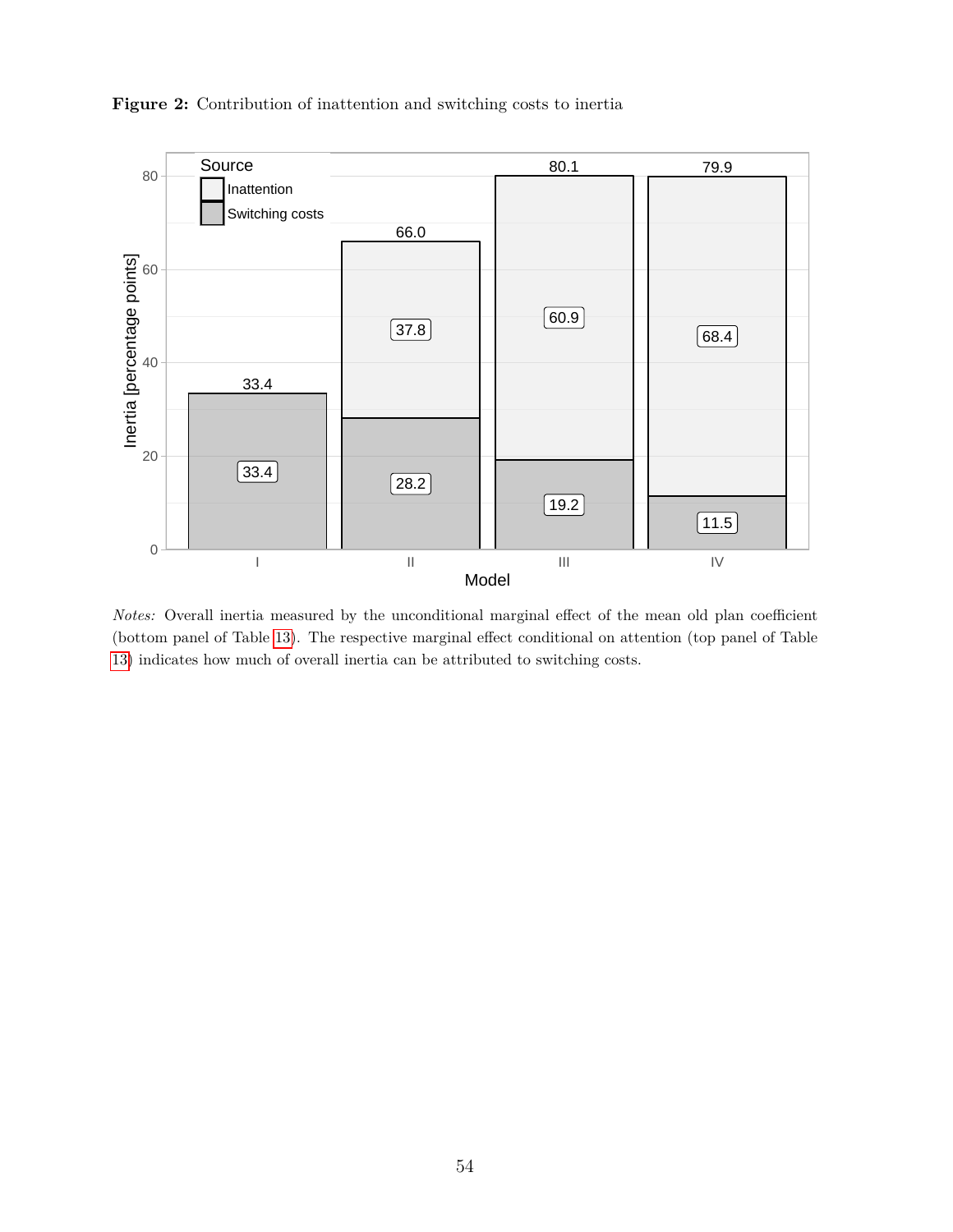<span id="page-56-0"></span>



*Notes:* Policy simulation: Forced attention setting the probability of attention to 1 for everyone. No switching costs reduces switching costs to zero.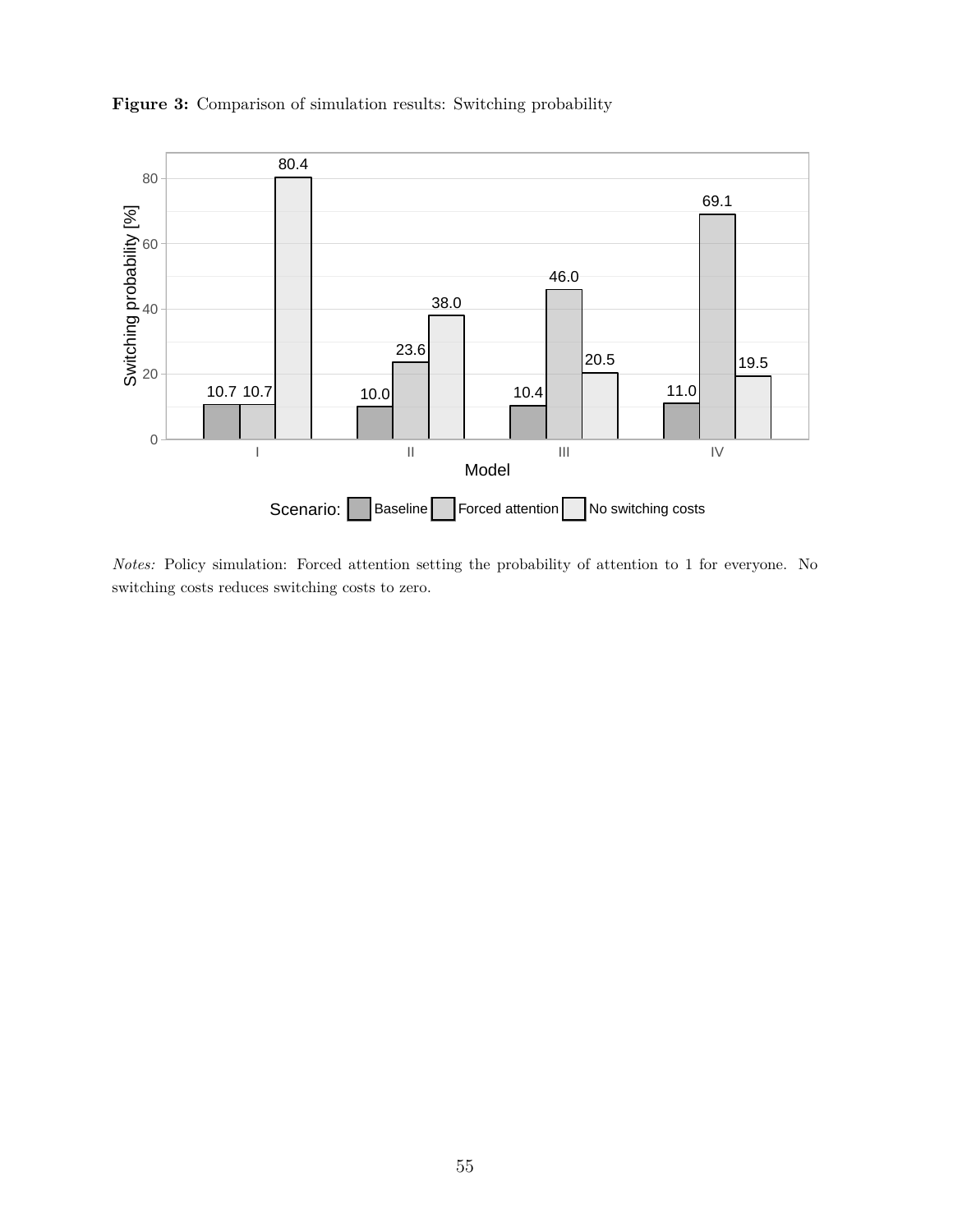

<span id="page-57-0"></span>**Figure 4:** Comparison of simulation results: Overspending

*Notes:* Policy simulation: Forced attention setting the probability of attention to 1 for everyone. No switching costs reduces switching costs to zero.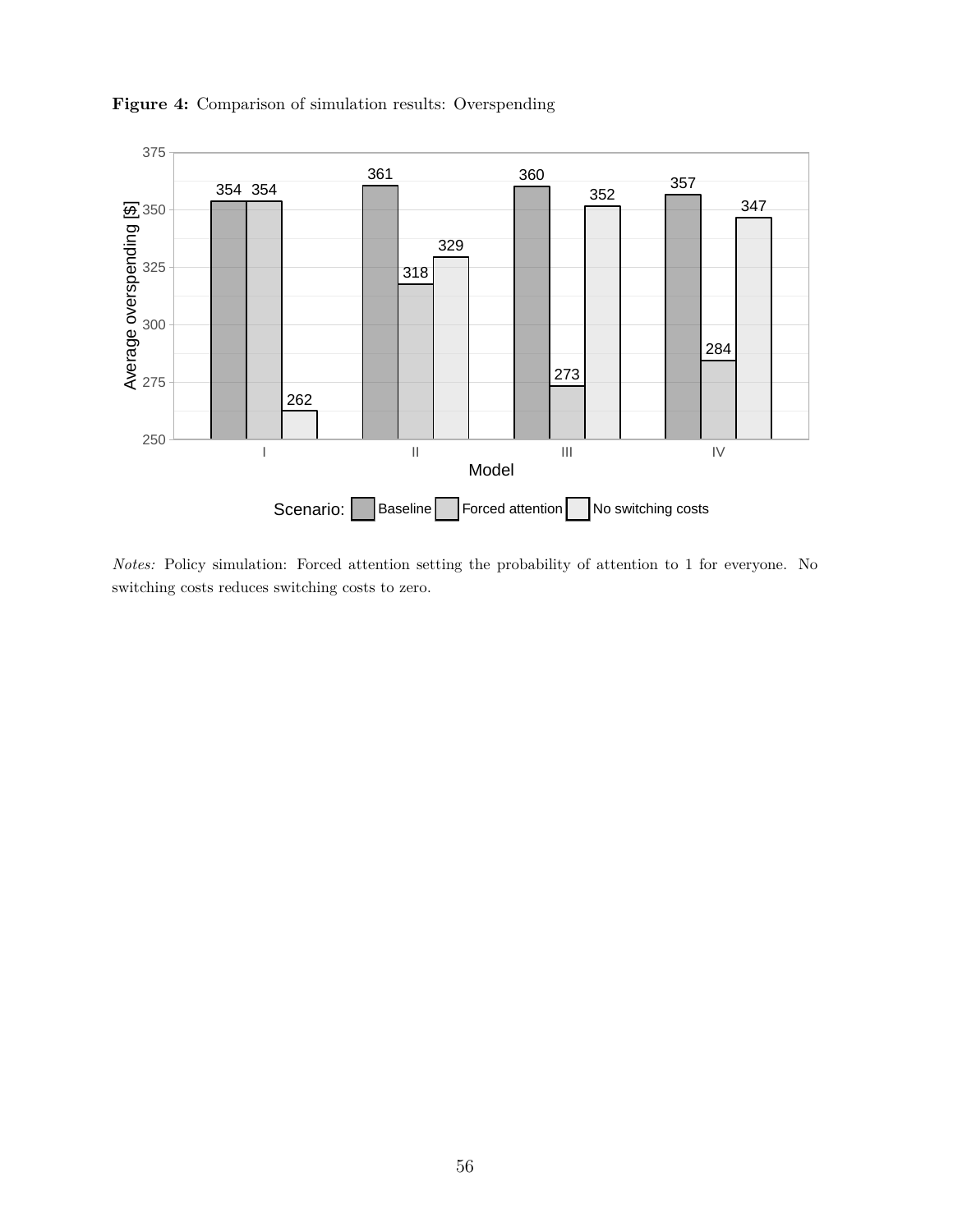

<span id="page-58-0"></span>

*Notes:* Empirical CDFs based on Model IV. Policy simulation: Forced attention setting the probability of attention to 1 for everyone. No switching costs reduces switching costs to zero.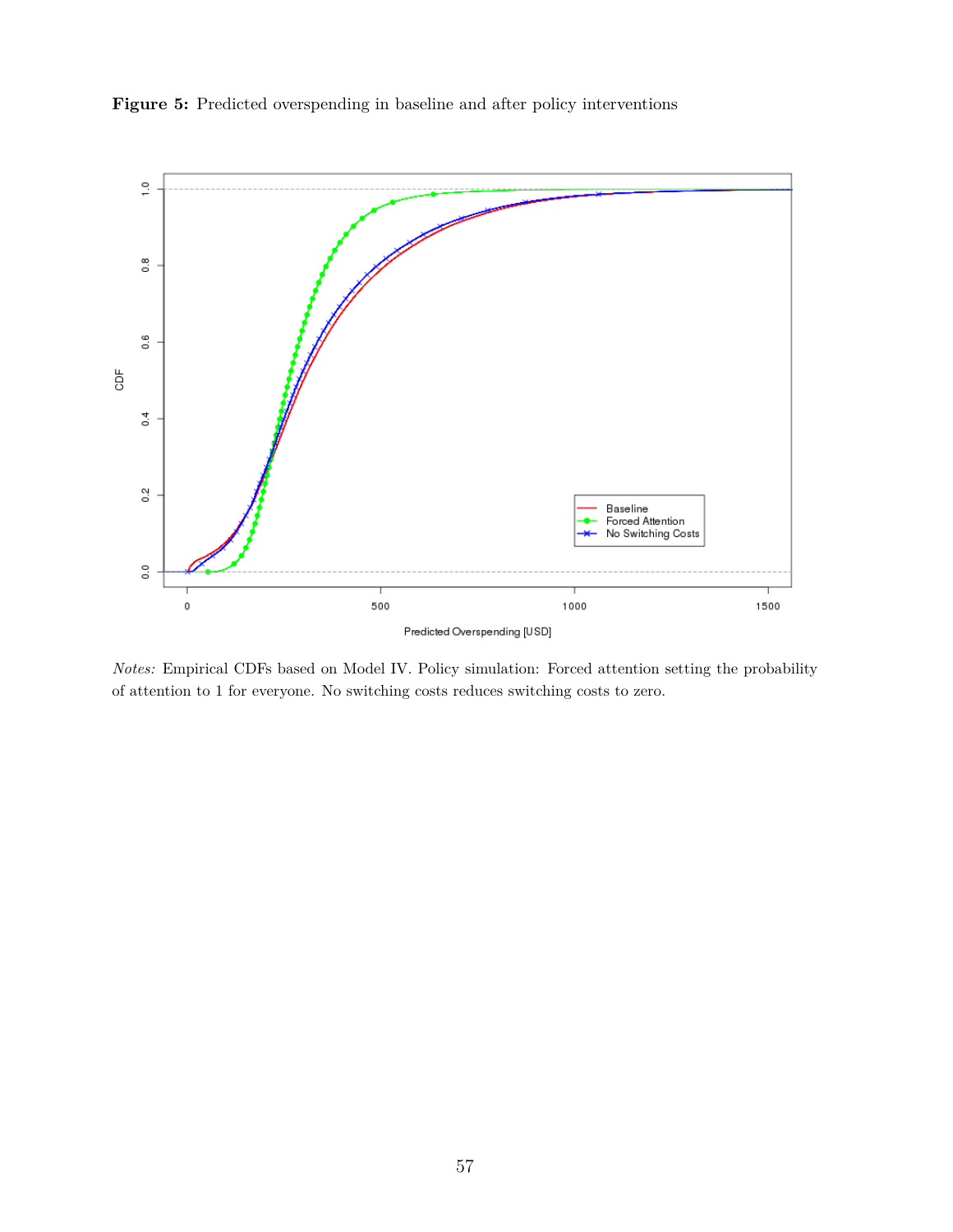

<span id="page-59-0"></span>Figure 6: Predicted reduction in overspending induced by policy interventions

*Notes:* Empirical CDFs based on Model IV. Overspending at baseline – overspending after policy simulations. Policy simulation: Forced attention setting the probability of attention to 1 for everyone. No switching costs reduces switching costs to zero.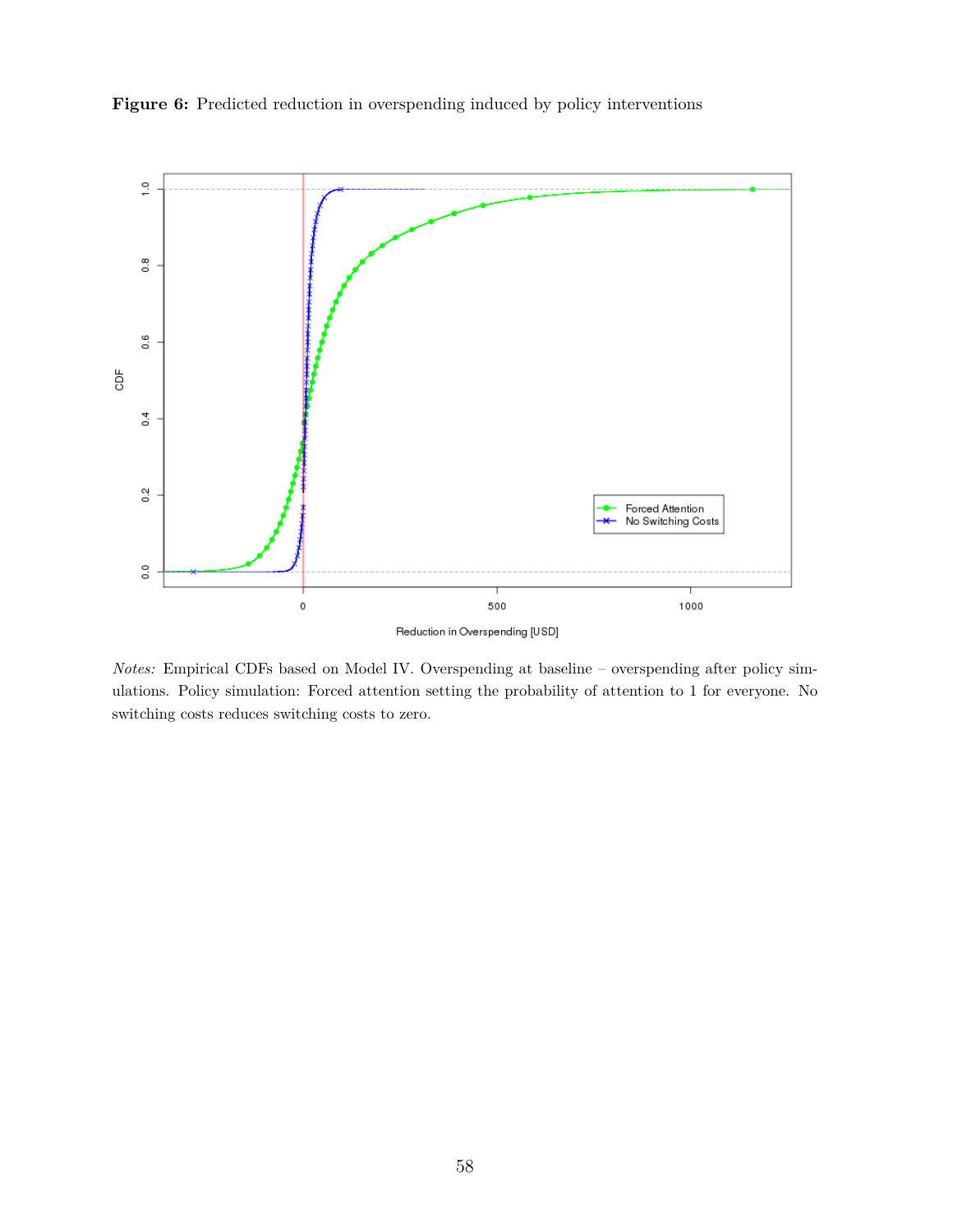## **Online Appendix**

#### **A.1 Estimation results for Models I–III**

Tables [A1](#page-41-0)[–A5](#page-45-0) report detailed estimation results for Models I–III. The results are presented analogously to the results for the preferred Model IV in Tables [8](#page-48-0) and [9.](#page-49-0) Tables [A1,](#page-41-0) [A3,](#page-43-0) and [A5](#page-45-0) present coefficients, standard errors and marginal effects for the plan-choice stage of Models I, II, and III, respectively. Tables [A2](#page-42-0) and [A4](#page-44-0) report coefficient estimates, standard errors, and marginal effects for the attention stage, and the acuity equation of Models II and III (Model I does not contain an attention stage nor an acuity equation). In the following, we first describe the results for the plan-choice stage for the different models and then focus on the results for the attention stage and acuity equation. We mainly discuss the coefficient estimates. The marginal effects are discussed in Section [5.4](#page-30-0) in the main text.

#### **Plan-choice stage**

As Table [A1](#page-41-0) shows, all coefficients in the plan-choice stage of Model I are highly statistically significant. They furthermore have the expected signs: Individuals are less likely to choose plans with higher OOP, higher premium, higher deductible, and those plans that do not offer gap coverage. An increase in a plan's ICL increases the probability that this plan is chosen. Similar to the results in the literature, the premium coefficient is more than three times the OOP coefficient, suggesting that individuals largely overvalue premiums in their decisions, see also [Abaluck and Gruber \(2016a\).](#page-38-3) Furthermore, the estimates of the mean for the old plan dummy – or, to be precise, the mean of the random coefficient – is positive and high, translating into an estimate of high switching costs – as displayed in Figure [1.](#page-54-0) We further find even in our simplest model that an increase in the plan-level variance of OOP significantly decreases the probability that the plan is chosen, which indicates that risk aversion plays a role in Part D plan choice.

Adding an attention stage in Model II results in only relatively minor changes to the coefficient estimates in the plan-choice stage, as the comparison of the values in Tables [A1](#page-41-0) and [A3](#page-43-0) shows. The only relevant changes appear for the mean (and the variance) of the old plan dummy. The mean is reduced from 9.2 in Model I to 6.5 in Model II (the variance from 3.6 to 2.8). Taken together with a relatively stable coefficient for the plan premium, the reduction in the mean implies a reduction in the estimated switching costs, see also Figure [1.](#page-54-0) As part of inertia is explained by inattention in Model II, this change is expected.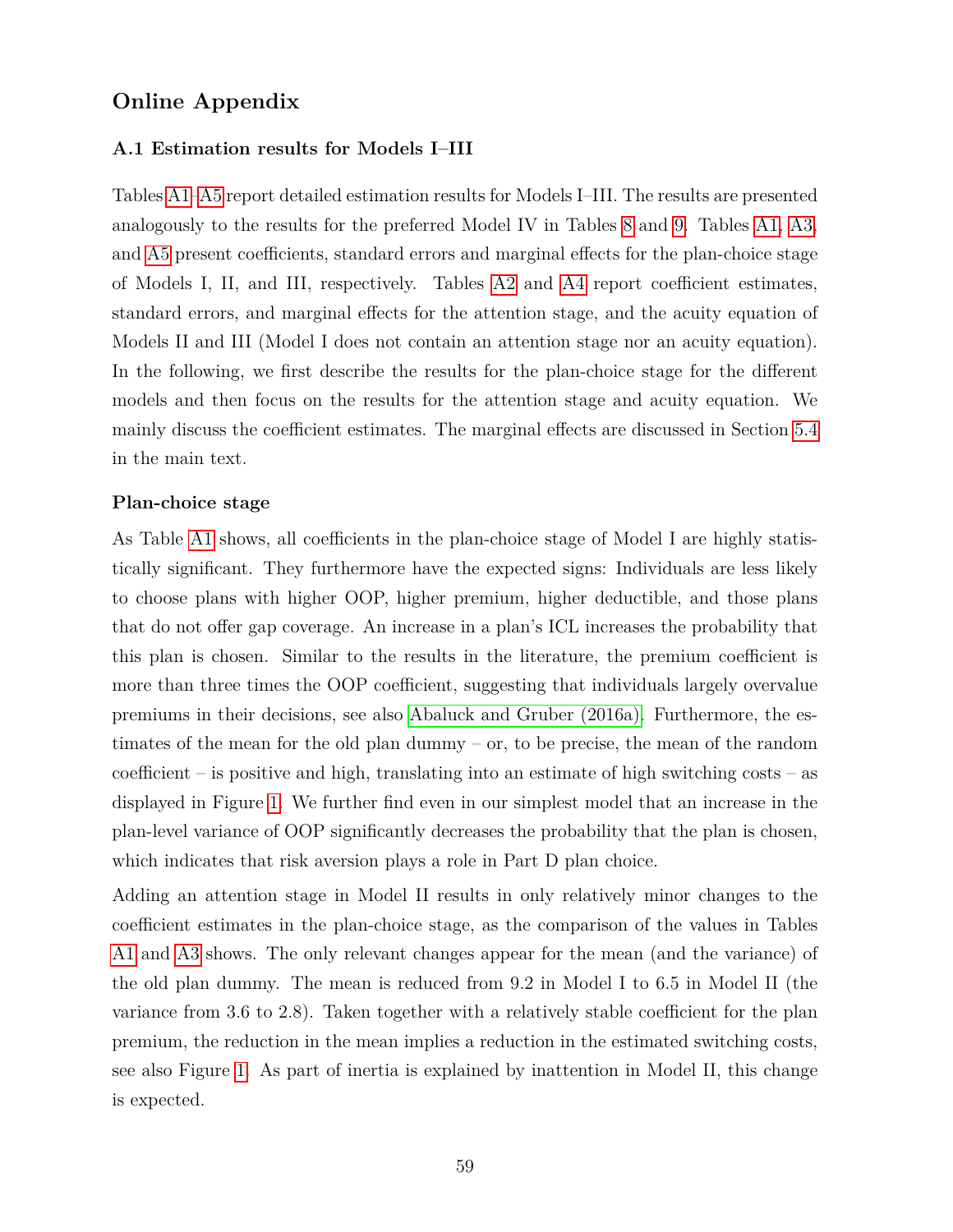When going from Model II to Model III, the coefficients of all but the old plan dummy hardly change as the comparison across Tables [A3](#page-43-0) to [A5](#page-45-0) shows. Only the mean (and the variance) of the old plan dummy are reduced, from 6.5 to 3.9 (2.8 to 1.2 for the variance). Allowing for heterogeneity thus further decreases the estimated switching costs.

#### **Attention stage**

Tables [A2](#page-42-0) and [A4](#page-44-0) report the coefficient estimates, standard errors and marginal effects for Models II and III, respectively, for the three sets of attention triggers: experience with Part D, changes in plan features across years, and health events/health care use in *t*−1. In both models, hitting the gap increases attention for individuals who do not have gap coverage; so does hitting the catastrophic coverage region. Furthermore, changes in plan features trigger attention in both models. As in Model IV, changes in premiums are particularly important for attention in both Models II and III. In addition, changes in deductible, ICL, and the benefit design significantly trigger attention in both models. Again, similar to the results presented in Table [8](#page-48-0) for Model IV, health events and health care use in *t*−1 seem to play a smaller role for attention. While in Model II, individuals with five or more doctor visits have a higher probability of attention, individuals with at least one visit to the Emergency Room pay attention with slightly lower probability. In Model III none of the coefficients for health events or health care use are significantly different from zero.

#### **Acuity**

Results for the determinants of acuity are presented in the bottom panels of Tables [A2](#page-42-0) and [A4](#page-44-0) for Models II and III, respectively. As in Model IV, all coefficient estimates except for the years of experience with Part D are negative and highly statistically significant in Models II and III. According to these models, men have lower acuity than women, non-whites have lower acuity than whites, and older individuals have lower acuity than younger ones. Individuals who reside in a ZIP code with a higher share of low educated seniors have lower acuity, and so do individuals in low and very high income ZIP codes. Furthermore, individuals who ever had depression have lower acuity.

Interestingly, the coefficient estimate for experience with Part D is positive in Models II and III, but not significantly different from zero in Model II and only marginally so in Model III. Whether heterogeneity is allowed for in the attention and the planchoice stage thus seems important for conclusions on how acuity evolves over time in Part D. More specifically, neglecting that unobserved heterogeneity in the willingness and ability to engage in Part D plan choice can play a role for consumers' valuation of plan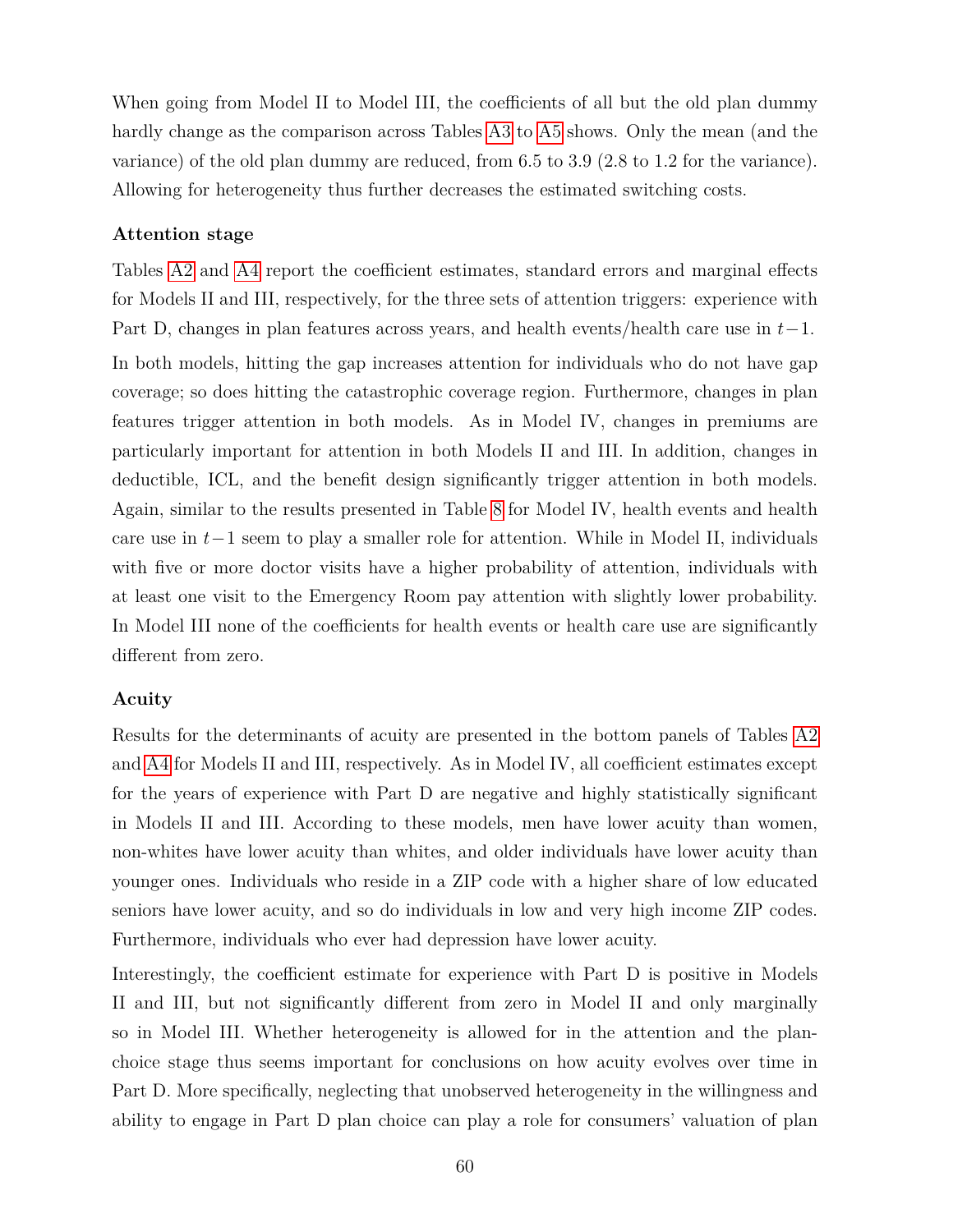characteristics would lead to the conclusion that consumers' acuity, attention to plan choice and probability to switch increase over time. In contrast, when heterogeneity is accounted for, a longer experience with Part D is associated with a decrease in acuity.

#### **A.2 Policy simulations comparing Models I–IV**

Figure [A1](#page-54-0) compares the reduction in predicted overspending induced by forced attention for Models II–IV (there is no attention stage in Model I). Compared to the effect we obtain in our preferred Model IV, Model II and III yield interesting differences. In particular, the distribution of the reduction of overspending is more concentrated in Model II and the fraction of individuals for whom overspending increases is much smaller in both models. These differences are due to the fact that Model II and III are more restrictive w.r.t heterogeneity in acuity. This highlights again the importance of allowing for heterogeneity in structural models of individual choice. This is particularly relevant if the policymaker is interested in the trade-off between 'winners' and 'losers' of an intervention that forces individuals to attend to a choice. (This insight most likely holds irrespective of any additional assumptions that would be required to make welfare calculations.)

Figure [A2](#page-55-0) compares the reduction in predicted overspending by eliminating switching costs for Models I-IV. Again, the distribution of the effects of this intervention depends on the model specification. Interestingly, the effects are most dispersed in Model I, which contains no attention stage at all and no heterogeneity in acuity. In that model removing switching costs induces switching rates to increase the most. As Figure [3](#page-56-0) shows, eliminating switching costs results in 80% switching rate in Model I compared to only 38% in Model II, 20.5% in Model III, and 19.5% in Model IV. Due to the lack of an attention stage and acuity in Model I, the random choice error is exacerbated so that overspending increases even more for those individuals who end up in a worse plan. In contrast, in Models III and IV the attention stage is more important than switching costs (as discussed above) so that removing switching costs has a very small effect.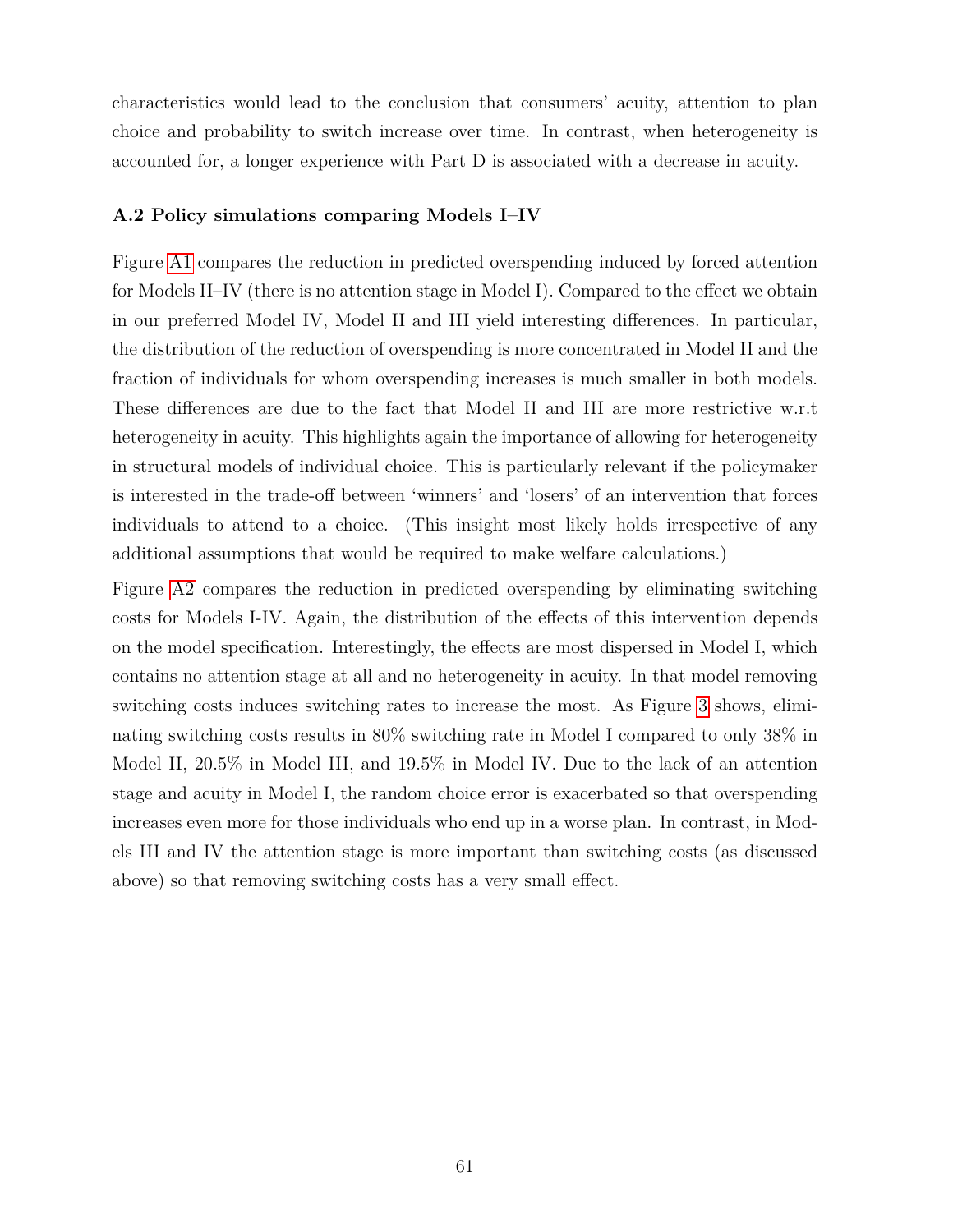# **Appendix Tables and Figures**

|                                                     |             |                | Marginal effects |                      |
|-----------------------------------------------------|-------------|----------------|------------------|----------------------|
|                                                     |             |                | Choose Plan      | Choose Plan          |
|                                                     | Coefficient | SE             | (unconditional)  | (cond. on attention) |
| Choice Stage                                        |             |                |                  |                      |
| OOP cost $[$1000]$                                  | $-2.783$    | ***<br>(0.026) | $-0.010$         | $-0.010$             |
| [\$1000]<br>Annual premium                          | $-8.532$    | ***<br>(0.052) | $-0.029$         | $-0.029$             |
| Deductible amount [\$1000]                          | $-5.340$    | ***<br>(0.051) | $-0.018$         | $-0.018$             |
| ICL amount [\$1000]                                 | 0.783       | ***<br>(0.151) | 0.003            | 0.003                |
| No gap coverage $ D $                               | $-0.824$    | ***<br>(0.031) | $-0.004$         | $-0.004$             |
| Old plan coefficient mean $(\mu_{\gamma})$          | 9.156       | $(0.035)$ ***  | 0.334            | 0.334                |
| Old plan coefficient variance $(\sigma_{\gamma}^2)$ | 3.574       | ***<br>(0.025) |                  |                      |
| Variance of OOP cost $[(\$1000)^2]$                 | $-0.279$    | ***<br>(0.011) | $-0.001$         | $-0.001$             |
| *** $p < 0.001$ , ** $p < 0.01$ , * $p < 0.05$      |             |                |                  |                      |

**Table A1:** Results Model I - plan choice

*Notes:* Average marginal effects on the probability that plan is chosen, unconditional and conditional on attention. Stars indicate whether coefficients are significantly different from zero. The model also includes five dummy variables for the largest plans.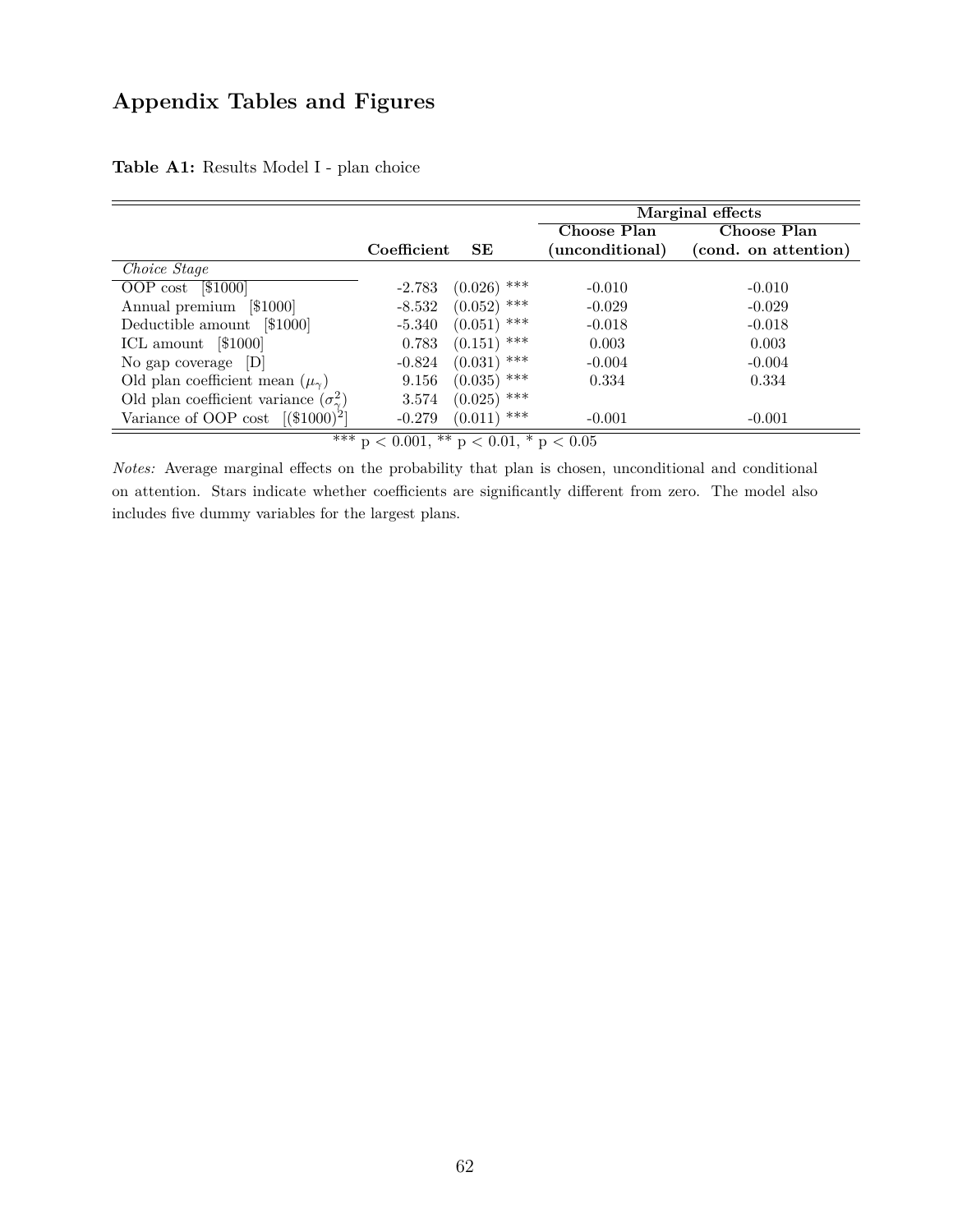|                                            |             |                  | Marginal effects |          |
|--------------------------------------------|-------------|------------------|------------------|----------|
|                                            | Coefficient | SE               | <b>Attention</b> | Switch   |
| Attention Stage                            |             |                  |                  |          |
| Constant                                   | 0.173       | (0.102)          |                  |          |
| Gap coverage [D]                           | $-1.776$    | ***<br>(0.040)   | $-0.330$         | $-0.082$ |
| Hit the gap $[D]$                          | 0.542       | ***<br>(0.044)   | 0.117            | 0.026    |
| Gap coverage $&$ hit the gap<br> D         | $-0.193$    | $***$<br>(0.060) | $-0.041$         | $-0.009$ |
| Hit catastrophic region [D]                | 0.172       | $(0.072)$ *      | 0.037            | 0.008    |
| Plan consolidated [D]                      | 0.362       | ***<br>(0.044)   | 0.078            | 0.018    |
| Change of premium [\$1000]                 | 4.776       | (0.108)<br>***   | 1.028            | 0.233    |
| Change of deductible<br>[\$1000]           | 2.498       | ***<br>(0.273)   | 0.538            | 0.122    |
| Change of ICL [\$1000]                     | 1.397       | ***<br>(0.353)   | 0.301            | 0.068    |
| OOP effect of formulary change<br> \$1000  | 0.512       | ***<br>(0.070)   | 0.110            | 0.025    |
| Tiers with increases in copayments [share] | $-0.057$    | (0.042)          | $-0.012$         | $-0.003$ |
| Switch between copay and coinsurance<br> D | 0.800       | ***<br>(0.044)   | 0.171            | 0.039    |
| Onset of costly condition<br>[D]           | $-0.038$    | (0.039)          | $-0.008$         | $-0.002$ |
| Onset of cheap condition<br> D             | $-0.007$    | (0.028)          | $-0.001$         | 0.000    |
| Five or more doctor visits<br>[D]          | 0.085       | **<br>(0.031)    | 0.018            | 0.004    |
| At least one ER visit<br> D                | $-0.063$    | $(0.032)$ *      | $-0.014$         | $-0.003$ |
| At least one hospital stay<br> D           | $-0.047$    | (0.036)          | $-0.010$         | $-0.002$ |
| Determinants of Acuity:                    |             |                  |                  |          |
| [D]<br>Male                                | $-0.097$    | ***<br>(0.026)   | $-0.021$         | $-0.005$ |
| Non-white<br>[D]                           | $-0.766$    | ***<br>(0.048)   | $-0.158$         | $-0.036$ |
| Age $70-79$ years<br> D                    | $-0.187$    | ***<br>(0.034)   | $-0.040$         | $-0.009$ |
| Age 80 years or older<br> D                | $-0.408$    | ***<br>(0.039)   | $-0.087$         | $-0.020$ |
| PDP experience<br>[years]                  | 0.012       | (0.027)          | 0.003            | 0.001    |
| Low education [ZIP-code share]             | $-0.639$    | $(0.138)$ ***    | $-0.137$         | $-0.031$ |
| [ZIP-code share]<br>Low income             | $-0.796$    | ***<br>(0.189)   | $-0.171$         | $-0.039$ |
| High income [ZIP-code share]               | $-1.296$    | ***<br>(0.102)   | $-0.279$         | $-0.063$ |
| Ever had depression<br>[D]                 | $-0.081$    | **<br>(0.029)    | $-0.017$         | $-0.004$ |

**Table A2:** Results Model II - attention and acuity

 $***$  p  $<$  0.001,  $**$  p  $<$  0.01,  $*$  p  $<$  0.05

*Notes:* Average marginal effects on the probability to pay attention and the probability to switch plans. Stars indicate whether coefficients are significantly different from zero. The model also includes year dummies.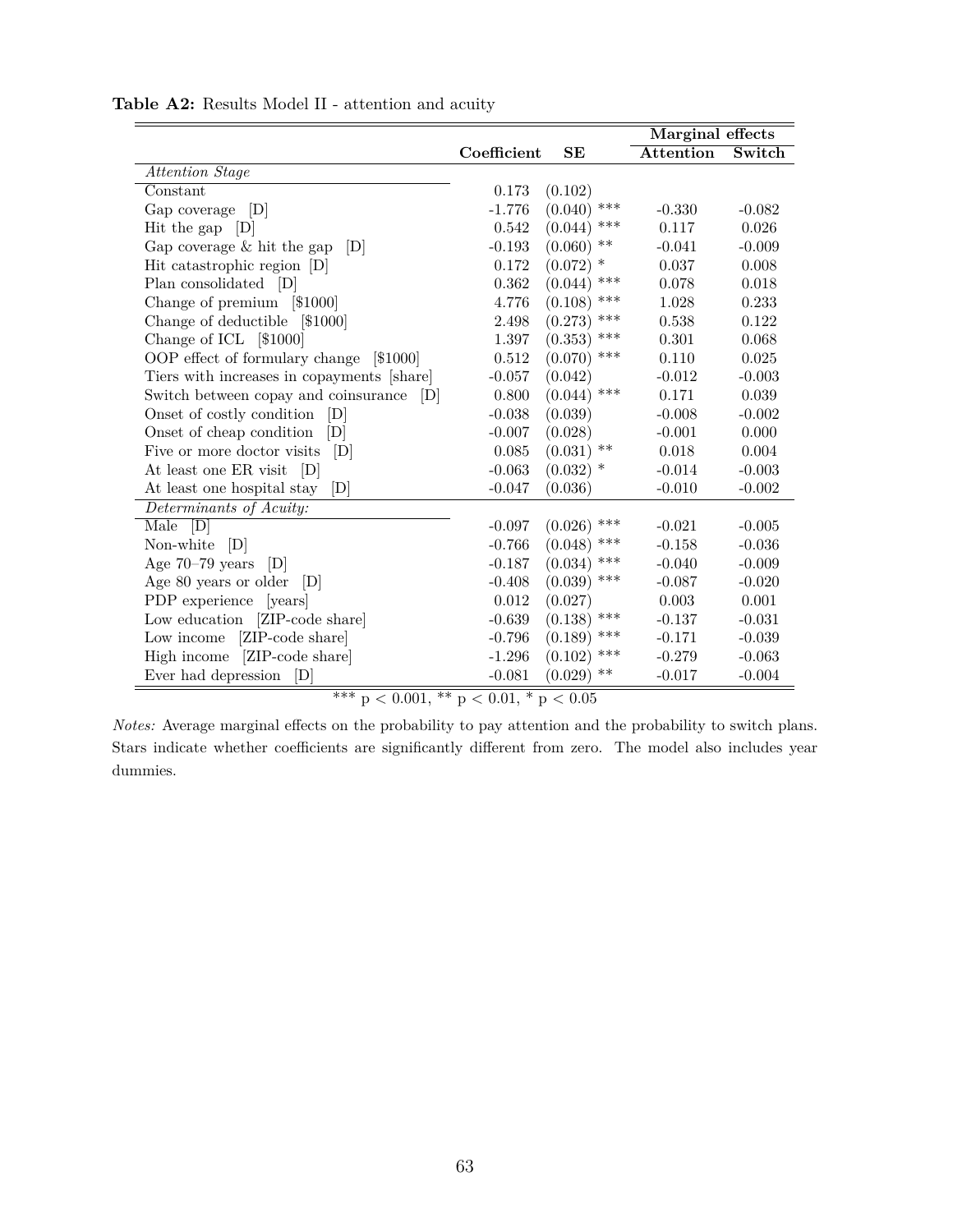#### **Table A3:** Results Model II – plan choice

|                                                     |             |                | Marginal effects |                      |
|-----------------------------------------------------|-------------|----------------|------------------|----------------------|
|                                                     |             |                | Choose Plan      | Choose Plan          |
|                                                     | Coefficient | SE             | (unconditional)  | (cond. on attention) |
| Choice Stage                                        |             |                |                  |                      |
| OOP cost $[$1000]$                                  | $-3.021$    | $(0.029)$ ***  | $-0.009$         | $-0.020$             |
| [\$1000]<br>Annual premium                          | $-9.382$    | ***<br>(0.058) | $-0.029$         | $-0.061$             |
| Deductible amount [\$1000]                          | $-5.955$    | $(0.059)$ ***  | $-0.019$         | $-0.039$             |
| ICL amount $[$1000]$                                | 1.017       | $(0.165)$ ***  | 0.003            | 0.007                |
| No gap coverage $ D $                               | $-0.572$    | $(0.035)$ ***  | $-0.002$         | $-0.004$             |
| Old plan coefficient mean $(\mu_{\gamma})$          | 6.469       | ***<br>(0.041) | 0.660            | 0.282                |
| Old plan coefficient variance $(\sigma_{\gamma}^2)$ | 2.799       | ***<br>(0.031) |                  |                      |
| Variance of OOP cost $[(\$1000)^2]$                 | $-0.277$    | $(0.012)$ ***  | $-0.001$         | $-0.002$             |
| *** $p < 0.001$ , ** $p < 0.01$ , * $p < 0.05$      |             |                |                  |                      |

*Notes:* Average marginal effects on the probability that plan is chosen, unconditional and conditional on attention. Stars indicate whether coefficients are significantly different from zero. The model also includes five dummy variables for the largest plans.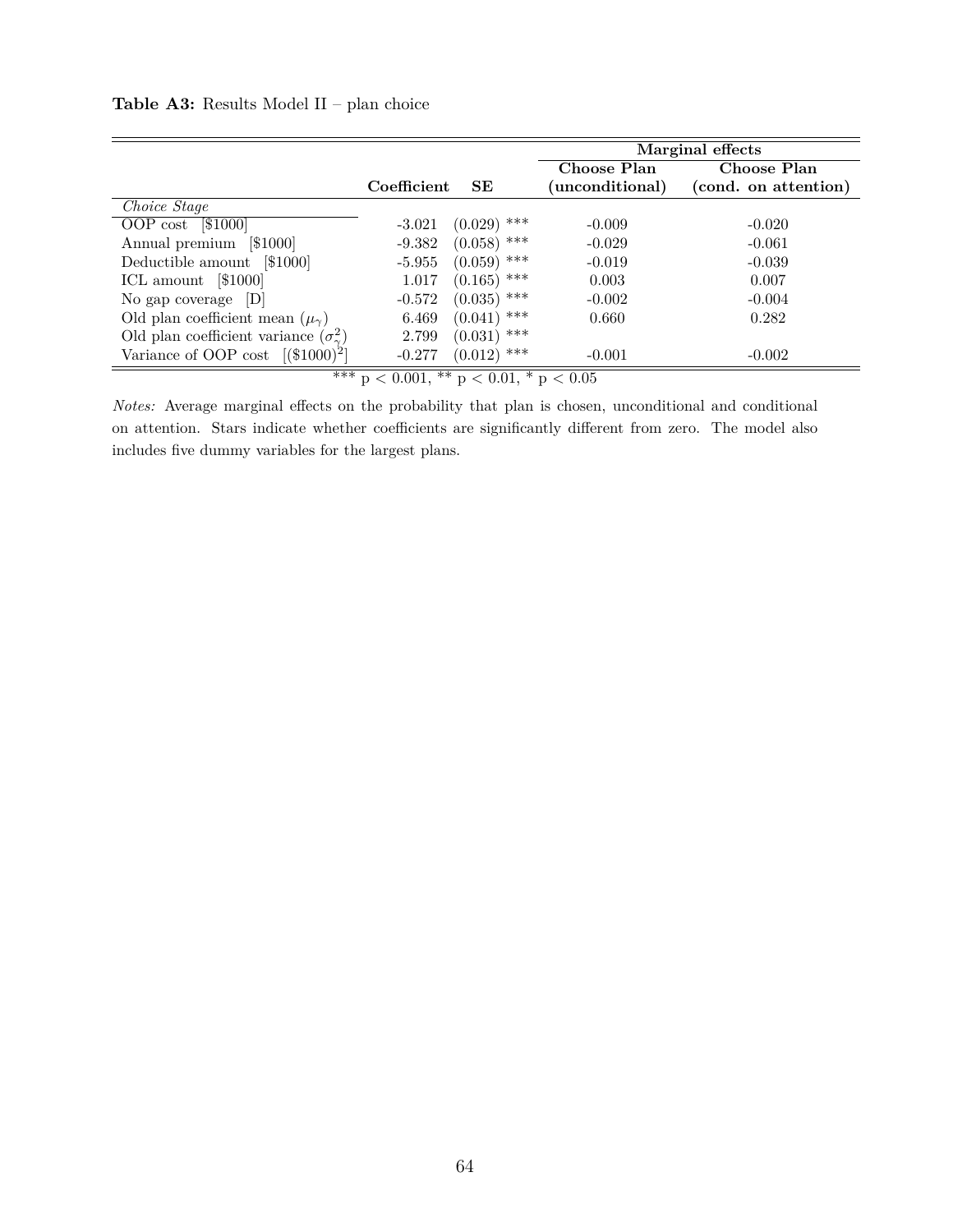|                                            |              |                    | Marginal effects |          |
|--------------------------------------------|--------------|--------------------|------------------|----------|
|                                            | Coefficient  | SE                 | <b>Attention</b> | Switch   |
| Attention Stage                            |              |                    |                  |          |
| Constant                                   | $-1.794$     | $***$<br>(0.115)   |                  |          |
| Gap coverage $[D]$                         | $-1.399$     | ***<br>(0.054)     | $-0.120$         | $-0.060$ |
| Hit the gap $[D]$                          | 0.468        | ***<br>(0.042)     | 0.048            | 0.023    |
| Gap coverage $&$ hit the gap<br> D         | $-0.166$     | $\ast$<br>(0.069)  | $-0.016$         | $-0.008$ |
| Hit catastrophic region [D]                | 0.176        | $(0.086)$ *        | $0.018\,$        | 0.008    |
| Plan consolidated [D]                      | 0.144        | $***$<br>(0.047)   | 0.014            | 0.007    |
| Change of premium [\$1000]                 | 6.927        | ***<br>(0.125)     | 0.685            | 0.326    |
| Change of deductible [\$1000]              | 2.141        | ***<br>(0.241)     | 0.212            | 0.101    |
| Change of ICL [\$1000]                     | 0.965        | $***$<br>(0.352)   | 0.095            | 0.045    |
| OOP effect of formulary change [\$1000]    | 0.642        | ***<br>(0.071)     | 0.063            | 0.030    |
| Tiers with increases in copayments [share] | $-0.225$     | ***<br>(0.045)     | $-0.022$         | $-0.011$ |
| Switch between copay and coinsurance<br> D | 0.744        | ***<br>(0.045)     | 0.080            | 0.038    |
| Onset of costly condition<br>[D]           | $-0.052$     | (0.043)            | $-0.005$         | $-0.002$ |
| Onset of cheap condition<br>[D]            | $-0.001$     | (0.030)            | 0.000            | 0.000    |
| Five or more doctor visits<br>[D]          | 0.052        | (0.034)            | 0.005            | 0.002    |
| At least one ER visit [D]                  | $-0.065$     | (0.035)            | $-0.006$         | $-0.003$ |
| At least one hospital stay<br> D           | $-0.073$     | (0.039)            | $-0.007$         | $-0.003$ |
| Acuity coefficient $(\delta_a)$            | $2.075\,$    | ***<br>(0.040)     |                  |          |
| Determinants of Acuity:                    |              |                    |                  |          |
| Male<br>[D]                                | $-0.058$     | ***<br>(0.015)     | $-0.012$         | $-0.006$ |
| Non-white [D]                              | $-0.462$     | ***<br>(0.031)     | $-0.085$         | $-0.040$ |
| Age $70-79$ years<br>[D]                   | $-0.084$     | ***<br>(0.018)     | $-0.017$         | $-0.008$ |
| Age 80 years or older<br> D                | $-0.226$     | ***<br>(0.022)     | $-0.045$         | $-0.022$ |
| PDP experience [years]                     | 0.030        | $\ast$<br>(0.014)  | $0.006\,$        | 0.003    |
| Low education [ZIP-code share]             | $-0.482$     | ***<br>(0.080)     | $-0.099$         | $-0.047$ |
| [ZIP-code share]<br>Low income             | $-0.381$     | $(0.113)$ ***      | $-0.078$         | $-0.037$ |
| High income<br>[ZIP-code share]            | $-0.687$     | ***<br>(0.059)     | $-0.141$         | $-0.067$ |
| Ever had depression [D]                    | $-0.060$     | $(0.017)$ ***      | $-0.012$         | $-0.006$ |
| Unobserved Heterogeneity                   | $\mathbf{1}$ | (by normalization) |                  |          |

**Table A4:** Results Model III - attention and acuity

 $*** p < 0.001, ** p < 0.01, * p < 0.05$ 

*Notes:* Average marginal effects on the probability to pay attention and the probability to switch plans. Stars indicate whether coefficients are significantly different from zero. The model also includes year dummies.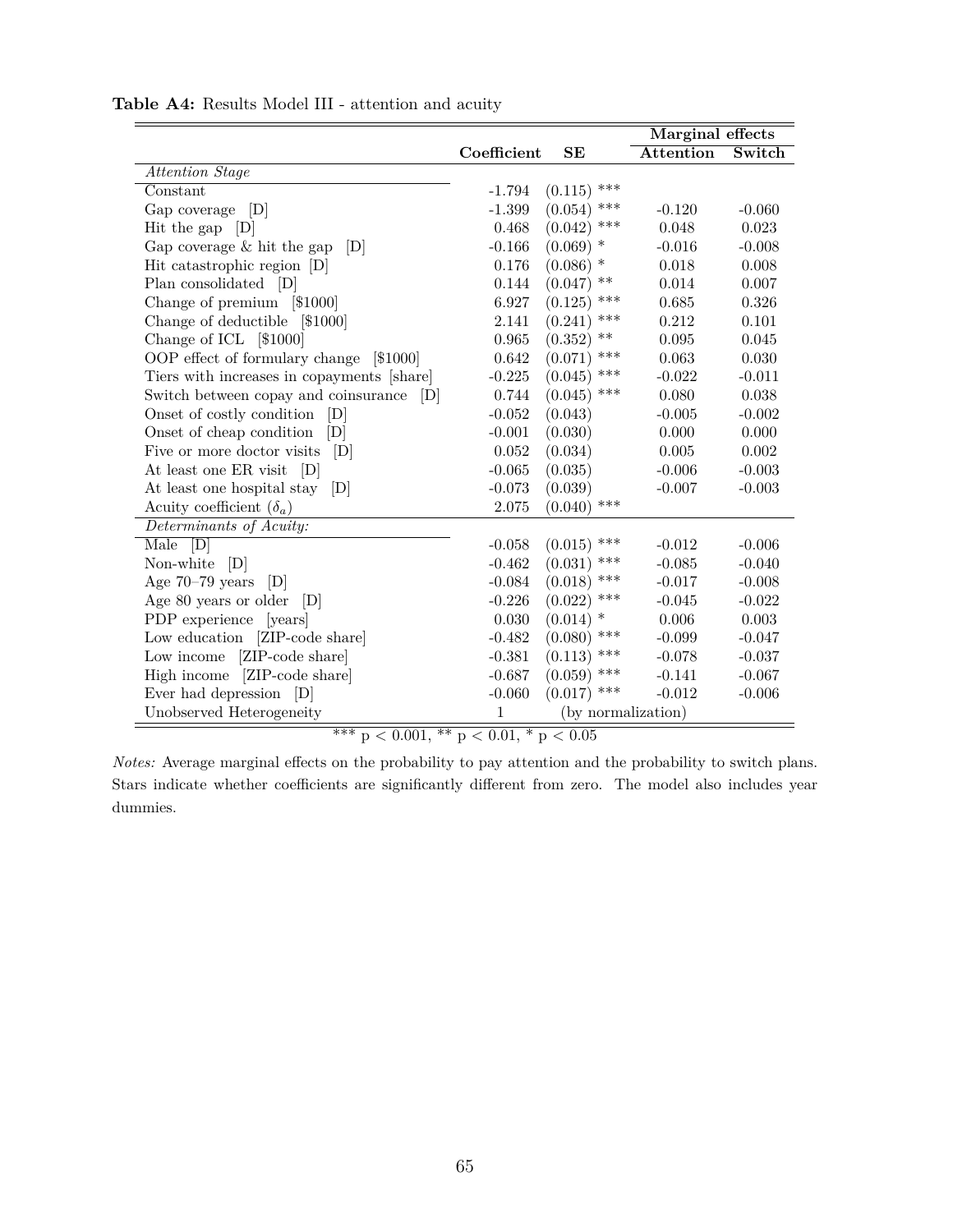| Table A5: Results Model III - plan choice |
|-------------------------------------------|
|-------------------------------------------|

|                                                     |             |                | Marginal effects |                      |  |
|-----------------------------------------------------|-------------|----------------|------------------|----------------------|--|
|                                                     |             |                | Choose Plan      | Choose Plan          |  |
|                                                     | Coefficient | SE             | (unconditional)  | (cond. on attention) |  |
| Choice Stage                                        |             |                |                  |                      |  |
| OOP cost $[$1000]$                                  | $-3.096$    | $(0.028)$ ***  | $-0.010$         | $-0.037$             |  |
| [\$1000]<br>Annual premium                          | $-9.556$    | ***<br>(0.059) | $-0.030$         | $-0.115$             |  |
| Deductible amount [\$1000]                          | $-5.710$    | $(0.059)$ ***  | $-0.018$         | $-0.069$             |  |
| ICL amount [\$1000]                                 | 0.882       | ***<br>(0.165) | 0.003            | 0.011                |  |
| No gap coverage $ D $                               | $-0.670$    | ***<br>(0.035) | $-0.003$         | $-0.010$             |  |
| Old plan coefficient mean $(\mu_{\gamma})$          | 3.904       | ***<br>(0.057) | 0.801            | 0.192                |  |
| Old plan coefficient variance $(\sigma_{\gamma}^2)$ | 1.320       | $(0.056)$ ***  | $-0.001$         | $-0.003$             |  |
| Variance of OOP cost $[(\$1000)^2]$                 | $-0.268$    | $(0.012)$ ***  |                  |                      |  |
| ***<br>$p < 0.001$ , ** $p < 0.01$ , * $p < 0.05$   |             |                |                  |                      |  |

*Notes:* Average marginal effects on the probability that plan is chosen, unconditional and conditional on attention. Stars indicate whether coefficients are significantly different from zero. The model also includes five dummy variables for the largest plans.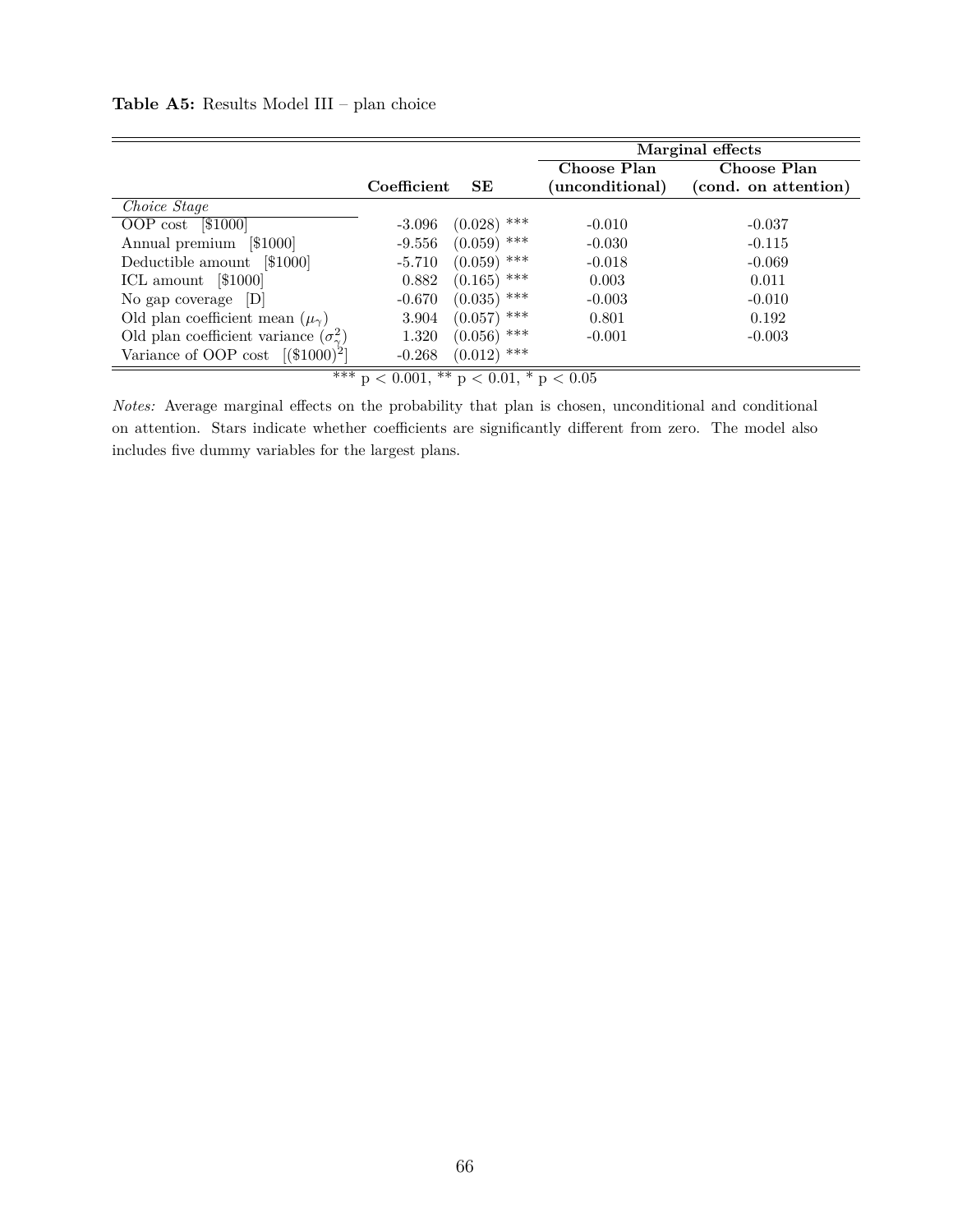

Figure A1: Reduction in overspending induced by forced attention – model comparison

*Notes:* Empirical CDFs of predicted reduction in overspending (overspending at baseline – overspending after policy intervention). Results shown for Models II – IV (no attention stage in Model I). Policy simulation: Forced attention setting the probability of attention to 1 for everyone.